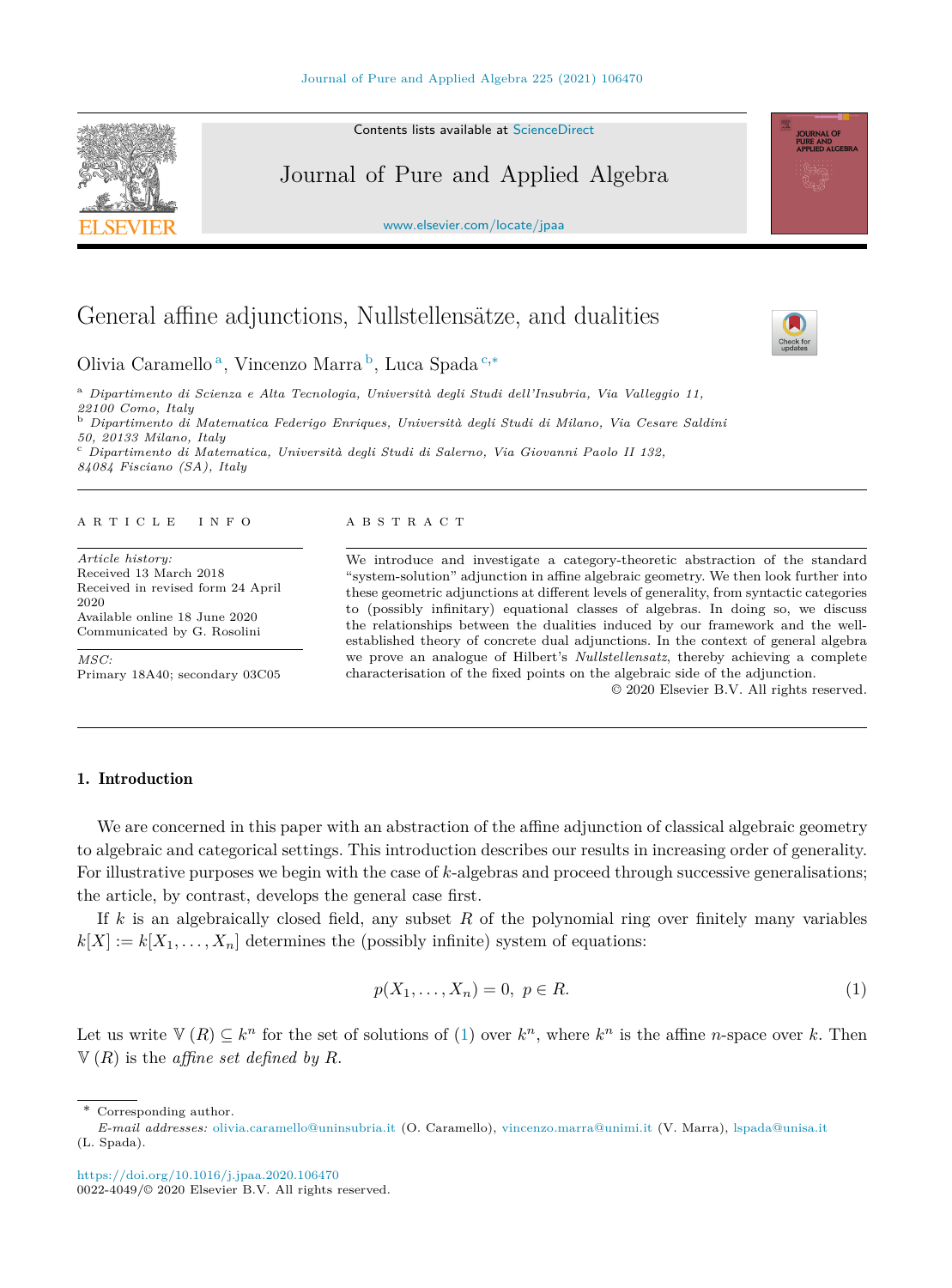Conversely, for any subset  $S \subseteq k^n$  we can consider the set  $\mathbb{C}(S) \subseteq k[X]$  of polynomials that vanish over *S*, which is automatically an ideal. Then  $\mathbb{C}(S)$  is the *ideal defined by S*. Writing  $2^E$  for the power set of the set *E*, we obtain functions (implicitly indexed by *n*)

$$
\mathbb{C}: 2^{k^n} \longrightarrow 2^{k[X]}, \tag{2}
$$

$$
\mathbb{V}: 2^{k[X]} \longrightarrow 2^{k^n} \tag{3}
$$

that yield a (contravariant) Galois connection. The fixed points of the closure operator  $\mathbb{V} \circ \mathbb{C}$  are then, by definition, the affine sets in  $k^n$ . Since  $\mathbb{V} \circ \mathbb{C}$  is a *topological* closure operator – i.e. it commutes with finite unions – affine algebraic sets are the closed sets of a topology on  $k^n$ , the *Zariski topology*. The fixed points of the dual closure operator C ◦V, on the other hand, are characterised by Hilbert's *Nullstellensatz*: they are precisely the *radical ideals* of  $k[X]$ , that is, those ideals that coincide with the intersection of all prime ideals containing them. The *Nullstellensatz* thus characterises coordinate rings, for  $k[X]/I$  is one such if, and only if, *I* is radical. Since radical ideals may in turn be elementarily characterised as those ideals *I* such that  $k[X]/I$  has no non-zero nilpotents, coordinate rings are precisely the finitely presented nilpotent-free (or *reduced*) *k*-algebras.

The Galois connection given by the pair  $(\mathbb{C}, \mathbb{V})$  in  $(2)$ –(3) can be made functorial. On the algebraic side we consider the category of finitely presented *k*-algebras with their homomorphisms. On the geometric side we take sets *S* equipped with a specific embedding  $S \hookrightarrow k^n$ , as *n* ranges over the natural numbers. It is important not to blur the distinction between *S* and its embedding into *k<sup>n</sup>*, because arrows in the geometric category are to be defined *affinely*, i.e. by restriction from  $k^n$ . An arrow from  $S \hookrightarrow k^n$  to  $T \hookrightarrow k^m$ is a regular map  $S \to T$ , that is, the equivalence class of a polynomial function  $f: k^n \to k^m$  such that *f* throws *S* onto *T*; two such functions are equivalent if, and only if, they agree on *S*. There is a functor that associates to each regular map  $S \to T$  a contravariant homomorphism of the (automatically presented) coordinate rings of  $\mathbb{V} \circ \mathbb{C}(T)$  and  $\mathbb{V} \circ \mathbb{C}(S)$ . And there is a companion functor that associates to each homomorphism of presented *k*-algebras  $k[X]/I \rightarrow k[Y]/J$ , with  $Y = \{Y_1, \ldots, Y_m\}$  and *J* an ideal of  $k[Y]$ , a contravariant regular map  $\mathbb{V}(J) \to \mathbb{V}(I)$ . The two functors yield a contravariant adjunction; upon restricting each functor to the fixed points in each domain, one obtains the classical duality (=contravariant equivalence) between affine algebraic varieties and their coordinate rings. Compare<sup>1</sup> e.g.  $[22,$  $[22,$ Corollary 3.8].

The classical affine adjunction above can be generalised to any *variety of algebras*, whether finitary or infinitary. For background on Birkhoff's theory of general, or "universal", algebra, see e.g. [[5,](#page-31-0)[15,23](#page-32-0),[7\]](#page-31-0). Henceforth, variety (of algebras) means "possibly infinitary variety (of algebras)" in the sense of Słominsky [[39\]](#page-32-0) and Linton [\[28](#page-32-0)] (after Lawvere [[27\]](#page-32-0)). In a general variety the *free algebras* play the same rôle as the ring of polynomials in the above correspondence. Congruences of free algebras replace ideals of rings of polynomials. The ground field *k* is replaced by an arbitrary but fixed algebra *A* in the variety. Beginning with Section [4](#page-14-0) we show that the classical affine adjunction for *k*-algebras extends *verbatim* to this general algebraic setting.

**Remark 1.1.** By definition, the coordinate rings  $k[X]/I$  are *presented*, that is, they come with a specific defining ideal *I*. For our purposes here the presented and the *presentable* objects are to be kept distinct. If V is a variety, we indicate by  $V_p$  the category of presented algebras in the variety. Then V and  $V_p$  are equivalent categories; cf. Remark [4.7](#page-18-0) below.

For any V-algebra A, in Corollary [4.8](#page-18-0) we obtain an adjunction between  $V_p^{\rm op}$ , the opposite of the category of presented V-algebras, and the category of subsets of  $A^{\mu}$ , as  $\mu$  ranges over all cardinals, with definable maps

<sup>1</sup> Terminology: Hartshorne's corollary is stated for irreducible varieties, which he calls varieties *tout court*.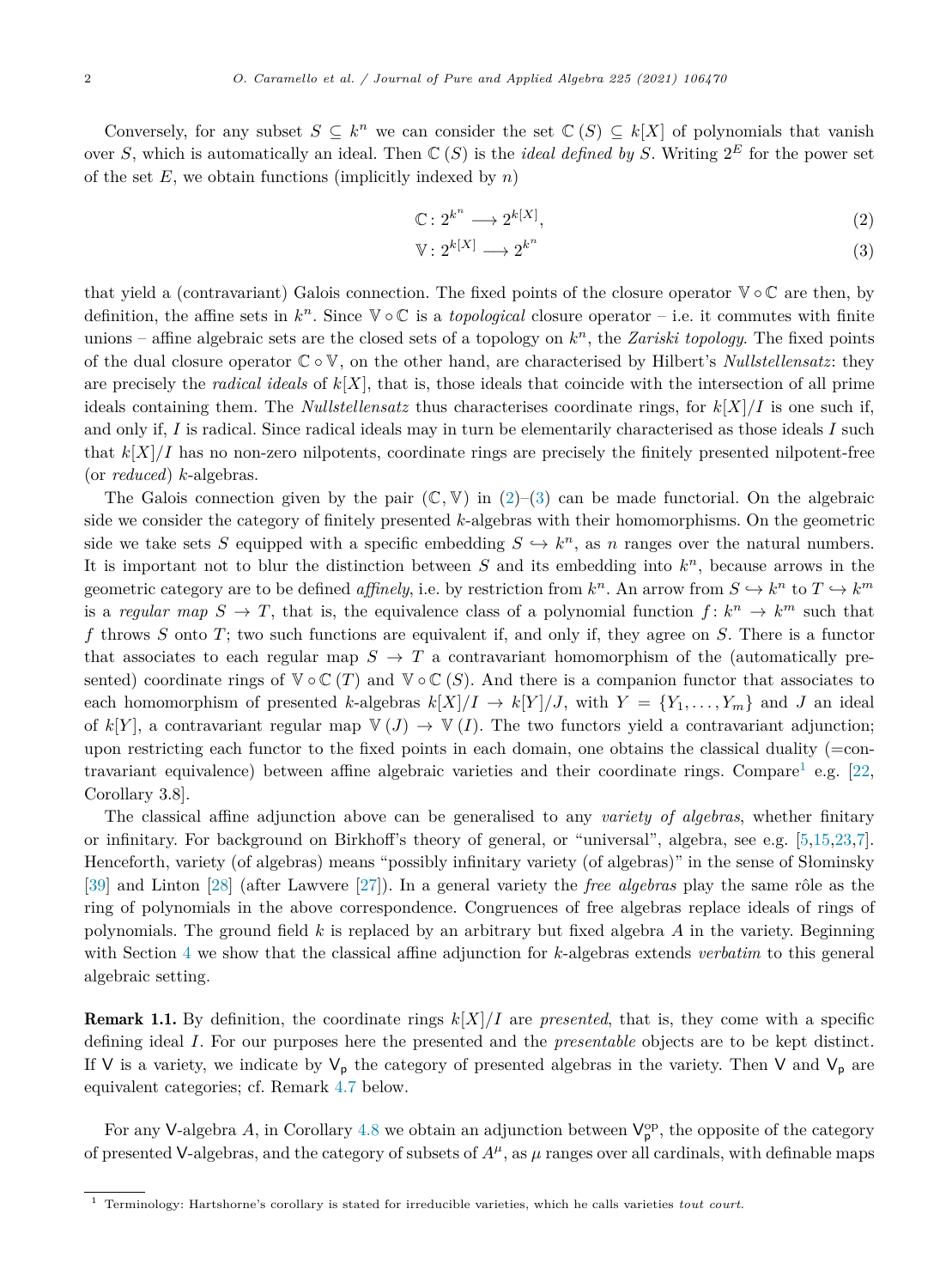as morphisms. Here, the definable maps are those that are term-definable. The functors that implement the adjunction act on objects by taking a subset  $R \subseteq \mathscr{F}(\mu) \times \mathscr{F}(\mu)$  (where  $\mathscr{F}(\mu)$  is "the" free V-algebra on *μ* generators) – that is, a "system of equations in the language of  $V''$  – to its solution set  $V(R) \subseteq A^{\mu}$ , where  $V(R)$  is the set of elements of  $A^{\mu}$  such that each pair of terms in R evaluate identically over it, and a subset  $S \hookrightarrow A^{\mu}$  to its "coordinate V-algebra", namely,  $\mathscr{F}(\mu)/\mathbb{C}(S)$ , where  $\mathbb{C}(S)$  is the congruence on  $\mathscr{F}(\mu)$  consisting of all pairs of terms that evaluate identically at each element of *S*.

The identification of the fixed points of this adjunction on the algebraic side leads to a result formally analogous to the ring-theoretic *Nullstellensatz*. The final result is stated as Theorem [4.15.](#page-22-0) Additionally, the identification of an appropriate type of representation for those V-algebras that are fixed under the adjunction (in part (iii) of the theorem) leads to a result reminiscent of Birkhoff's subdirect representation theorem. The notorious failure of the latter for infinitary varieties is irrelevant for our purposes here. In fact, while our Theorem [4.15](#page-22-0) may be conceived of as a version of the subdirect representation theorem that is "relative to the ground algebra *A*", it is formally incomparable to Birkhoff's result: neither statement entails the other, in general; we return to this important point in Remark [4.17](#page-23-0). We also discuss, in Section [6.1](#page-26-0), the problem of characterising the fixed points of the adjunction on the topological side, establishing some partial results which we subsequently use for deriving 'presented versions' of Stone and Gelfand dualities from our framework.

At the beginning of the paper, starting from Section [2](#page-4-0), we show how to lift the adjunction of Corollary [4.8](#page-18-0) from the algebraic setting to a more general categorical context. See Table [1](#page-3-0) for a short summary of the correspondence between concepts in the three settings. Conceptually, the key ingredient in the algebraic construction sketched above is the functor  $\mathscr{I}_A = \text{hom}_V(-, A)$ : T  $\rightarrow$  Set from the opposite T of the category of free V-algebras to Set. In our categorical abstraction, the basic *datum* is any functor  $\mathcal{I}: T \to S$ , which we conceive as the *interpretation* of the "syntax" T into the "semantics" S, along with a distinguished object  $\triangle$  of T. (In the algebraic specialisation,  $\triangle$  is  $\mathscr{F}(1)$ , the free singly generated V-algebra.) Here T and S are arbitrary (locally small<sup>2</sup>) categories, and  $S$  is well-powered.<sup>3</sup> Out of these ingredients we construct two categories D and Q of subobjects and quotients, respectively. The category D abstracts that of sets affinely embedded into  $A^{\mu}$ ; here, sets are replaced by objects of S, the powers  $A^{\mu}$  are replaced by objects  $\mathcal{I}(t)$  as *t* ranges over objects of T, and the morphisms of S that are "definable" are declared to be those in the range of I. The category Q abstracts the category of quotients of the free V-algebras  $\mathscr{F}(\mu)$  by congruences; its objects are quotients of the hom-set hom $\tau(t, \triangle)$ , as t ranges over objects of T, by equivalence relations on them. It is possible to define the operator  $V$  in this setting under the hypothesis that  $S$  has enough limits (Assumption [1](#page-4-0) below), because "solutions" to "systems of equations" are computed by intersecting solutions to "single equations". The pair  $(\mathbb{C}, \mathbb{V})$  yields a Galois connection (Lemma [2.3](#page-5-0)) that satisfies an appropriate abstraction of the *Nullstellensatz*, as we show in Theorem [2.14](#page-10-0). Moreover, the Galois connection lifts to an adjunction between D and Q (see Theorem [2.7\)](#page-7-0), provided we assume (Assumption [2](#page-7-0) below) that  $\triangle$  be an  $\mathscr{I}\text{-}coseparator$ ; see Definition [2.5.](#page-7-0) We also introduce an abstract notion of  $\triangle$ -congruence (relative to a class  $Z$  of sets *I* such that the power  $\Delta^{I}$  exists in T) which specializes to the usual one in the algebraic setting, and show that, under a natural assumption on the functor  $\mathscr I$  (that of being  $\mathcal Z$ -canonical), the adjunction of Theorem [2.7](#page-7-0) restricts to an adjunction between D and the full subcategory  $Q_Z$  of Q on the quotients by  $\triangle$ -congruences relative to  $\mathcal{Z}$ .

This category-theoretic generalisation indicates that one can construct general affine adjunctions well beyond the standard setting of universal algebra investigated in Section [4](#page-14-0); see Section [5](#page-24-0) for a discussion of possible applications in the context of syntactic categories and theories of presheaf type.

In Section [3](#page-11-0) we undertake the task of comparing our theory with the well-established theory of concrete dual adjunctions, through a number of constructions, results, and comments that help clarifying the rela-

<sup>2</sup> All categories in this paper are assumed to be locally small.

<sup>3</sup> That is, each object of S has a small poset of subobjects.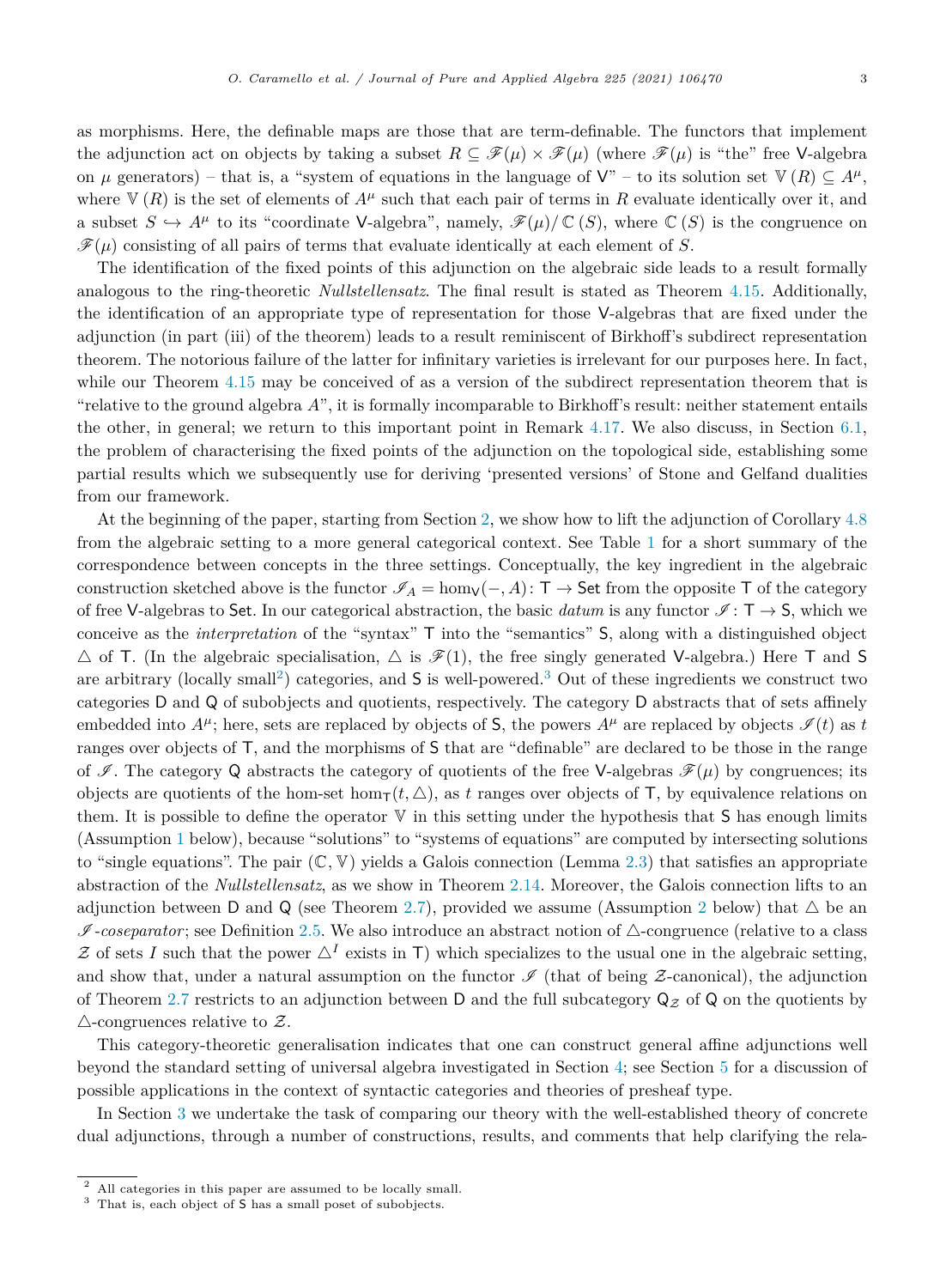| Algebraic geometry         | Universal algebra                       | Categories                                       |
|----------------------------|-----------------------------------------|--------------------------------------------------|
| Ground field $k$           | Any algebra $A$ in $V$                  | Functor $\mathscr{I}: \mathsf{T} \to \mathsf{S}$ |
| Class of $k$ -algebras     | Any variety V                           | Category Q                                       |
| $k[X_1,\ldots,X_n]$        | Free algebras $\mathcal{F}(\mu)$        | Objects in T                                     |
| Polynomial                 | Element of $\mathcal{F}(\mu)$           | T-arrow $t \to \triangle$                        |
| Ideal                      | Congruence on of $\mathcal{F}(\mu)$     | $\triangle$ -congruence                          |
| Regular map                | Term-definable map                      | Definable map                                    |
| Co-ordinate algebra of $S$ | Algebra presented by $\mathbb{C}(S)$    | Pair $(t, \mathbb{C}(S))$ in Q                   |
| Affine variety             | $\mathbb V \circ \mathbb C$ -closed set | Pair $(t, \mathbb{V}(R))$ in D                   |

<span id="page-3-0"></span>Table 1 Corresponding concepts in the geometric, algebraic, and categorical settings.

tionship between the two theories. We postpone the relevant bibliographic references to that section. Here, on the other hand, we mention some further literature that relates to our paper.

In [[18\]](#page-32-0) Diers develops a framework that abstracts the classical ring-theoretic adjunction recalled above to (possibly infinitary) varieties of algebras. For any given algebra *L* in a variety he establishes an adjunction between a category of "affine subsets" over *L* and a category of "algebraic systems", as well as an adjunction between a category of "affine algebraic sets" and the category of algebras of the given sort. This second adjunction restricts to a duality between the former category and a category of "functional algebras" over *L*. Diers does not focus on presented algebras, as we do with the intent of providing a direct abstraction of the notion of polynomial. Diers' affine (algebraic) sets amounts to pairs  $(X, A(X))$  consisting of a set X and a subalgebra  $A(X)$  of the algebra  $L^X$ , and thus differ from ours. They also differ in another, more general respect, in that they do not come with an explicit embedding into an ambient space, as ours do.

In [\[17\]](#page-32-0) and in subsequent and related papers by these and other authors (see e.g. also [\[37\]](#page-32-0)), various elements of algebraic geometry are developed for finitary varieties of algebras. Extensions of the theory to more expressive languages, such as Horn or full first-order languages, are also considered. The authors' main starting point is a circle of significant results in group theory (please see the introduction to [\[17\]](#page-32-0) for details). Their objective is to obtain a theory that affords the application and extension to other algebraic structures of the methods successfully applied in that group-theoretic context. The more general portions of the theory relate closely, at least in spirit, to what we try to do here. However, we are primarily concerned with gaining a deeper understanding of the basic adjunction at hand, and of its relation to the theory of concrete dual adjunctions. From this point of view, [\[17\]](#page-32-0) and the related papers we know are uninformative. Theorem 5.6 in [[17\]](#page-32-0) does prove a dual equivalence between a category of "algebraic sets over an algebra" and a category of "coordinate algebras" for those algebraic sets; and, unlike the case of Diers' paper, these notions do coincide with ours in the case of finitary varieties. However, the authors' equivalence is not shown to descend from a more general dual adjunction, nor is the adjoint to the functor inducing the dual equivalence described: the authors prove their theorem showing that the functor is fully faithful and essentially surjective. No mention of the theory of concrete dual adjunctions is made. Parts of our paper may thus be seen as a deepening and an extension of some of the more general results of [[17\]](#page-32-0). We also add that the late Prof. K. Keimel informed us through a private email communication on November 11th, 2016 of unpublished work, going back to 1983, by his former student H. Bauer that is similar in spirit to the algebraic results we obtain in this paper. Keimel also mentioned in the same message category-theoretic generalisations of Bauer's ideas by G. Richter, that, to the best of our knowledge, remained unpublished, too.

A number of classical Stone-type dualities may be obtained by applying the theory developed in this paper. In Section [6](#page-26-0) we outline the method in the prototypical cases of Boolean algebras and commutative unital *C*∗-algebras. A detailed proof of a duality theorem along the lines of the theory developed in Section [4](#page-14-0) can be found in [\[32](#page-32-0)], where semisimple MV-algebras are shown to be equivalent to closed subspaces of Tychonoff cubes with appropriate continuous maps. (On various aspects of the duality theory of MValgebras the interested reader can also see [\[8](#page-31-0),[31,33\]](#page-32-0).)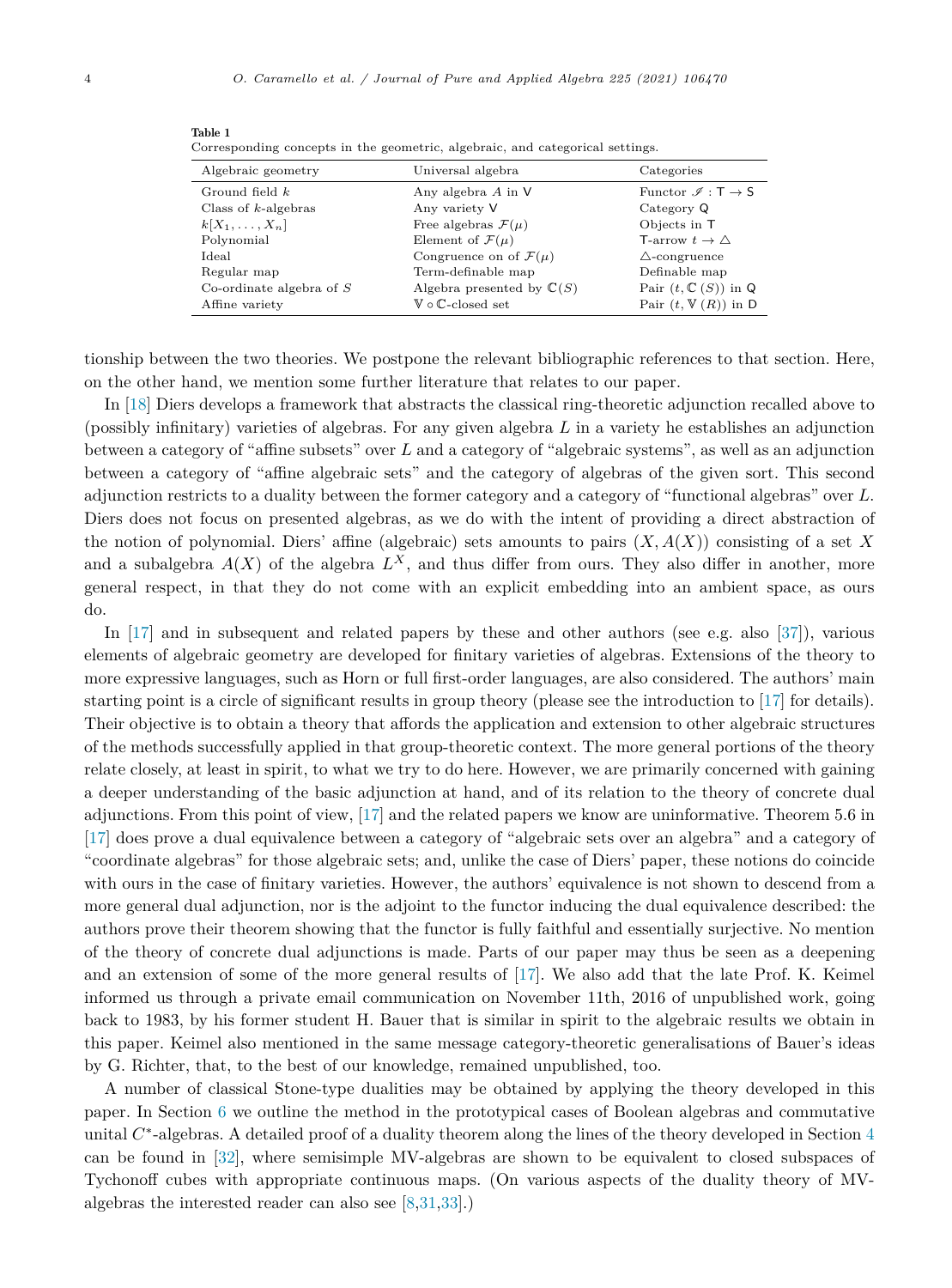<span id="page-4-0"></span>Finally, we point out that the connection between general *Nullstellensätze* and Birkhoff's subdirect representation theorem is addressed in [\[40](#page-32-0)].

# 2. The affine adjunction

If *x* and *y* are objects in a category C, and  $f: x \to y$  is an arrow in C, we write hom<sub>C</sub>  $(x, y)$  to denote the collection of arrows in  $C$  from  $x$  to  $y$ , and dom  $f$  to denote the domain  $x$  of  $f$ .

We consider the following:

- Two categories T and S, with S well-powered.
- A functor  $\mathscr{I} : \mathsf{T} \to \mathsf{S}.$
- An object  $\triangle$  of T.

#### *2.1. The Galois connection given by the operators* V *and* C

For an object  $t$ , by a  $\triangle$ -relation on  $t$ , or simply *relation* on  $t$ , we mean a binary relation on the set hom<sub>T</sub>  $(t, \triangle)$  of T-morphisms from *t* to  $\triangle$ . Along with relations, we consider subobjects in S defined by  $\mathscr{I}$ . That is, we consider pairs  $(t, s)$  where *t* is a T-object and *s*: dom  $s \to \mathscr{I}(t)$  is an S-subobject. For a given T-object *t*, we write

 $\text{Sub } \mathscr{I}(t)$ 

for the set of all S-subobjects of  $\mathcal{I}(t)$ .

**Definition 2.1.** Given  $s \in \text{Sub }\mathscr{I}(t)$ , we set

$$
\mathbb{C}\left(s\right) := \left\{ (p,q) \in \text{hom}_{\mathsf{T}}^2\left(t,\Delta\right) \mid \mathscr{I}(p) \circ s = \mathscr{I}(q) \circ s \right\}. \tag{4}
$$

To define a  $\mathbb V$ -operator corresponding to  $\mathbb C$ , we need:

Assumption 1. The category S has equalisers of pairs of parallel arrows, and intersections of arbitrary families of subobjects. We denote the intersection of a family  ${E_i}_{i \in I}$  of S-subobjects by  $\bigwedge_{i \in I} E_i$ .

**Definition 2.2.** For any relation *R* on hom<sub>T</sub>  $(t, \triangle)$ , with *t* an object of **T**, we set

$$
\mathbb{V}(R) := \bigwedge_{(p,q)\in R} \text{Eq}(\mathscr{I}(p), \mathscr{I}(q)),\tag{5}
$$

where, for  $(p,q) \in R$ , Eq  $(\mathcal{I}(p), \mathcal{I}(q))$  denotes the S-subobject of  $\mathcal{I}(t)$  given by the equaliser in S of the S-arrows  $\mathscr{I}(p), \mathscr{I}(q): \mathscr{I}(t) \rightrightarrows \mathscr{I}(\triangle)$ .

Writing  $2^E$  for the power set of the set  $E$ , we obtain functions (implicitly indexed by  $t$ )

$$
\begin{aligned} \mathbb{C} &\colon \operatorname{Sub}\mathscr{I}(t) \longrightarrow 2^{\hom_{\mathsf{T}}^2(t,\triangle)}, \\ \mathbb{V} &\colon 2^{\hom_{\mathsf{T}}^2(t,\triangle)} \longrightarrow \operatorname{Sub}\mathscr{I}(t) \end{aligned}
$$

that yield (contravariant) Galois connections. Here, the power set is ordered by inclusion, and Sub  $\mathcal{I}(t)$  is ordered by the usual partial order on subobjects,<sup>4</sup> which we denote  $\leq$ .

<sup>&</sup>lt;sup>4</sup> Thus, explicitly, if *x* and *y* are subobjects of *z*,  $x \leq y$  if there is an arrow  $m:$  dom  $x \to$  dom  $y$  such that  $x = y \circ m$ .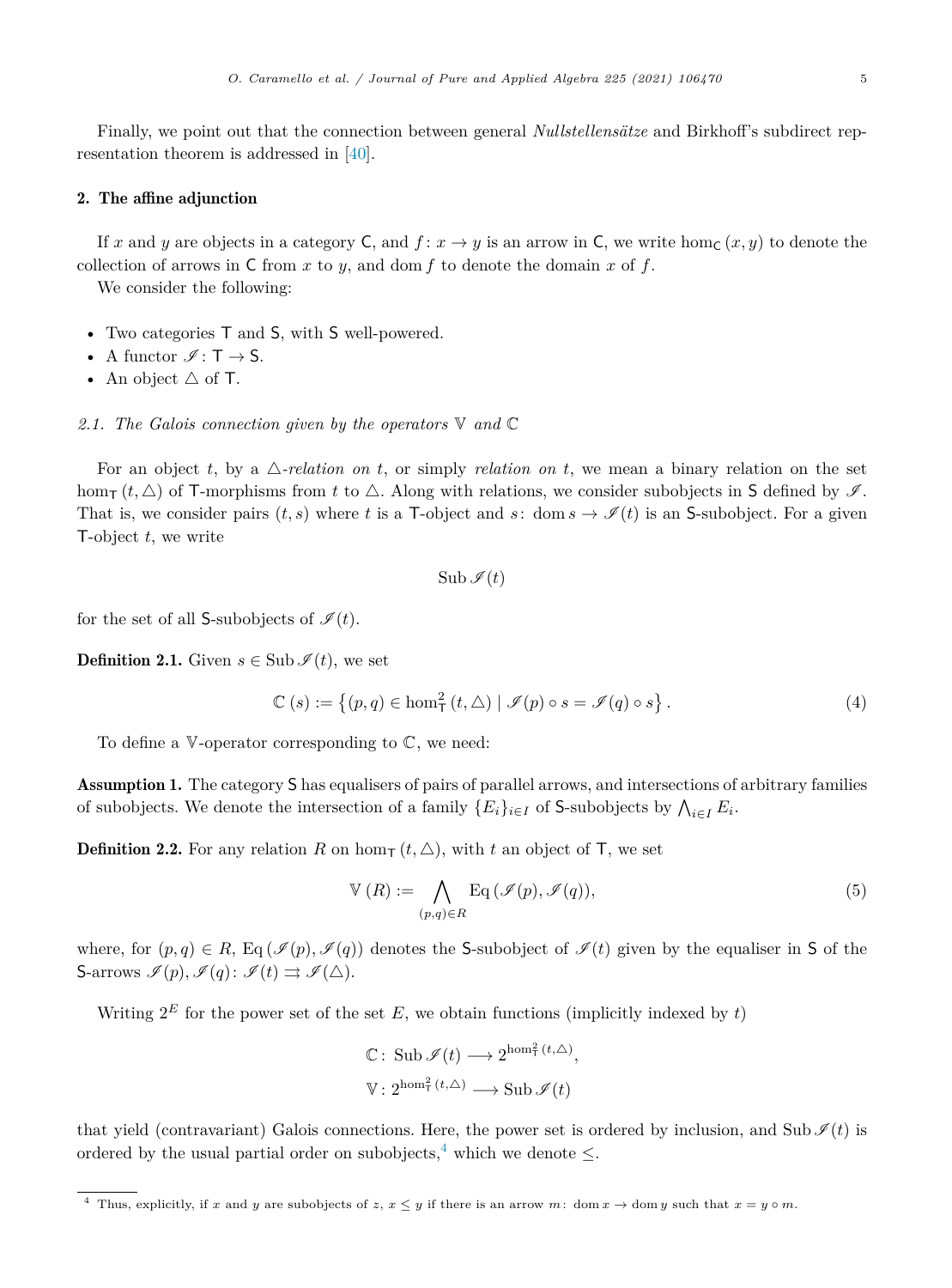<span id="page-5-0"></span>**Lemma 2.3** *(Galois connection). For any* T-object *t*, any relation R on home  $(t, \triangle)$ , and any S-subobject *s*: dom  $s \to \mathscr{I}(t)$ *, we have* 

$$
R \subseteq \mathbb{C} \ (s) \qquad \text{if, and only if,} \qquad s \leq \mathbb{V} \ (R). \tag{6}
$$

**Proof.** We have  $R \subseteq \mathbb{C}(s)$  if, and only if, for any  $(p,q) \in R$  it is the case that  $\mathcal{I}(p) \circ s = \mathcal{I}(q) \circ s$ . On the other hand,  $s \leq \mathbb{V}(R)$  if, and only if, there is an S-arrow *m*: dom  $s \to \text{dom } \mathbb{V}(R)$  with  $s = \mathbb{V}(R) \circ m$ . Now, if the former holds then *s* must factor through  $V(R)$  because the latter is defined in ([5\)](#page-4-0) as the intersection of all S-subobjects of  $\mathscr{I}(t)$  that equalise some pair in *R*. Conversely, if the latter holds then for each  $(p,q) \in R$ we obtain, composing both sides of  $\mathcal{I}(p) \circ \mathbb{V}(R) = \mathcal{I}(q) \circ \mathbb{V}(R)$  with *m*, that  $\mathcal{I}(p) \circ s = \mathcal{I}(q) \circ s$ .  $\Box$ 

# 2.2. The category  $Q$  of quotients modulo  $\triangle$ -relations

We next define the category Q. Objects in Q are quotient sets

$$
\frac{\hom_{\mathsf{T}}\left( t,\triangle\right) }{R},
$$

where *t* is a T-object and *R* is a  $\triangle$ -relation on hom<sub>T</sub>  $(t, \triangle)$  that is an equivalence relation. Sometime, we more succinctly indicate objects in  $Q$  as pairs  $(t, R)$ . To define morphisms, let us first note that arrows in T may or may not preserve relations, in the following sense. Let  $f: t \to t'$  be a T-arrow. Given  $\triangle$ -relations *R* and *R*<sup>'</sup> on *t* and *t*<sup>'</sup>, respectively, if the function

$$
- \circ f : \text{hom}_{\mathsf{T}}\left(t', \triangle\right) \to \text{hom}_{\mathsf{T}}\left(t, \triangle\right)
$$

satisfies the property

$$
\text{if} \quad (p', q') \in R' \quad \text{then} \quad (p' \circ f, q' \circ f) \in R,\tag{7}
$$

we say that *f* preserves  $R'$  (with respect to  $R$ ). By definition, there is an arrow

$$
(t,R)\xrightarrow{g^{\rm op}} (t',R')
$$

in Qop precisely when there is a function

$$
\frac{\hom_{\mathsf{T}}(t', \triangle)}{R'} \stackrel{g}{\longrightarrow} \frac{\hom_{\mathsf{T}}(t, \triangle)}{R}
$$

such that there exists an *R*'-preserving  $\mathsf{T}\text{-}$ arrow  $f: t \to t'$  making the diagram

$$
\text{hom}_{\mathsf{T}}(t', \Delta) \xrightarrow{\mathsf{neg}(f)} \text{hom}_{\mathsf{T}}(t, \Delta)
$$
\n
$$
\downarrow \qquad \qquad \downarrow
$$
\n
$$
\text{hom}_{\mathsf{T}}(t', \Delta)/R' \xrightarrow{g} \text{hom}_{\mathsf{T}}(t, \Delta)/R
$$

commute, where the vertical arrows are the natural quotient functions. We then say that  $f$  *induces*  $g^{\rm op}$ (and *g*).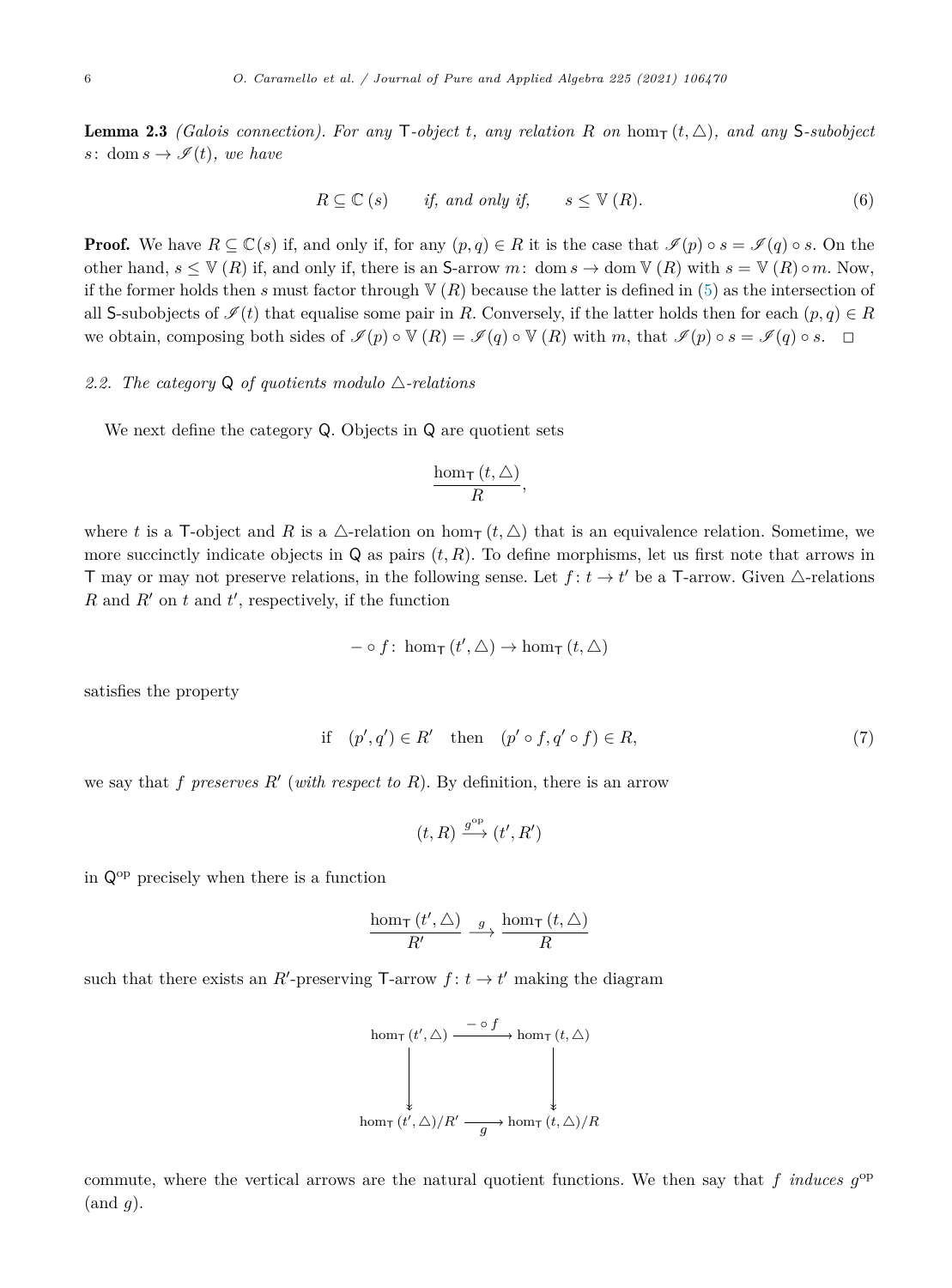#### <span id="page-6-0"></span>*2.3. The category* D *of subobjects and definable morphisms*

Objects of D are all pairs  $(t, s)$  where  $t$  is T-object and  $s$ : dom  $s \to \mathscr{I}(t)$  is an S-subobject. If  $(t, s)$ ,  $(t', s')$ are objects in D and  $g: \text{ dom } s \to \text{ dom } s'$  is an S-arrow, then  $g$  is a D-arrow from  $(t, s)$  to  $(t', s')$  if there exists a T-arrow  $f: t \to t'$  such that the diagram below



commutes. We then say that *f induces g*.

2.4. The functor  $\mathscr{C}: \mathsf{D} \to \mathsf{Q}^{\mathrm{op}}$ 

For any D-object  $(t, s)$ , we set

$$
\mathscr{C}(t,s) := \frac{\hom_{\mathsf{T}}\left(t,\triangle\right)}{\mathbb{C}\left(s\right)}.
$$

If  $g: (t, s) \to (t', s')$  is a D-arrow induced by  $f: t \to t'$ , we let

$$
\mathscr{C}(f) \colon \frac{\hom_{\mathsf{T}}\left(t', \Delta\right)}{\mathbb{C}\left(s'\right)} \longrightarrow \frac{\hom_{\mathsf{T}}\left(t, \Delta\right)}{\mathbb{C}\left(s\right)}
$$

be the Q-arrow induced by *f*.

**Lemma 2.4.** *The functor*  $\mathscr C$  *is well-defined.* 

**Proof.** We keep the notation used above in the definition of  $\mathscr{C}$ . We first check that  $f$  preserves  $\mathbb{C}(s')$  with respect to  $\mathbb{C}(s)$ , i.e., the function

$$
- \circ f \colon \hom_{\mathsf{T}}(t', \triangle) \to \hom_{\mathsf{T}}(t, \triangle)
$$

satisfies  $(p' \circ f, q' \circ f) \in \mathbb{C}(s)$  for any  $(p', q') \in \mathbb{C}(s')$  as required by ([7\)](#page-5-0). Indeed,

$$
\mathscr{I}(f) \circ s = s' \circ g \tag{8}
$$

because *g* is induced by *f*. Now, given  $p', q' \in \text{hom}_{\mathsf{T}}(t', \triangle)$ , assume  $(p', q') \in \mathbb{C}(s')$ , that is

$$
\mathscr{I}(p') \circ s' = \mathscr{I}(q') \circ s'.\tag{9}
$$

Composing both sides of (9) with *g*, and applying (8), we obtain  $\mathcal{I}(p' \circ f) \circ s = \mathcal{I}(q' \circ f) \circ s$ , which shows  $(p' \circ f, q' \circ f) \in \mathbb{C}(s)$ . Finally, the definition does not depend on the choice of the arrow inducing *g*. Indeed, if  $f$  and  $f'$  induce the same D-arrow  $g$ , then

$$
\mathcal{I}(f) \circ s = \mathcal{I}(f') \circ s . \tag{10}
$$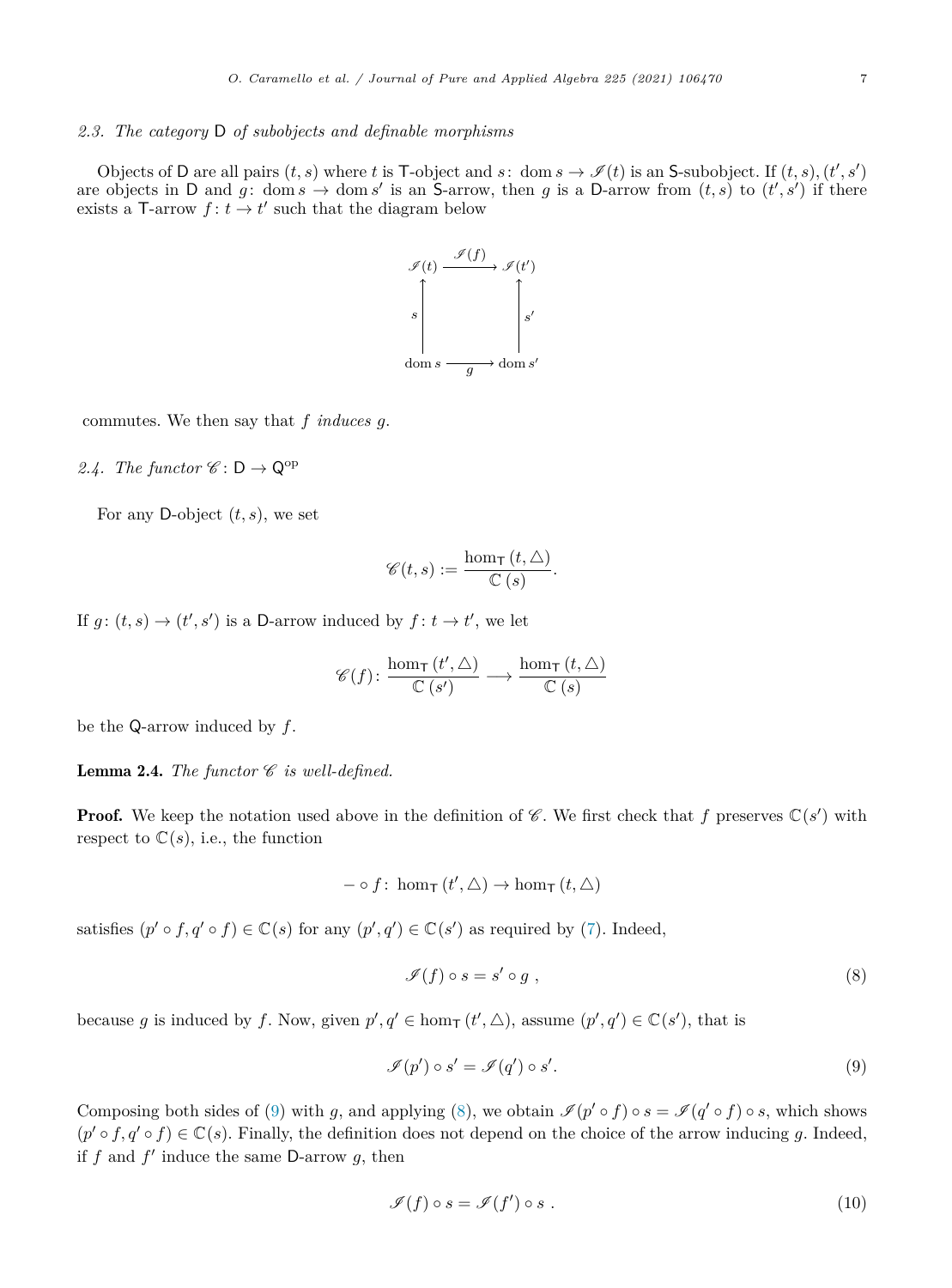<span id="page-7-0"></span>We need to show that the factorisations of  $-\circ f, -\circ f'$ : hom<sub>T</sub>  $(t', \triangle) \Rightarrow$  hom<sub>T</sub>  $(t, \triangle)$  through the quotient sets hom<sub>T</sub>  $(t', \triangle)/\mathbb{C}(s')$  and hom<sub>T</sub>  $(t, \triangle)/\mathbb{C}(s)$  are equal. That is, for all  $\varphi \in \text{hom}(t', \triangle)$  the equality  $(\varphi \circ f)/\mathbb{C}(s) = (\varphi \circ f')/\mathbb{C}(s)$  holds, or equivalently,  $((\varphi \circ f), (\varphi \circ f')) \in \mathbb{C}(s)$ . The latter means by definition, cf. ([4\)](#page-4-0), that  $\mathscr{I}(\varphi \circ f) \circ s = \mathscr{I}(\varphi \circ f') \circ s$ , which can be obtained from [\(10](#page-6-0)) above by composing both sides with  $\mathscr{I}(\varphi)$ .  $\Box$ 

# 2.5. The functor  $\mathscr{V} \colon \mathsf{Q}^{\mathrm{op}} \to \mathsf{D}$

For any Q-object  $(t, R)$ , we set

$$
\mathscr{V}(t,R) := (t, \mathbb{V}(R)).
$$

For a Q-arrow  $g^{\rm op}$ :  $\hom_{\mathsf{T}}(t', \triangle)/R' \to \hom_{\mathsf{T}}(t, \triangle)/R$  induced by a T-arrow  $f: t \to t'$ , we define  $\mathscr{V}(g^{\rm op})$  to be the D-arrow induced by *f*.

For the definition of  $\mathscr V$  to make sense an assumption on  $\triangle$  is needed. Let us introduce a generalisation of the classical notion of coseparator.

**Definition 2.5.** Given a functor  $F: X \to Y$  and an X-object  $x_1$ , we say that  $x_1$  is an *F-coseparator* if for any X-object  $x_2$  and any pair of distinct Y-arrows  $g_1 \neq g_2$ :  $y \to F(x_2)$  there is an X-arrow  $f: x_2 \to x_1$  such that

$$
F(f) \circ g_1 \neq F(f) \circ g_2.
$$

Observe that if  $1_X: X \to X$  is the identity functor, a  $1_X$ -coseparator is just a coseparator in X.

**Lemma 2.6.** If  $\triangle$  *is an I* -coseparator, then the functor  $\mathcal V$  *is well-defined.* 

**Proof.** We first need to show that  $\mathscr{I}(f) \circ \mathbb{V}(R)$  factors through  $\mathbb{V}(R')$ . Indeed, let  $p', q' \in \text{hom}_{\mathsf{T}}(t', \triangle)$ , and assume  $(p', q') \in R'$ . Then  $(p' \circ f, q' \circ f) \in R$  because *f* induces a Q-arrow, and therefore  $\mathcal{I}(p') \circ f$  $(\mathscr{I}(f) \circ \mathbb{V}(R)) = \mathscr{I}(q') \circ (\mathscr{I}(f) \circ \mathbb{V}(R))$  for all  $(p', q') \in R'$ . By the universal property of the pullback  $\mathbb{V}(R') := \bigwedge_{(p',q') \in R} \mathrm{Eq}(\mathscr{I}(p'), \mathscr{I}(q'))$  it follows that  $\mathscr{I}(f) \circ \mathbb{V}(R)$  factors through  $\mathbb{V}(R')$ .

To see that the definition does not depend on the choice of the arrow inducing  $g^{\rm op}$  suppose that *f* and  $f'$ induce the same  $g: (t, R) \to (t', R')$ . This happens if, and only if, for all  $\varphi: t' \to \triangle$  we have  $(\varphi \circ f, \varphi \circ f') \in R$ , which in turn entails  $\mathscr{I}(\varphi \circ f) \circ \mathbb{V}(R) = \mathscr{I}(\varphi \circ f') \circ \mathbb{V}(R)$ , by the definition ([5\)](#page-4-0) of  $\mathbb{V}(R)$  as an intersection of equalisers. Since  $\triangle$  is assumed to be an  $\mathscr{I}$ -coseparator we conclude that  $\mathscr{I}(f) \circ \mathbb{V}(R) = \mathscr{I}(f') \circ \mathbb{V}(R)$ . But  $\mathbb{V}(R') \circ \mathscr{V}(f) = \mathscr{I}(f) \circ \mathbb{V}(R)$  and  $\mathbb{V}(R') \circ \mathscr{V}(f') = \mathscr{I}(f') \circ \mathbb{V}(R)$  so,  $\mathbb{V}(R') \circ \mathscr{V}(f) = \mathbb{V}(R') \circ \mathscr{V}(f')$ and since  $\mathbb{V}(R')$  is monic we finally obtain  $\mathscr{V}(f) = \mathscr{V}(f')$ .  $\Box$ 

**Assumption 2.** We henceforth assume that the T-object  $\triangle$  is an  $\mathscr{I}$ -coseparator.

# *2.6. The dual adjunction*

The Galois connection [\(6](#page-5-0)) lifts to an adjunction.

**Theorem 2.7** *(Affine adjunction). The functor*  $\mathscr{C}: \mathsf{D} \to \mathsf{Q}^{\mathrm{op}}$  *is left adjoint to the functor*  $\mathscr{V}: \mathsf{Q}^{\mathrm{op}} \to \mathsf{D}$ *. In symbols,*  $\mathscr{C} \dashv \mathscr{V}$ *.* 

**Proof.** Let us show that for any D-object  $(t, s)$  and any  $\mathbb{Q}^{\text{op}}$ -object  $(t', R')$  we have a natural bijective correspondence between the  $\mathsf{Q}^{\text{op}}$ -arrows  $\mathscr{C}(t,s) = (t,\mathbb{C}(s)) \to (t',R')$  and the D-arrows  $(t,s) \to (t',\mathbb{V}(R')) =$  $\mathscr{V}(t',R').$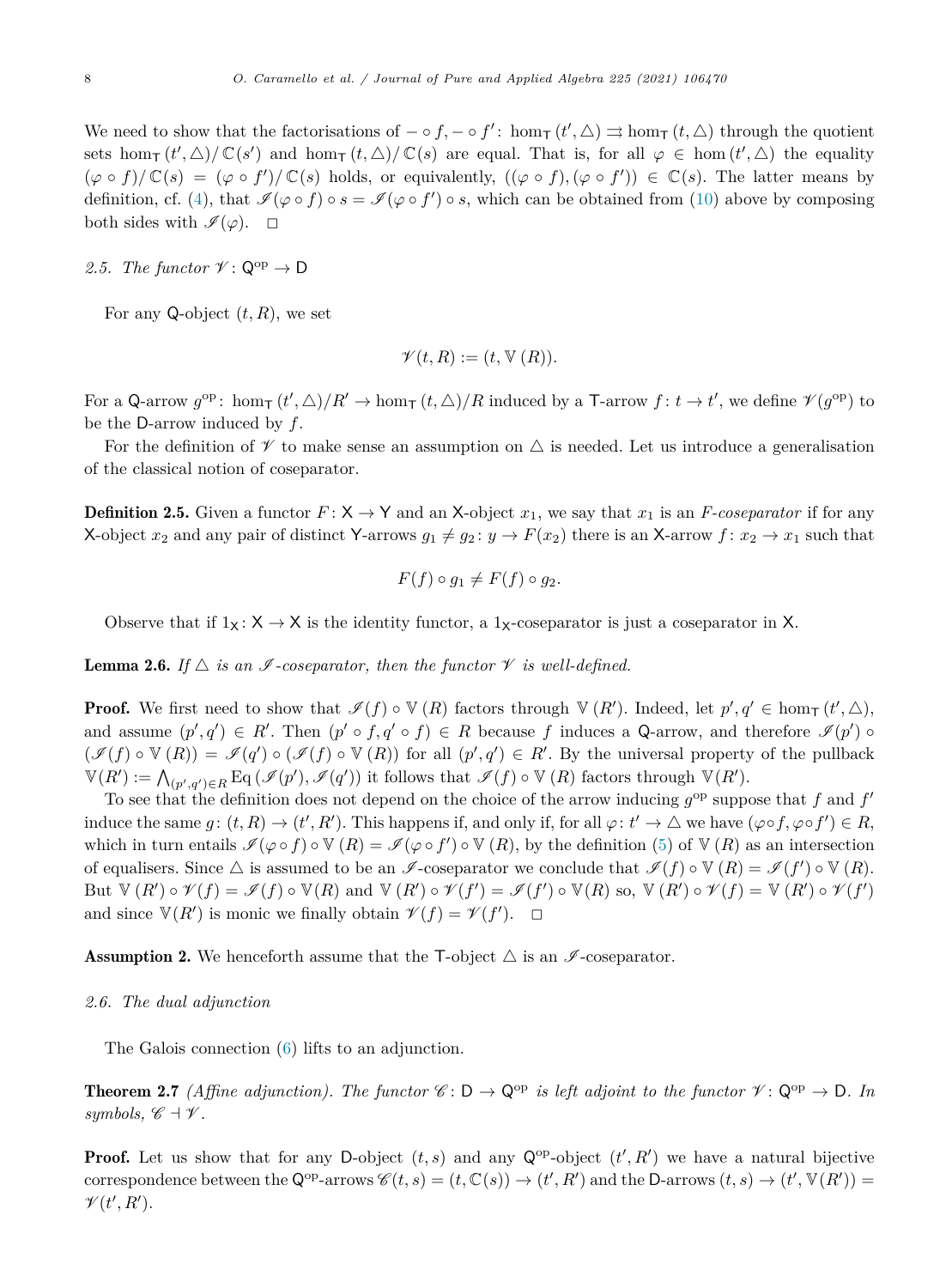<span id="page-8-0"></span>On the one hand,  $(t, \mathbb{C}(s)) \to (t', R')$  is a  $\mathbb{Q}^{\text{op}}$ -arrow if, and only if, it is induced by a T-arrow  $f: t \to t'$ such that for any  $p', q' \in \text{hom}_{\mathsf{T}}(t', \triangle)$ , if  $(p', q') \in R'$  then  $\mathscr{I}(p') \circ \mathscr{I}(f) \circ s = \mathscr{I}(q') \circ \mathscr{I}(f) \circ s$ . On the other hand,  $f$  defines a D-arrow  $(t, s) \to (t', \mathbb{V}(R'))$  in D if, and only if,  $f \circ s$  factors through  $\mathbb{V}(R')$ , i.e. for any  $p', q' \in \text{hom}_{\mathsf{T}}(t', \triangle)$ , if  $(p', q') \in R'$  then  $\mathscr{I}(p') \circ \mathscr{I}(f) \circ s = \mathscr{I}(q') \circ \mathscr{I}(f) \circ s$ . It is thereby clear that  $\mathscr{C} \dashv \mathscr{V}$ .  $\Box$ 

# *2.7. From relations to congruences*

If the category  $\mathsf T$  contains certain powers of the object  $\Delta$  (as will be the case, for instance, in the algebraic setting), it is natural to define a notion of congruence for  $\triangle$ -relations.

**Definition 2.8.** A class  $\mathcal Z$  of sets is called *admissible* if for each  $I \in \mathcal Z$  the product  $\Delta^I$  exists in T. For an object t of T, by a  $\triangle$ -congruence (*relative* to the *admissible* class  $\mathcal{Z}$ ) we mean a  $\triangle$ -relation –i.e., a binary relation *R* on hom<sub>T</sub>  $(t, \triangle)$  –that is an equivalence relation and moreover satisfies the following property: For any  $I \in \mathcal{Z}$ , T-arrow  $g: \triangle^I \to \triangle$  and *I*-indexed family of pairs  $\{(p_i, q_i) | i \in I\}$  we have:

if, for any 
$$
i \in I
$$
,  $(p_i, q_i) \in R$  then  $(g \circ \Pi_{i \in I} p_i, g \circ \Pi_{i \in I} q_i) \in R$ , 
$$
(11)
$$

where  $\Pi_{i \in I} p_i$  and  $\Pi_{i \in I} q_i$  are the arrows  $t \to \Delta^I$  induced respectively by the  $p_i$ 's and the  $q_i$ 's.

In the Galois connection of Lemma [2.3](#page-5-0) the relation  $\mathbb{C}(s)$  always is an equivalence relation. To guarantee that it is also a  $\triangle$ -congruence, we need the functor  $\mathscr I$  to satisfy the following property.

**Definition 2.9.** Given an admissible class  $Z$ , the functor  $\mathscr I$  is called  $Z$ -canonical if the canonical arrow  $\mathscr{I}(\Delta^I) \to \mathscr{I}(\Delta)^I$  is monic for each  $I \in \mathcal{Z}$ .

**Lemma 2.10.** For any T-object t, any  $s \in \text{Sub }\mathscr{I}(t)$ , and any admissible class Z, if the functor  $\mathscr{I}$  is Z*canonical then* the set  $\mathbb{C}(s)$  defined in ([4\)](#page-4-0) is a  $\triangle$ -congruence relative to Z on hom $_{\mathsf{T}}(t, \triangle)$ .

**Proof.** It is straightforward to check that  $\mathbb{C}(s)$  is an equivalence relation, so we only show that (11) holds. Fix *I* in Z, and let  $(p_i, q_i) \in \mathbb{C}$  (*s*). By Definition [2.1](#page-4-0) the latter is equivalent to saying that  $\mathcal{I}(p_i) \circ s = \mathcal{I}(q_i) \circ s$ for every  $i \in I$ . We claim that

$$
\left(\prod_{i\in I} p_i, \prod_{i\in I} q_i\right) \in \mathbb{C}\left(s\right),\tag{12}
$$

Indeed, by hypothesis the canonical arrow  $\iota: \mathscr{I}(\Delta^I) \to \mathscr{I}(\Delta)^I$  is monic, so (12) is equivalent to

$$
\iota \circ \mathscr{I}\left(\prod_{i \in I} p_i\right) \circ s = \iota \circ \mathscr{I}\left(\prod_{i \in I} q_i\right) \circ s. \tag{13}
$$

Both sides in (13) are arrows into the product  $\mathcal{I}(\triangle)^I$ , so, by the universal property of the product, checking that they are equal is equivalent to checking that so are their compositions with the canonical projections  $\rho_i$ .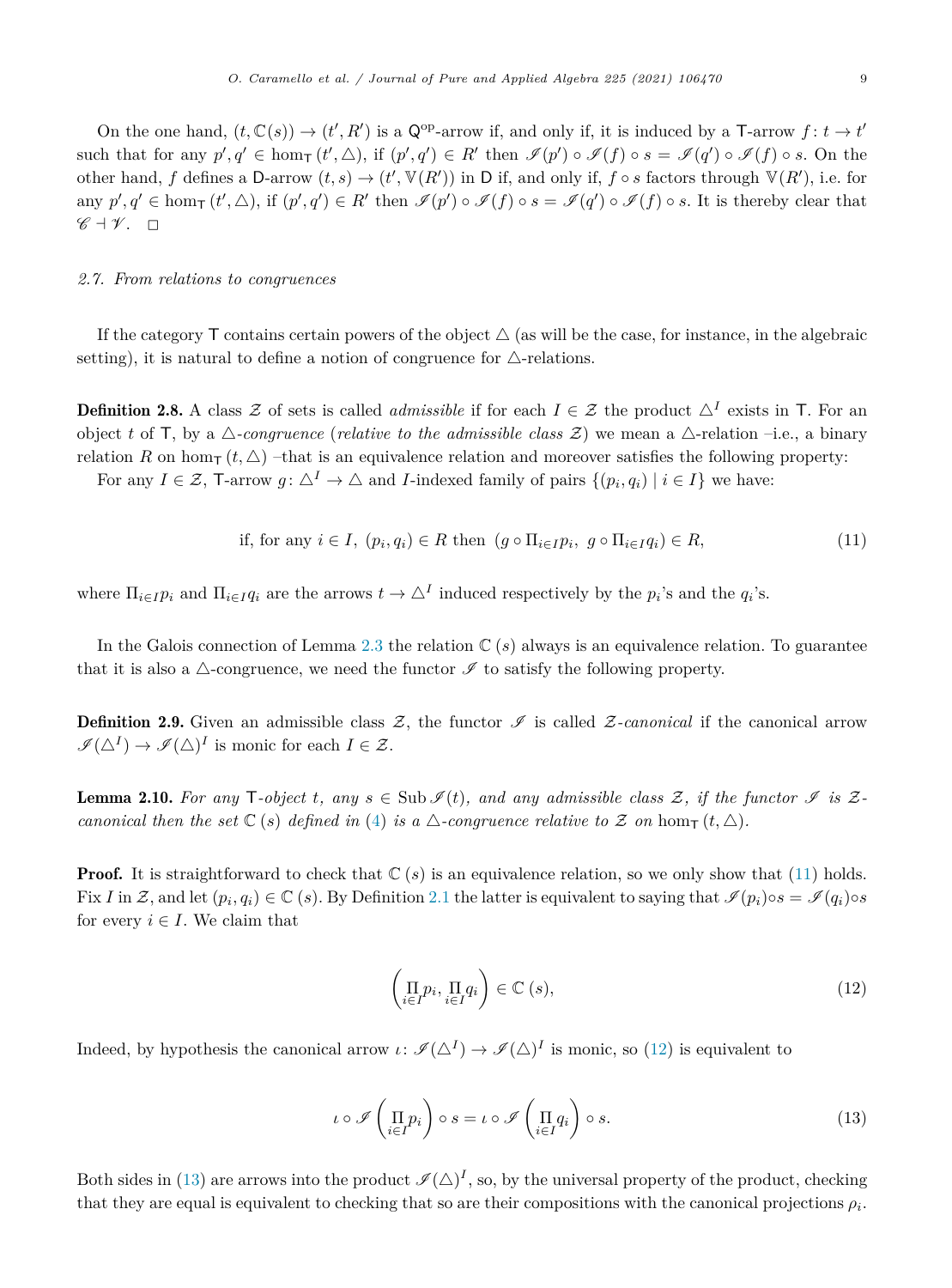<span id="page-9-0"></span>

We calculate:

$$
\rho_i \circ \iota \circ \mathscr{I}\left(\prod_{i \in I} p_i\right) \circ s = \mathscr{I}\left(\pi_i\right) \circ \mathscr{I}\left(\prod_{i \in I} p_i\right) \circ s
$$

$$
= \mathscr{I}\left(\pi_i \circ \prod_{i \in I} p_i\right) \circ s =
$$

$$
= \mathscr{I}\left(p_i\right) \circ s.
$$

Similar calculations hold for  $q_i$ ; since by hypothesis  $\mathscr{I}(p_i) \circ s = \mathscr{I}(q_i) \circ s$ , we conclude

$$
\mathscr{I}\left(\prod_{i\in I}p_i\right)\circ s=\mathscr{I}\left(\prod_{i\in I}q_i\right)\circ s\quad\text{ for each }i\in I.
$$

Hence our claim in ([12\)](#page-8-0) is settled. To complete the proof, for a T-arrow  $g: \Delta^I \to \Delta$  we have

$$
\begin{aligned}\n\mathscr{I}\left(g \circ \prod_{i \in I} p_i\right) \circ s &= \\
\mathscr{I}(g) \circ \mathscr{I}\left(\prod_{i \in I} p_i\right) \circ s &= \mathscr{I}(g) \circ \mathscr{I}\left(\prod_{i \in I} q_i\right) \circ s \\
&= \mathscr{I}\left(g \circ \prod_{i \in I} q_i\right) \circ s\n\end{aligned}
$$

for each  $i \in I$ . In light of Definition [2.1](#page-4-0) this entails  $(g \circ \Pi_{i \in I} p_i, g \circ \Pi_{i \in I} q_i) \in \mathbb{C}$  (*s*), and the lemma is proved.  $\Box$ 

**Definition 2.11.** If  $\mathcal Z$  is a class of admissible sets, we write  $\mathsf Q_{\mathcal Z}$  for the full subcategory of  $\mathsf Q$  on the quotients by  $\triangle$ -congruences relative to  $\mathcal{Z}$ .

**Lemma 2.12.** For any admissible class  $\mathcal{Z}$ , if  $\mathcal{I}$  is  $\mathcal{Z}$ -canonical then the adjunction of Theorem [2.7](#page-7-0) restricts *to* an adjunction between the category D and the opposite of  $Q_{\mathcal{Z}}$ .

**Proof.** This is an immediate consequence of Lemma [2.10](#page-8-0), which shows that if  $\mathscr I$  is  $\mathscr Z$ -canonical, then the functor  $\mathscr C$  takes values in  $Q_{\mathcal Z}$ .  $\Box$ 

The algebraic affine adjunction established in Section [4](#page-14-0) will be an instance of this restricted adjunction.

The special case when  $\mathcal Z$  is a class of singletons will play a special rôle in Section [3.1](#page-11-0). In this case the property of a  $\triangle$ -relation *R* being a  $\triangle$ -congruence relative to Z reduces to the following.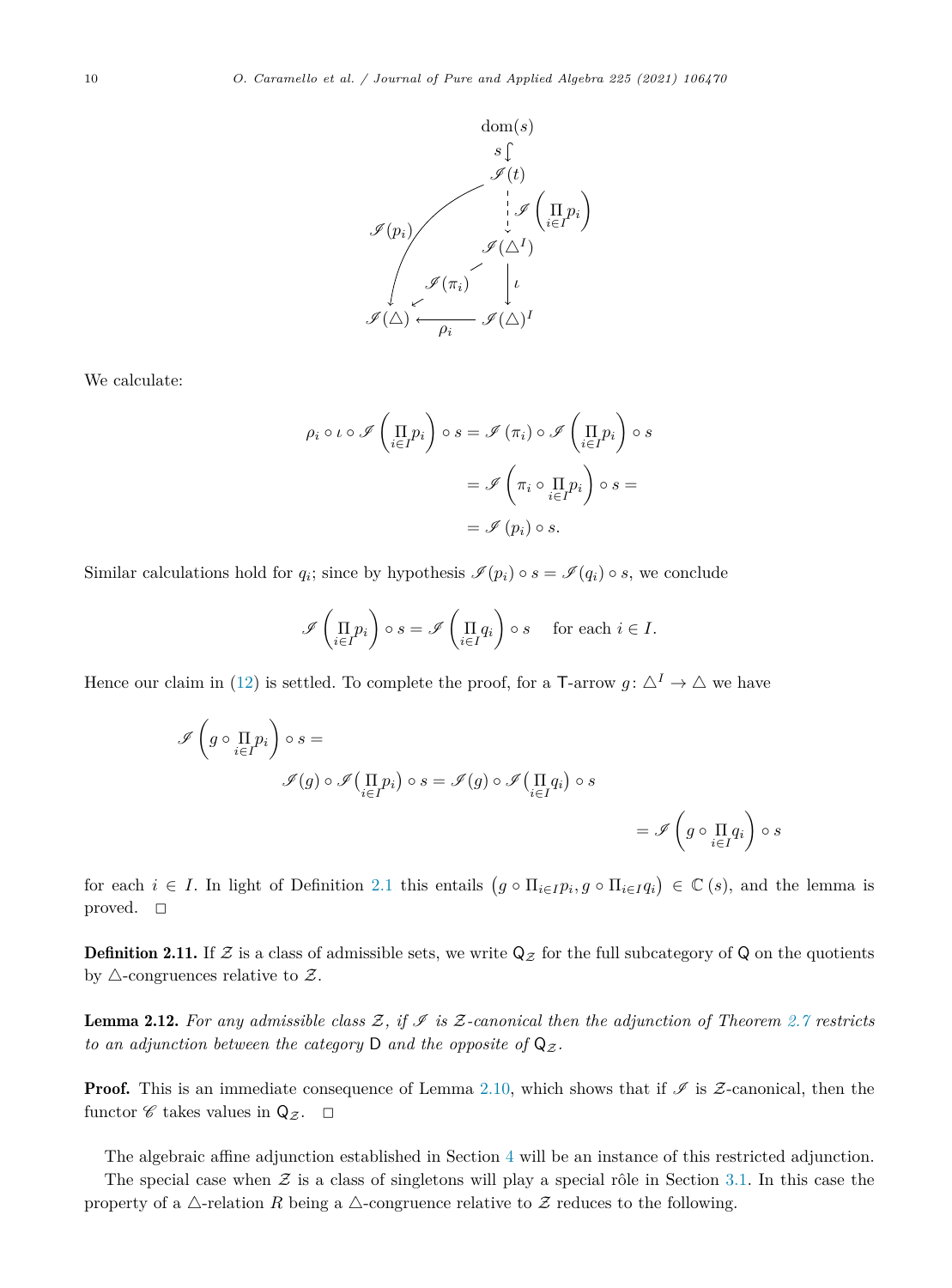<span id="page-10-0"></span>**Definition 2.13.** We call  $\triangle$ -*stable* a  $\triangle$ -relation *R* that satisfies the following property:

for any 
$$
g : \triangle \to \triangle
$$
, if  $(f, f' \in R)$  then  $(g \circ f, g \circ f') \in R$ 

If  $\mathcal Z$  is a class of singletons we will denote by  $Q_s$  the category  $Q_{\mathcal Z}$ .

#### *2.8. A* Nullstellensatz *for the affine adjunction*

Recall that, in a category X, a collection *A* of X-arrows with common codomain *y* is *jointly epic* if whenever  $f_1, f_2: y \rightrightarrows z$  are X-arrows with  $f_1 \circ g = f_2 \circ g$  for all  $g \in A$ , then  $f_1 = f_2$ .

**Theorem 2.14.** Fix a Q-object  $(t, R)$ . For any family  $\Sigma = {\sigma_i}_{i \in I}$  of subobjects of  $\mathcal{I}(t)$  such that for each  $\sigma_i$  there exists  $m_i$  with  $\sigma_i = \mathbb{V}(R) \circ m_i$  (i.e.  $\sigma_i \leq \mathbb{V}(R)$ ) and the family of S-arrows  $\{m_i\}_{i \in I}$  is jointly epic *in* S*, the following are equivalent.*

(*i*)  $R = \mathbb{C}(\mathbb{V}(R))$ , *i.e.*  $R$  *is fixed by the Galois connection* [\(6](#page-5-0)). (*ii*)  $R = \bigcap_{i \in I} \mathbb{C}(\sigma_i)$ .

**Proof.** First observe that the Galois connection [\(6\)](#page-5-0) in Lemma [2.3](#page-5-0) implies the *expansiveness* of  $\mathbb{C} \circ \mathbb{V}$ , i.e.

$$
R \subseteq \mathbb{C} \left( \mathbb{V} \left( R \right) \right). \tag{14}
$$

Further, since each  $\sigma_i \leq V(R)$ , again by general properties of Galois connections, it follows that

$$
R \subseteq \bigcap_{i \in I} \mathbb{C}(\sigma_i) \tag{15}
$$

(i)⇒(ii) As by hypothesis *R* = C (V (*R*)), by (15) above, it is enough to prove

$$
\bigcap_{i\in I}\mathbb{C}(\sigma_i)\subseteq\mathbb{C}(\mathbb{V}(R))\ .
$$

If  $(p,q) \in \bigcap_{i \in I} \mathbb{C}(\sigma_i)$ , then for every  $\sigma_i \in \Sigma$ ,  $\mathscr{I}(p) \circ \sigma_i = \mathscr{I}(q) \circ \sigma_i$ . By hypothesis, the latter can be rewritten as  $\mathscr{I}(p) \circ \mathbb{V}(R) \circ m_i = \mathscr{I}(q) \circ \mathbb{V}(R) \circ m_i$ . Now, the family of factorisations  $\{m_i\}_{i \in I}$  is jointly epic in S, hence we obtain  $\mathscr{I}(p) \circ \mathbb{V}(R) = \mathscr{I}(q) \circ \mathbb{V}(R)$ , which proves  $(p, q) \in \mathbb{C}(\mathbb{V}(R))$ .

(ii) $\Rightarrow$ (i) By (14) above and the hypothesis (ii), it is enough to prove

$$
\mathbb{C}\left(\mathbb{V}\left(R\right)\right)\subseteq\bigcap_{i\in I}\mathbb{C}(\sigma_i).
$$

Suppose that  $(p,q) \in \mathbb{C}(\mathbb{V}(R))$ , i.e.  $\mathscr{I}(p) \circ \mathbb{V}(R) = \mathscr{I}(q) \circ \mathbb{V}(R)$ . By composing on the right with  $m_i$ we obtain, for all  $\sigma_i \in \Sigma$ ,  $\mathscr{I}(p) \circ \mathbb{V}(R) \circ m_i = \mathscr{I}(q) \circ \mathbb{V}(R) \circ m_i$ . Applying the above commutativity of  $\sigma_i$  one obtains  $\mathscr{I}(p) \circ \sigma_i = \mathscr{I}(q) \circ \sigma_i$ . The latter entails that, for all  $i \in I$ ,  $(p,q) \in \mathbb{C}(\sigma_i)$ , whence  $(p, q) \in \bigcap_{i \in I} \mathbb{C}(\sigma_i).$ 

**Remark 2.15.** Notice that a family  $\Sigma$  satisfying the hypotheses of Theorem 2.14 always exists, namely the singleton dom  $V(R)$  with the arrow  $V(R)$ . In this case the theorem has no actual content. By contrast, when the category *S* is Set, one can choose as  $\Sigma$  the family of maps with domain the singleton  $\{*\}$ . The family  $\Sigma$  is obviously jointly surjective, and Theorem 2.14 can be restated in a more concrete form as follows.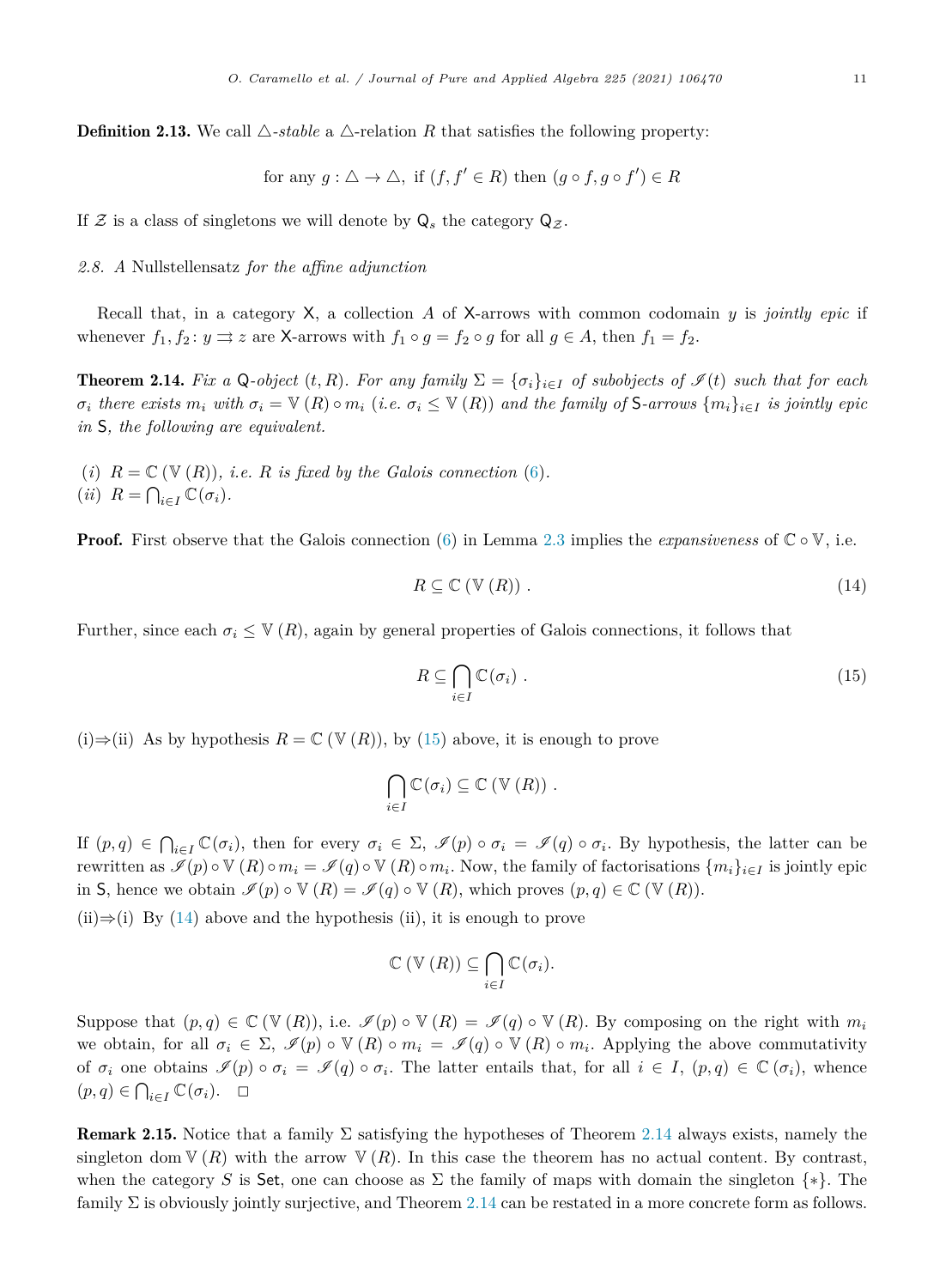<span id="page-11-0"></span>**Theorem 2.16.** *Suppose*  $S =$  Set. For any Q-object  $(t, R)$  the following are equivalent.

- $(i)$   $R = \mathbb{C}$   $(\mathbb{V}(R))$ ,
- (*ii*)  $R = \bigcap_{\sigma \leq V(R)} \mathbb{C}(\sigma)$ , where  $\sigma$  ranges over all S-subobjects  $\{*\} \to \mathscr{I}(t)$ .

#### 3. Concreteness and representability

We would like to compare the adjunction of Theorem [2.7](#page-7-0) to the theory of dual adjunctions induced by a dualising object. The literature on the latter topic is considerable. The monographs [\[24,14\]](#page-32-0) contain extensive bibliographies. The general theory is concisely but comprehensively developed in [\[19\]](#page-32-0) and [\[38\]](#page-32-0). It will be convenient for our purposes to use [\[38\]](#page-32-0) as main reference in this section.

Recall from Definition [2.13](#page-10-0) that  $Q_s$  is the full subcategory of  $Q$  on the quotients by  $\triangle$ -stable relations.

#### *3.1. Concreteness of* Q*<sup>s</sup>*

There is an obvious faithful functor

$$
U_{\mathsf{Q}_s} : \mathsf{Q}_s \longrightarrow \mathsf{Set},\tag{16}
$$

namely, the forgetful functor from  $Q_s$  into Set. Thus,  $Q_s$  comes equipped with the structure of a concrete category.

**Proposition 3.1.** *The faithful functor*  $U_Q: Q_s \longrightarrow$  Set *in* (16) *is represented by the object* 

$$
\frac{\hom_{\mathsf{T}}(\triangle,\triangle)}{\mathrm{id}_{\triangle}}
$$

 $\alpha f \mathbf{Q}_s$ *, where*  $\mathrm{id}_{\wedge}$  *denotes the identity relation on the set* hom<sub>T</sub> ( $\triangle$ ,  $\triangle$ )*.* 

**Proof.** We need to provide a set-theoretical bijection

$$
\hom_{\mathsf{Q}_s}((\triangle, \mathrm{id}_{\triangle}), (t, R)) \cong \hom_{\mathsf{T}}(t, \triangle)/R
$$

naturally in  $(t, R) \in \mathbb{Q}_s$ . By definition, the arrows  $(\triangle, id_\triangle) \to (t, R)$  in  $\mathbb{Q}_s$  are the arrows  $f: t \to \triangle$  in T (as all of them preserve id<sub>△</sub>), modulo the equivalence relation  $\sim$  given by:  $f \sim f'$  if, and only if, the factorisations of  $-\circ f, -\circ f'$  through hom<sub>T</sub>( $\triangle$ ,  $\triangle$ )/ $\mathrm{id}_{\triangle}$  and hom<sub>T</sub>( $t, \triangle$ )/R (which by an abuse of notation we still indicate by  $-\circ f$  and  $-\circ f'$ ) are equal. This latter condition is equivalent to saying that  $(f, f') \in R$ . Indeed, if  $-\circ f = -\circ f'$  then  $(- \circ f)(1_{\triangle}) = (- \circ f')(1_{\triangle})$  in  $\hom_{\mathsf{T}}(t, \triangle)/R$ , i.e.  $(f, f') \in R$ . For the other implication, we observe that if  $(f, f') \in R$  then,  $R$  being  $\triangle$ -stable, for any arrow  $g \in \text{hom}_{\mathsf{T}}(\triangle, \triangle)$ ,  $(g \circ f, g \circ f') \in R$ , whence  $(- \circ f)(g)$  is equal to  $(- \circ f')(g)$  in  $hom_T(t, \triangle)/R$ . This proves that sending a  $Q_s$ -arrow from  $(\triangle, id_\triangle)$  to  $(t, R)$  into its *R*-equivalence class in hom<sub>T</sub> $(t, \triangle)$  gives a bijection, which is clearly natural.  $\Box$ 

# *3.2. (Lack of) concreteness of* D

Contrary to what we just saw for  $Q_s$ , it is not clear how to equip D with the structure of a concrete category. On the other hand, more can be said if we restrict to the case<sup>5</sup>  $S =$  Set. There is then a forgetful functor

<sup>5</sup> We mention that, *mutatis mutandis*, we could develop some of the considerations that follow under the more general assumption that S has itself the structure of a concrete category.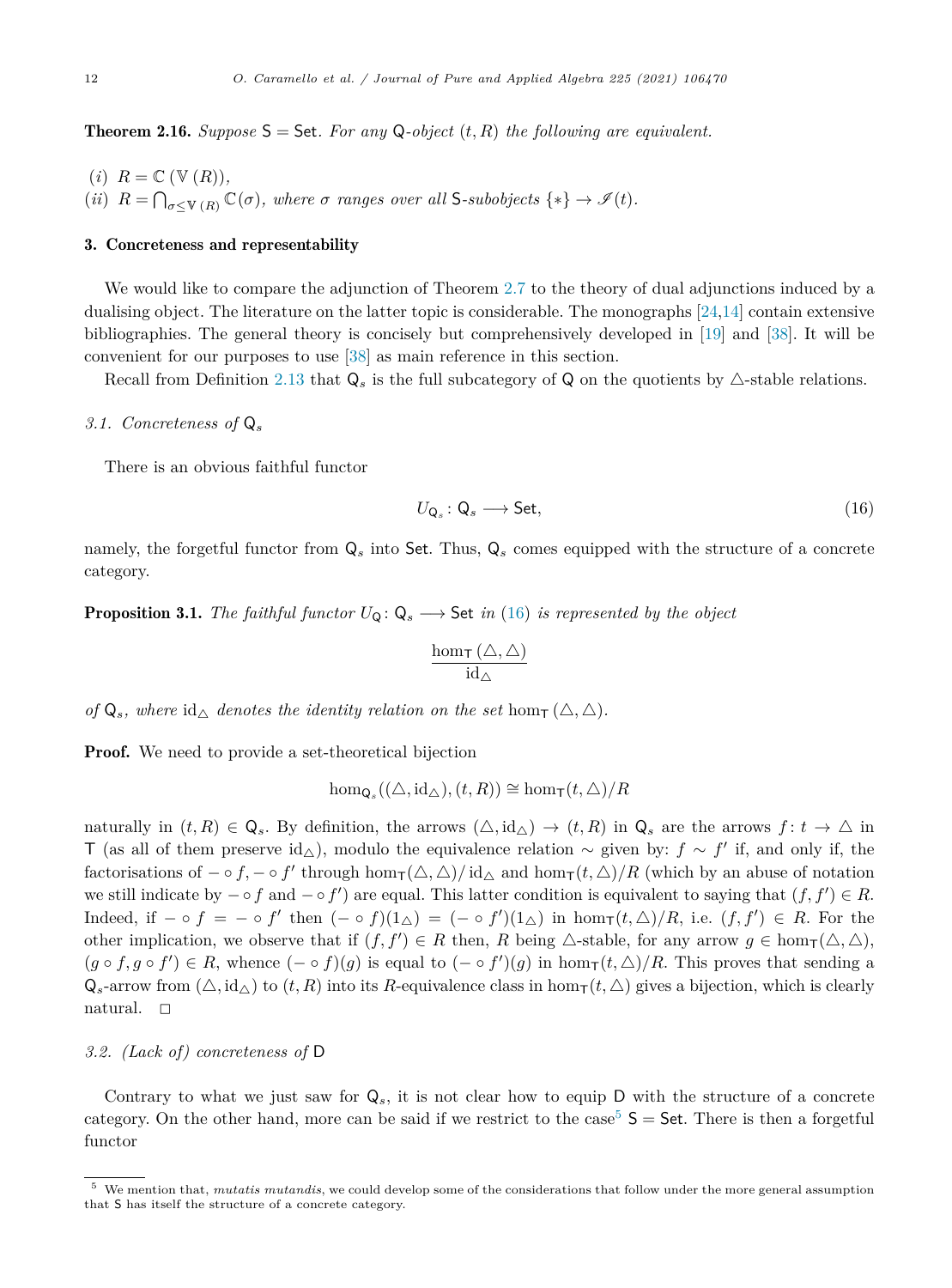$$
U_{\mathsf{D}} : \mathsf{D} \longrightarrow \mathsf{Set} \tag{17}
$$

<span id="page-12-0"></span>that sends the object  $(t, s)$  of D to dom( $s$ ), and acts on arrows accordingly. Although we do not have a complete characterisation of when  $U_D$  is representable, nor do we know whether one is feasible, we can at least relate the representability of  $U_D$  to that of the functor  $\mathscr{I}$ , as follows.

Proposition 3.2. *The following conditions are equivalent:*

- (*i*) The functor  $\mathcal{I}$  is representable.
- (*ii*) The functor  $U_D$  in (17) is representable by an object of the form  $(\nabla, 1)$  where  $1: \{*\} \to \mathcal{I}(\nabla)$  and the *element*  $1(*) \in \mathcal{I}(\nabla)$  *satisfies* the property that the arrows  $f: \nabla \to t$  in T are in bijection with the *elements of*  $\mathcal{I}(t)$  *via the assignment*  $f \mapsto \mathcal{I}(f)(1(*)).$

**Proof.** Suppose that the functor  $\mathcal{I}$  is representable and that  $\overline{\vee}$  is the object representing it. Let us prove that the functor  $U_D$  is represented by the object  $(\nabla, 1)$ , where 1 is the subobject  $\{*\} \to \mathscr{I}(\nabla) \cong \hom_{\mathsf{T}}(\nabla, \nabla)$ picking out the identity on  $\bigtriangledown$ . Clearly, the element  $1(*)$  will satisfy the condition in (ii) by definition of a representable functor.

We have to show that there is a natural bijective correspondence between the arrows  $(\nabla, 1) \rightarrow (t, s)$  in the category D and the elements of dom(s). For this, it suffices to recall that giving an arrow  $(\nabla, 1) \rightarrow (t, s)$ in D consists precisely in giving an arrow dom(1) =  $\{*\} \rightarrow \text{dom}(s)$ , that is an element *x* of dom(*s*), induced by an arrow  $t: \nabla \to t$  in T. But this latter condition is satisfied if we take t equal to the element of  $\mathscr{I}(t) \cong \text{hom}_{\mathsf{T}}(\nabla, t)$  given by the image of *x* under *s*, whence the arrows  $(\nabla, 1) \to (t, s)$  in D correspond precisely to the elements of dom(*s*).

Conversely, suppose that  $(\nabla, 1)$ , where  $1: \{*\} \to \mathscr{I}(\nabla)$ , is a representing object for  $U_D$  such that the element 1(∗) satisfies the property in (ii). Then for any object *t* of T, the map which assigns to any arrow  $f: \nabla \to t$  in T the element  $\mathscr{I}(f)(1(*))$  is a bijection from hom $_{\mathsf{T}}(\nabla, t)$  onto the set of elements of  $\mathscr{I}(t)$ . This implies in particular that  $\mathscr I$  is represented by the object  $\bigtriangledown$ .  $\Box$ 

**Remark 3.3.** The condition that the functor  $U_D$  be represented by an object  $(\nabla, 1)$  satisfying the requirements in condition (ii) of Proposition 3.2 is notably met in a number of classical dualities, e.g. Stone duality for Boolean algebras or Stone-Gelfand duality for commutative unital C∗-algebras (see Section [6\)](#page-26-0). Let us emphasise, moreover, that the condition in (ii) on the element  $1(*)$  is automatically satisfied if  $\mathcal{I}(\nabla)$  is a singleton.

The point of Proposition 3.2 is that whenever the functor  $U_D$  is representable and faithful then, in view of Proposition [3.1](#page-11-0), the theory of concrete dualities [[38,19\]](#page-32-0) applies to the adjunction  $\mathscr{C} \dashv \mathscr{V}$  of Theorem [2.7](#page-7-0), providing a wealth of information. Thus (see [[38,](#page-32-0) Section 1-B]), the contravariant functors  $U_D \circ \mathscr{V} \colon \mathsf{Q}_s \to \mathsf{Set}$ and  $U_{\mathbf{Q}_s} \circ \mathscr{C} : \mathbf{D} \to \mathsf{Set}$  are represented by the objects

$$
a := \mathscr{C}(\nabla) \text{ and}
$$

$$
b := \mathscr{V}((\triangle, id_{\triangle}))
$$

of Q and D, respectively. Further, there is a bijection of the underlying sets

$$
\beta \colon U_{\mathsf{D}}(a) \cong U_{\mathsf{Q}_s}(b). \tag{18}
$$

Therefore *a* and *b* may be conceived of as a single set equipped with both the structure of a Q*s*-object and with the structure of a D-object. Up to the bijection (18), moreover, the components of the unit and co-unit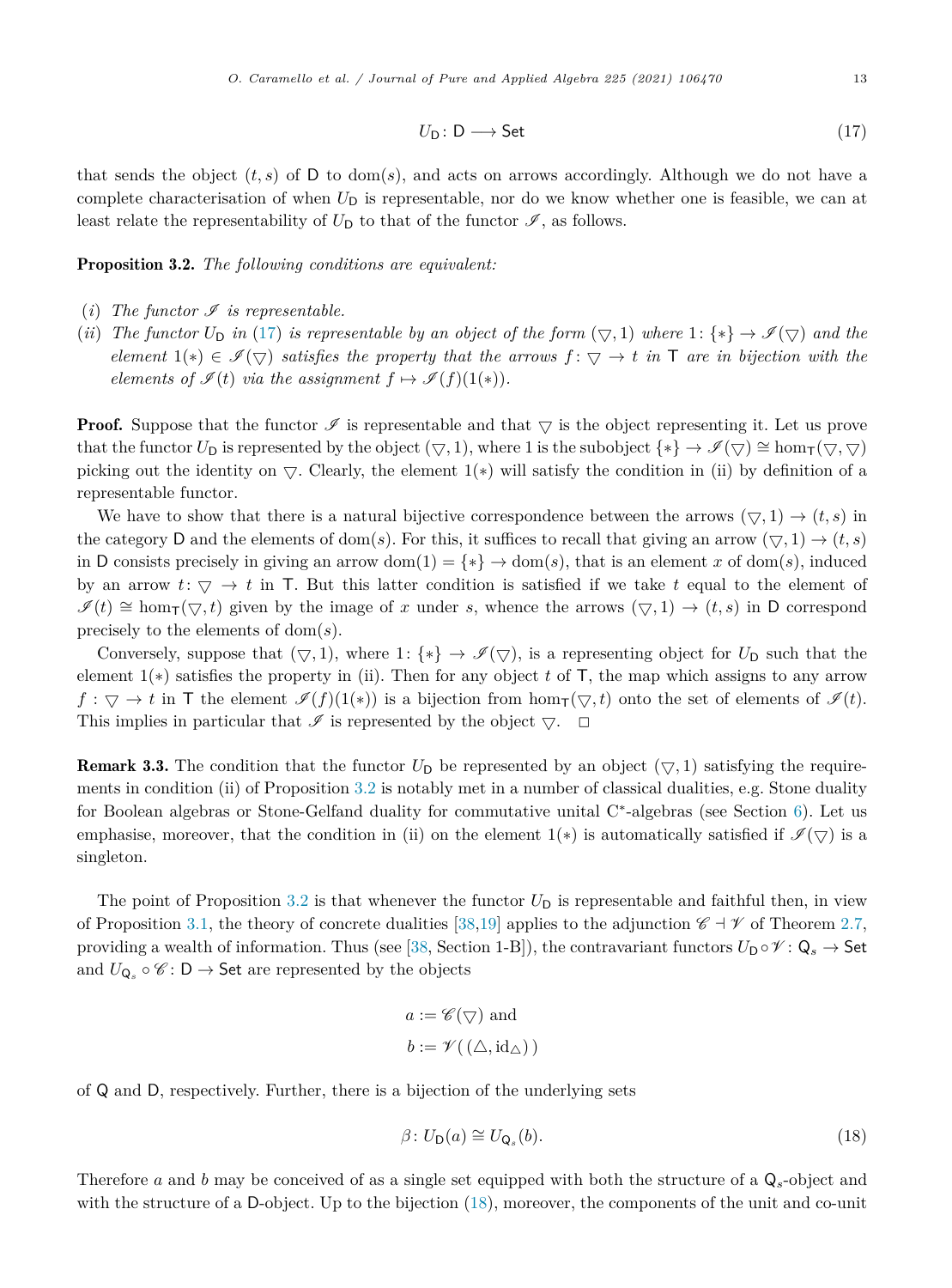<span id="page-13-0"></span>of the adjunction are necessarily given "by evaluation" in the precise sense of [[38,](#page-32-0) p. 115]. The triple  $(a, \beta, b)$ is a *dualising* or *schizophrenic object* for the concrete categories Q*<sup>s</sup>* and D. As far as we see, the concrete adjunction  $\mathscr{C} \dashv \mathscr{V}$  induced by  $(a, \beta, b)$  need not be natural in the sense of [\[38,](#page-32-0) Section 1-C], meaning that certain initial lifts may not exist – cf. conditions  $(SO1)$  and  $(SO2)$  of [\[38,](#page-32-0) p. 116] for details.

#### 3.3. Representable extensions of  $\mathscr I$

While the representability of the functor  $\mathscr I$  has the important consequence of inducing the structure of a concrete category on D through the functor  $U_D$  of Proposition [3.2,](#page-12-0) in general  $\mathscr I$  will fail to be representable. We will nonetheless see in Remark [4.9](#page-19-0) that  $\mathscr I$  always admits an appropriate extension to a representable functor in the context of varieties. Let us then consider the functor

$$
\hom_{\mathsf{T}}\left(-,\triangle\right)\colon \mathsf{T}^\mathrm{op}\longrightarrow \mathsf{Set}.
$$

In order to compare this to the functor  $U_Q$  in [\(16\)](#page-11-0), and motivated by the well-understood case of algebraic theories, we define the functor

$$
I_{\triangle}^{\mathrm{op}}\colon \mathsf{T}^{\mathrm{op}}\longrightarrow \mathsf{Q}
$$

that sends an object *t* to the Q-object

$$
\frac{\hom_{\mathsf{T}}(t,\triangle)}{\mathrm{id}_t},
$$

where id<sub>t</sub> is the identity congruence relation on  $\hom_{\mathsf{T}}(t, \triangle)$ . Concerning arrows, note that any T-arrow  $f: t \to t'$  necessarily preserves the identity congruence  $id_t$ , and induces precisely one Q-arrow  $g_f: (t', R) \to$  $(t, R)$ , again because  $id_t$  is the identity relation. We set  $I^{\text{op}}_{\Delta}(f) := g_f$ . Observe moreover that  $I^{\text{op}}_{\Delta}$  is always full, because Q-arrows must be induced by T-arrows, and it is faithful if and only if  $\triangle$  is a coseparator in T.

Note that, by definition of the functors  $U_{\mathsf{Q}}$  and  $I^{\mathrm{op}}_{\triangle}$ , the diagram



commutes.

Now, changing the variance, we consider the functor

$$
I_\triangle\colon \mathsf{T}\longrightarrow \mathsf{Q}^{\mathrm{op}}
$$

determined by  $I_{\Delta}^{\text{op}}$  in the obvious manner. In those cases when  $\mathscr{I}: \mathsf{T} \to \mathsf{Set}$  fails to be representable, but does extend to a representable functor  $\mathscr{I}'$  on  $\mathsf{Q}^{\mathrm{op}}$  along the functor  $I_{\Delta}$ , we can guarantee that the representable extension  $\mathscr{I}'$  still satisfies our basic Assumptions [1–](#page-4-0)[2.](#page-7-0)

**Proposition 3.4.** Suppose that  $\mathscr{I}' : Q^{op} \to S$  is a functor such that  $\mathscr{I}' \circ I_{\Delta} = \mathscr{I}$ . If  $\mathscr{I}$  and  $\Delta$  satisfy *Assumptions* [1](#page-4-0) and [2,](#page-7-0) then  $\mathscr{I}'$  and  $\triangle' := I_{\triangle}(\triangle)$  also do. Moreover, if  $\mathscr{I}$  is Z-canonical for a given class *of sets*  $Z$ *, then*  $\mathscr{I}'$  *also is.*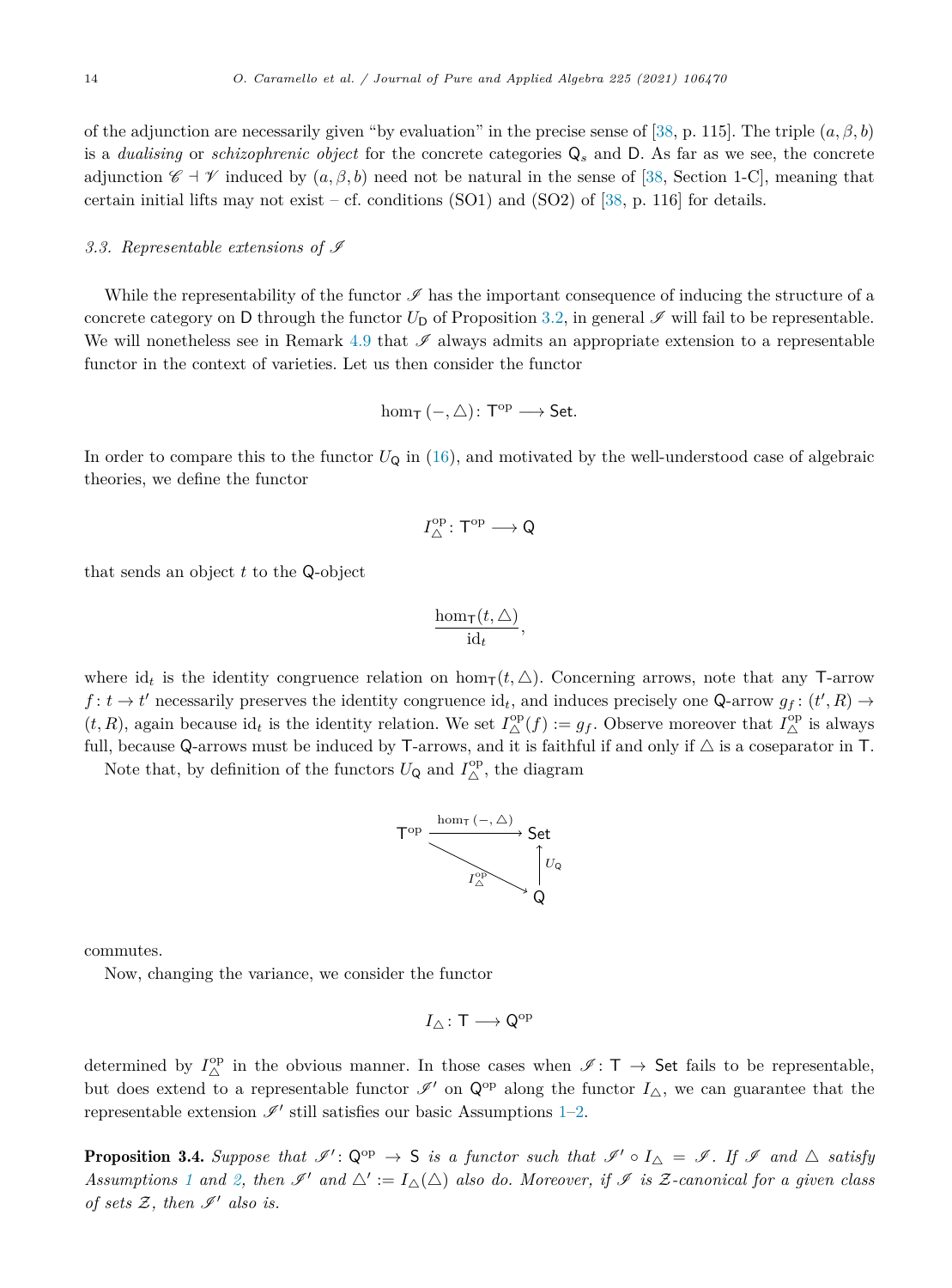<span id="page-14-0"></span>**Proof.** We start noticing that for any object  $(t, R)$  of Q, we have a monic arrow  $i_{(t,R)}$ :  $(t, R) \rightarrow I_{\Delta}(t)$ in  $Q^{op}$  which corresponds to the canonical projection  $\hom_{\mathsf{T}}(t,\Delta) \to \hom_{\mathsf{T}}(t,\Delta)/R$ , and for any arrow *f* :  $(t, R) \to (t', R')$  in Q<sup>op</sup>, we have that  $i_{(t', R')} \circ f = I_{\Delta}(f) \circ i_{(t, R)}$  in Q<sup>op</sup>.

Since the category S does not change in passing from  $\mathscr I$  and  $\triangle$  to  $\mathscr I'$  and  $\triangle'$ , Assumption [1](#page-4-0) is satisfied in the latter setup if it is in the former.

Concerning Assumption [2](#page-7-0), we observe that, since the functor  $I_{\Delta}$  preserves all existing limits in  $\mathsf{Q}^{\mathrm{op}}$ , it sends in particular monic arrows to monic arrows. So any arrow of the form  $\mathscr{I}'(i_{(t,R)})$  :  $\mathscr{I}'(t,R)$   $\to$  $\mathscr{I}'(I_{\Delta}(t)) = \mathscr{I}(t)$  is a monomorphism in S. It then follows that, given two arrows  $\alpha, \beta : S \to \mathscr{I}'(t, R)$  in  $\mathsf{S}, \alpha = \beta$  if and only if  $\mathscr{I}'(i_{(t,R)}) \circ \alpha = \mathscr{I}'(i_{(t,R)}) \circ \beta$ . Supposing that Assumption [2](#page-7-0) holds for  $\mathscr{I}$  and  $\triangle$ , we want to prove that if  $\mathscr{I}'(f) \circ \alpha = \mathscr{I}'(f) \circ \beta$  for every arrow  $f : (t, R) \to \triangle'$  in  $\mathbb{Q}^{\text{op}}$  then  $\alpha = \beta$ . Now, we have that  $f = i_{I_{\Delta}(\Delta)} \circ f = I_{\Delta}(f) \circ i_{(t,R)}$ , whence  $\mathscr{I}'(f) = \mathscr{I}'(I_{\Delta}(f)) \circ \mathscr{I}'(i_{(t,R)}) = \mathscr{I}(f) \circ \mathscr{I}'(i_{(t,R)})$ . So the condition

$$
\mathscr{I}'(f) \circ \alpha = \mathscr{I}'(f) \circ \beta
$$
 for every arrow  $f : (t, R) \to \triangle'$  in  $\mathbb{Q}^{\text{op}}$ 

is equivalent to the condition

$$
\mathcal{I}(f) \circ (\mathcal{I}'(i_{(t,R)}) \circ \alpha) = \mathcal{I}(f) \circ (\mathcal{I}'(i_{(t,R)}) \circ \beta)
$$
 for every arrow  $f: t \to \triangle$  in T,

which proves our thesis.

Finally, we prove that if  $\mathscr I$  is  $\mathcal Z$ -canonical then also  $\mathscr I'$  is so. This follows from the fact that  $\mathscr I' \circ I \wedge = \mathscr I$ , indeed, the functor  $I_{\Delta}$  is right adjoint to the canonical projection functor  $\mathsf{Q}^{\text{op}} \to \mathsf{T}$  hence it preserves all existing limits.  $\Box$ 

**Proposition 3.5.** If the functor  $I_{\Delta} : \mathsf{T} \to \mathsf{Q}^{\text{op}}$  is (full and) faithful (equivalently, if  $\Delta$  is a coseparator in T), then the adjunction  $\mathscr{C} + \mathscr{V}$  of Theorem [2.7](#page-7-0) induced by I and  $\triangle$  is the restriction of the adjunction  $\mathscr{C}' + \mathscr{V}'$ , where  $\mathscr{C}' : D' \to Q'$  op and  $\mathscr{V}' : Q'$  op  $\to D'$ , induced by  $\mathscr{I}'$  and  $\triangle'$  along the full embeddings of D *into*  $D'$  *and of*  $Q^{op}$  *into*  $Q'^{op}$  *induced by*  $I_{\wedge}$ *.* 

**Proof.** The functor  $I_{\Delta}$  being full and faithful, we have full embeddings  $i : D \to D'$  and  $j : Q^{op} \to Q'^{op}$ sending respectively any object  $(t, s)$  of D to the object  $(I_{\Delta}(t), s)$  of D' (notice that *s* can be regarded as a subobject of  $\mathscr{I}'(I_{\Delta}(t))$  since  $\mathscr{I}' \circ I_{\Delta} = \mathscr{I}$  and any object  $(t, R)$  of Q to the object  $(I_{\Delta}(t), R')$  of Q', where  $R'$  is the equivalence relation on the set hom<sub>Q'</sub> o<sub>p</sub> ( $I_{\Delta}(t), \Delta'$ ) corresponding to R under the bijection  $hom_{\mathbf{Q}^{\prime}} \circ_{\mathbf{P}} (I_{\Delta}(t), \Delta^{\prime}) \cong hom_{\mathbf{T}}(t, \Delta)$  induced by  $I_{\Delta}$ . The verifications that  $\mathscr{C}^{\prime} \circ i = j \circ \mathscr{C}, \mathscr{V}^{\prime} \circ J = i \circ \mathscr{V}$  and that the adjunction  $\mathscr{C}' \dashv \mathscr{V}'$  restricts to the adjunction  $\mathscr{C} \dashv \mathscr{V}$  along *i* and *j* present no difficulties.  $\Box$ 

#### 4. Varieties of algebras

We henceforth restrict attention to algebraic categories. In particular, we shall work with *varieties of algebras* (i.e., equationally definable classes of algebras) in the sense of Słominsky [[39\]](#page-32-0) and Linton [\[28\]](#page-32-0). Notation:

- V is a variety of algebras, regarded as a category whose objects are the V-algebras and whose morphisms are the V-homomorphisms.
- $\mathscr{U}: V \to \mathsf{Set}$  is the underlying-set functor.
- $\mathscr F$  is the free functor, i.e. the left adjoint to  $\mathscr U$ .
- *A* is an arbitrary but fixed V-algebra.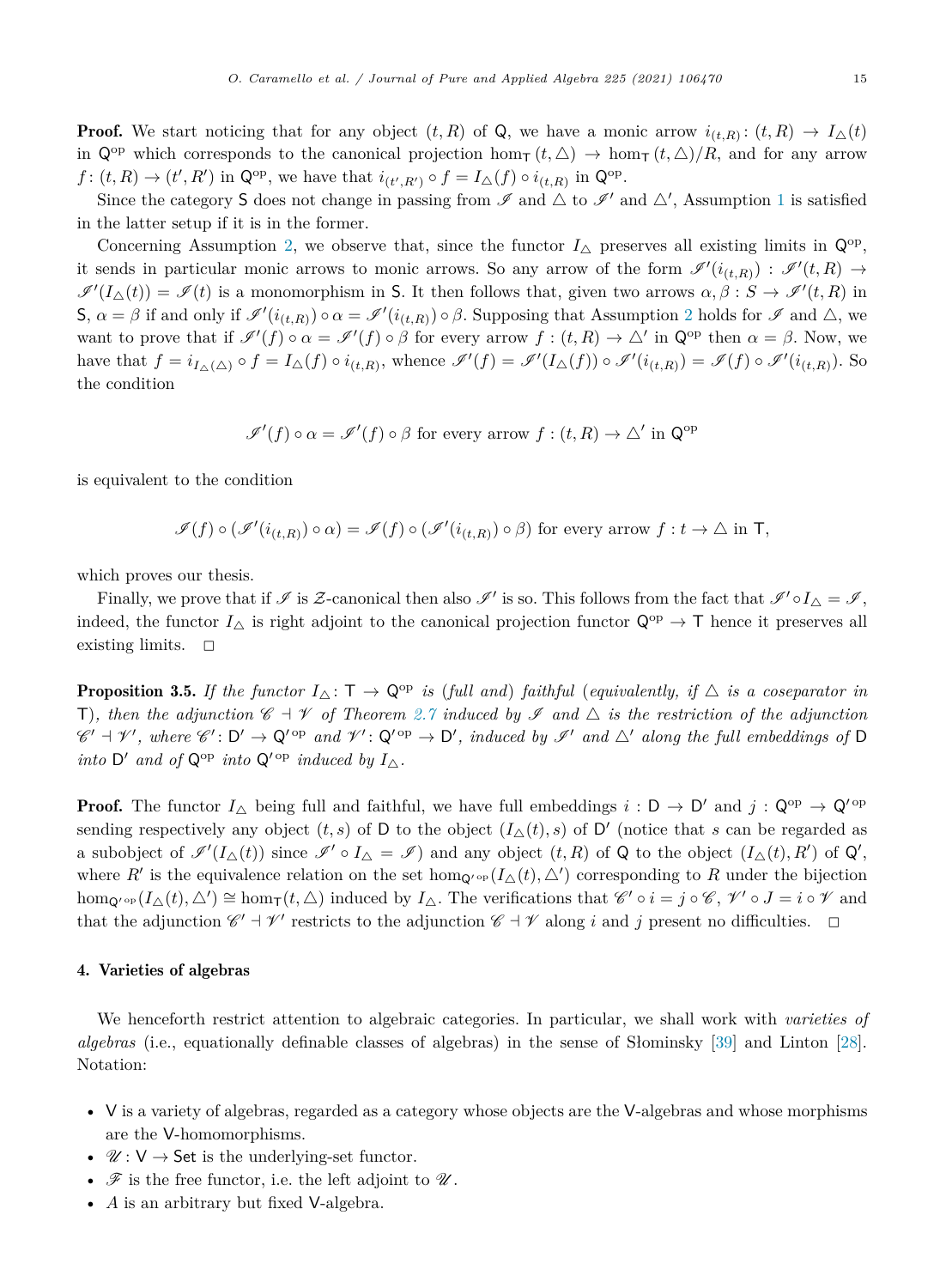<span id="page-15-0"></span>We often speak of 'algebras' and 'homomorphisms' (and also 'isomorphisms' etc.) rather than 'V-algebras' and 'V-homomorphisms' etc., the variety V being understood.

If *I* is any set, the algebra  $\mathcal{F}(I)$  in V is, as usual, *a free algebra generated by I*. We fix canonical representatives for the isomorphism class of each free algebra in V. To this end, for each cardinal *μ*, we let

*X<sup>μ</sup>*

be a specific set (of "*variables*", or "*free generators*") of cardinality *μ*. We often write *μ* as a shorthand for  $X_{\mu}$ , and therefore  $\mathscr{F}(\mu)$  as a shorthand for  $\mathscr{F}(X_{\mu})$ . To stress that we are selecting a specific representative for the isomorphism class of a free algebra  $\mathscr{F}(I)$ , we refer to  $\mathscr{F}(\mu)$  as the free algebra on  $\mu$  generators.

The adjunction relation

$$
\frac{\mathcal{F}(\mu) \to A}{\mu \to \mathcal{U}(A)}\tag{19}
$$

shows that  $\mathcal{U}(A)$  may be naturally identified (in Set) with the set of homomorphisms  $\mathcal{F}(1) \to A$ , i.e.

$$
\mathscr{U}(A) \cong \hom_{\mathsf{V}}(\mathscr{F}(1), A).
$$

In particular, because  $\mathscr F$  is a left adjoint and therefore preserves all existing colimits,

$$
\mathcal{F}(\mu) = \coprod_{\mu} \mathcal{F}(1) \tag{20}
$$

i.e.  $\mathscr{F}(\mu)$  is the coproduct in V of  $\mu$  copies of  $\mathscr{F}(1)$ .

With reference to the notation we adopted in the preceding sections, we now assume:

- T is the opposite of the full subcategory of V whose objects are the free V-algebras  $\mathscr{F}(\mu)$ , as  $\mu$  ranges over all cardinals.
- S is the category Set.
- $\Delta$  is the T-object  $\mathscr{F}(1)$ .

It remains to provide an instantiation for the functor  $\mathscr{I} : T \to S$ . To this end notice that any algebra *A* yields a functor

$$
\mathscr{I}_A \cong \hom_\mathsf{V}(-, A) \colon \mathsf{T} \to \mathsf{Set}
$$

that preserves arbitrary products, in the spirit of the Lawvere-Linton functorial semantics of algebraic theories [\[26,28](#page-32-0),[36,21,29](#page-32-0)[,1](#page-31-0),[2\]](#page-31-0); henceforth we write simply  $\mathscr I$  for  $\mathscr I_A$ . We have

$$
\mathcal{I}(\mathcal{F}(\mu)) \cong \mathcal{U}(A)^{\mu} \tag{21}
$$

for any *μ* and, given a homomorphism  $\mathscr{F}(\mu) \to \mathscr{F}(\nu)$ , the corresponding function  $\mathscr{U}(A)^{\nu} \to \mathscr{U}(A)^{\mu}$  can be concretely described as follows. First, by  $(20)$ , it suffices to consider the case  $\mu = 1$ . Thus, let

$$
p: \mathscr{F}(1) \to \mathscr{F}(\nu) \tag{22}
$$

be given. For an element of  $\mathscr{U}(A)^{\nu}$ , i.e. a function

$$
a_{\nu} \colon \nu \to \mathscr{U}(A),\tag{23}
$$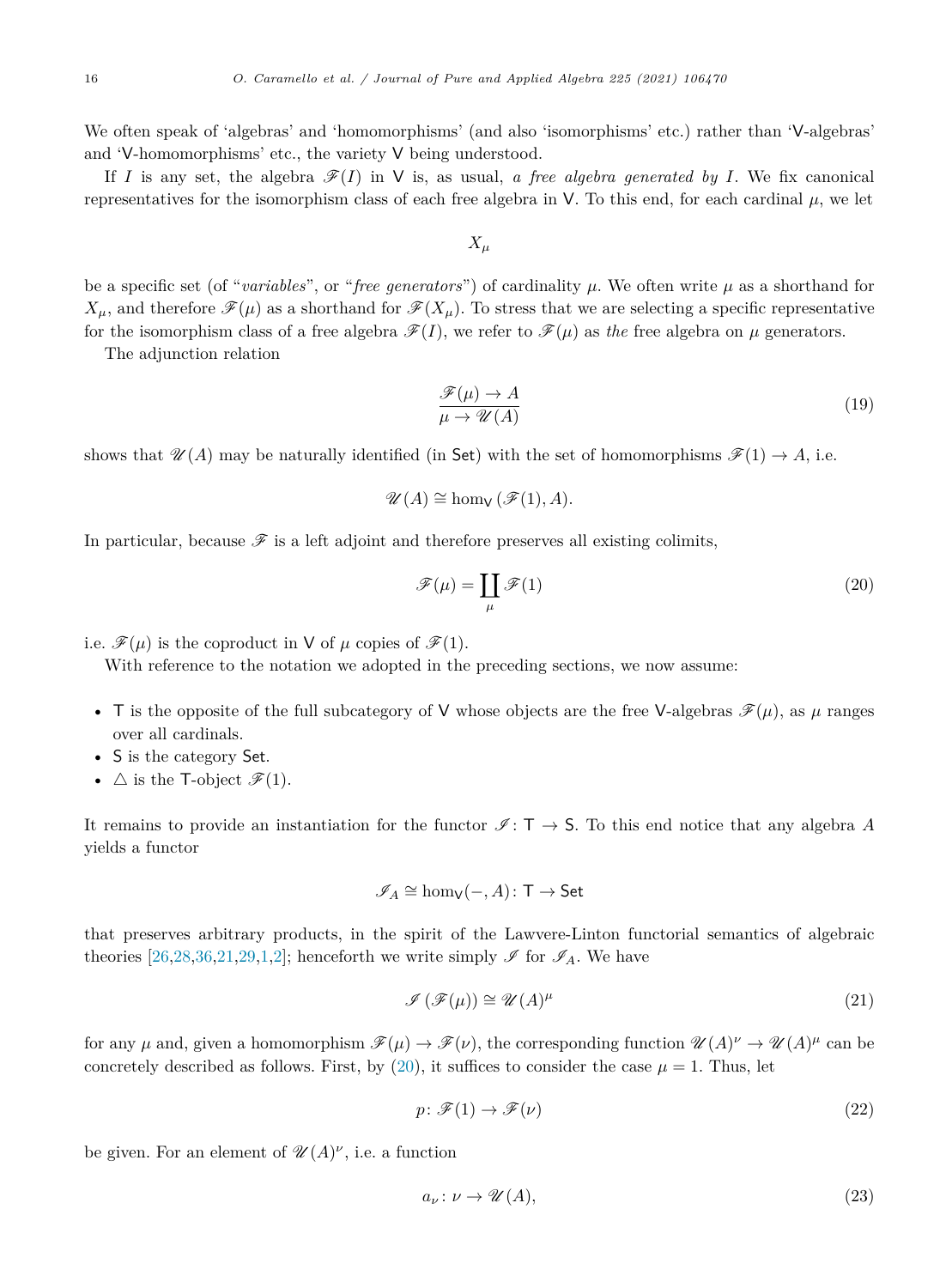<span id="page-16-0"></span>by the adjunction ([19\)](#page-15-0) there is a unique V-arrow

$$
\widehat{a_{\nu}} \colon \mathcal{F}(\nu) \to A. \tag{24}
$$

We then have the composition

$$
\mathcal{F}(1) \xrightarrow{p} \mathcal{F}(\nu) \xrightarrow{\widehat{a_{\nu}}} A \tag{25}
$$

of  $(22)$  $(22)$  and  $(24)$ . Applying again the adjunction  $(19)$  to  $(25)$  we obtain an arrow in Set

 $ev(p, a_\nu) := 1 \rightarrow \mathcal{U}(A)$ ,

i.e. an element of  $\mathcal{U}(A)$ , called the *evaluation* of p at  $a_{\nu}$ . Keeping p fixed and letting  $a_{\nu}$  range over all elements ([23\)](#page-15-0) of  $\mathscr{U}(A)^{\nu}$ , we thus obtain the *evaluation* map

$$
ev(p,-): \mathcal{U}(A)^{\nu} \to \mathcal{U}(A). \tag{26}
$$

We set

$$
\mathcal{I}(p) := \text{ev}(p, -),\tag{27}
$$

and this completes the definition of the functor  $\mathscr{I} : \mathsf{T} \to \mathsf{Set}$ .

**Definition 4.1.** A function  $\mathcal{U}(A)^{\nu} \to \mathcal{U}(A)^{\mu}$  is called *definable* (*in the language of* V) if it is in the range of  $\mathscr{I}$ , as defined above. In other words, the definable functions  $\mathscr{U}(A)^{\nu} \to \mathscr{U}(A)^{\mu}$  are precisely those that can be obtained by evaluating a *μ*-tuple of elements of  $\mathcal{F}(\nu)$  at the *ν*-tuples of elements of *A*.

Observe that, in the above,  $\mathscr I$  preserves all products in T by construction, so it is  $\mathscr Z$ -canonical for  $\mathscr Z$ the class of all sets (which is admissible). Note also that Set obviously satisfies Assumption [1](#page-4-0). Concerning Assumption [2](#page-7-0), we have:

**Lemma 4.2.** The object  $\Delta = \mathscr{F}(1)$  is an  $\mathscr{I}$ -coseparator for the functor  $\mathscr{I}$  defined in ([21\)](#page-15-0)–(27) above.

**Proof.** We need to show that, for any cardinal  $\mu$ , the family of definable functions  $f: A^{\mu} \to A$  is jointly monic in Set. That is, given any two functions  $h_1, h_2 \colon S \to A^\mu$ , if  $f \circ h_1 = f \circ h_2$  for all definable  $f$ , then  $h_1 = h_2$ . Note that the projections  $A^{\mu} \to A$  are definable: indeed, inspection of the definitions shows that the images under  $\mathscr{I}$  of the arrows  $\mathscr{F}(1) \to \mathscr{F}(\mu)$  induced by the functions  $X_1 \to X_\mu$  are precisely these projections. If now  $h_1 \neq h_2$ , by the universal property of products there exists at least one projection  $\pi: A^{\mu} \to A$  with  $\pi \circ h_1 \neq \pi \circ h_2$ , as was to be shown.  $\Box$ 

For the rest of this paper we follow the standard practice in algebra of omitting the underlying set functor when no confusion can arise. Thus we write, e.g.,  $a \in A$  in place of  $a \in \mathcal{U}(A)$ . Let us now consider the categories D and  $Q_z$  (cf. Definition [2.11](#page-9-0) for the notation) in the present algebraic setting. Specialising the definitions in Subsection [2.3,](#page-6-0) we see that the D-objects are all subsets  $S \subseteq A^{\mu}$ , as  $\mu$  ranges over all cardinals. The D-arrows from  $S' \subseteq A^{\nu}$  to  $S \subseteq A^{\mu}$  are the restrictions  $S' \to S$  of the definable functions  $A^{\nu} \to A^{\mu}$ , in the sense of Definition 4.1.

Next, we give an explicit algebraic presentation of the category  $Q_Z$  defined in Subsection [2.2](#page-5-0). A V*operation* (or, more simply, an *operation*) *of arity*  $\nu$  is a V-homomorphism  $t: \mathscr{F}(1) \to \mathscr{F}(\nu)$ . The operation *t* is *finitary* if *v* is finite, and *infinitary* otherwise. An *operation on* the V-algebra *A* is a function  $h: A^{\nu} \to A$ that is definable in the sense of Definition 4.1, that is, such that  $h = \mathscr{I}(t) := \text{ev}(t, -)$  for some  $t: \mathscr{F}(1) \rightarrow$  $\mathscr{F}(\nu)$ .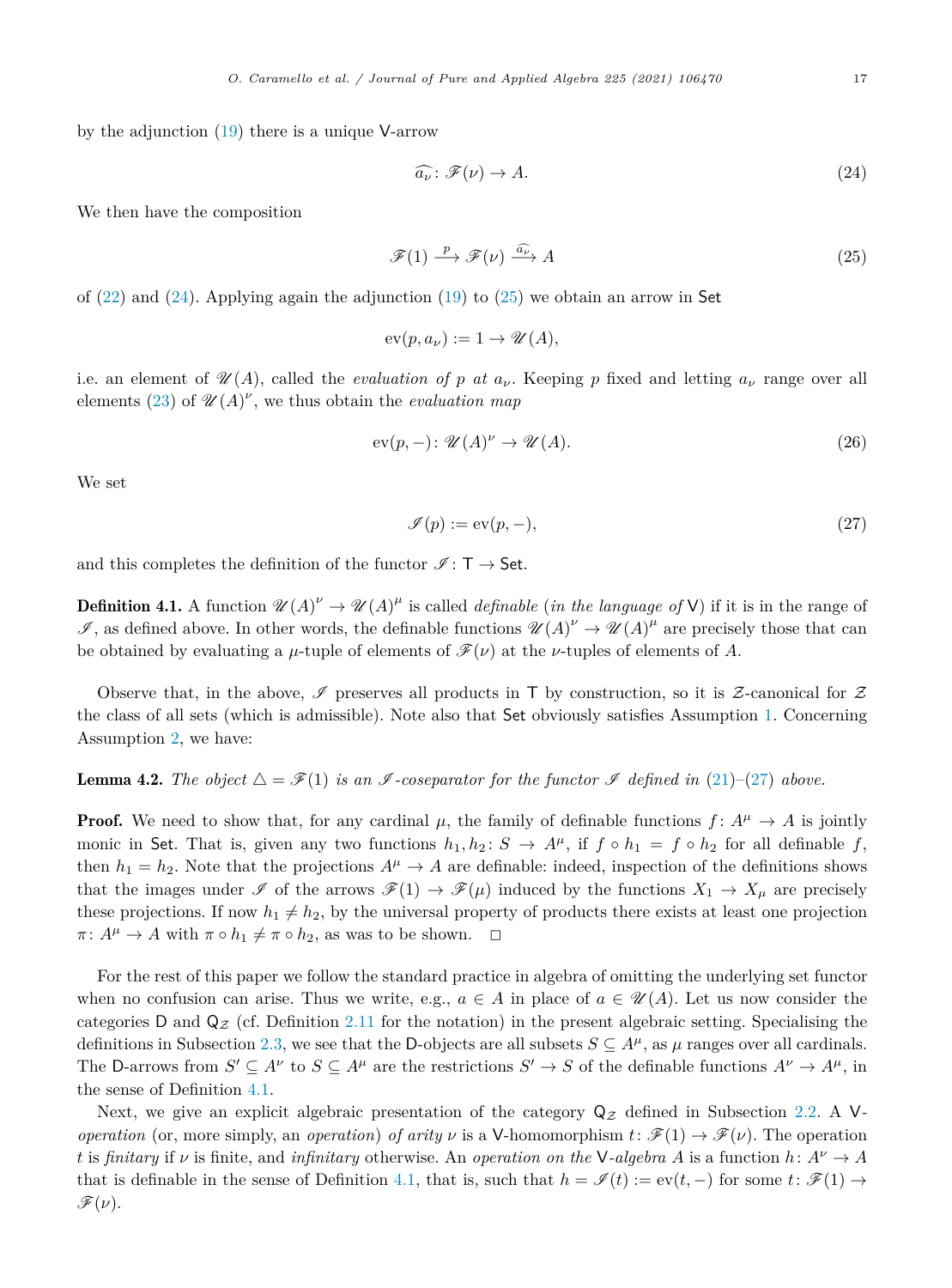<span id="page-17-0"></span>**Remark 4.3.** Since homomorphisms  $t: \mathscr{F}(1) \to \mathscr{F}(\nu)$  are naturally identified with elements  $t \in \mathscr{F}(\nu)$  via the adjunction [\(19](#page-15-0)), the preceding definition agrees with the usual notion of operations as *term-definable functions*; one calls *t* a *defining term* for the operation in question. By a classical theorem of G. Birkhoff (see e.g. [[7,](#page-31-0) Theorem 10.10]) the free algebra  $\mathcal{F}(\nu)$  can indeed be represented as the algebra of *terms* – elements of "absolutely free algebras" – over the set of variables  $X_{\nu}$ , modulo the equivalence relation that identifies two such terms if, and only if, they evaluate to the same element in any V-algebra. For the infinitary case see [\[39](#page-32-0), Ch. III].

Direct inspection of the definitions shows that *homomorphisms commute with operations*: given any Vhomomorphism  $h: A \to B$ , any *v*-ary operation  $t \in \mathcal{F}(\nu)$ , and any element  $a_{\nu} := (a_i) \in A^{\nu}$ , we have

$$
h(\text{ev}_A(t, a_\nu)) = \text{ev}_B(t, (h(a_i))), \qquad (28)
$$

where  $ev_A(t, -)$ :  $A^{\nu} \to A$  and  $ev_B(t, -)$ :  $B^{\nu} \to B$  are the evaluation maps with respect to *A* and *B*. It is common to write (28) as

$$
h(t(a_{\nu}))=t((h(a_i))),
$$

where the algebras *A* and *B* over which *t* is evaluated are tacitly understood. A *congruence*  $\theta$  on a V-algebra *A* is an equivalence relation on *A* that is *compatible with* (or *preserved by*) *all operations*, i.e. with all definable maps  $f: A^{\nu} \to A$  (that is, maps of the form  $f = ev(t, -)$  for some defining term  $t \in \mathcal{F}(\nu)$ ). This means that whenever  $x_{\nu} := (x_i)$ ,  $y_{\nu} := (y_i)$  are  $\nu$ -tuples of elements of A,

if 
$$
(x_i, y_i) \in \theta
$$
 for each *i* then  $(f(x_{\nu}), f(y_{\nu})) \in \theta$ .

Remark 4.4. It is a standard fact, even in the infinitary case, that congruences as we just defined them coincide with congruences defined in terms of kernel pairs; see [\[28](#page-32-0), p. 88 and Proposition 3] and [\[39](#page-32-0), Ch. II.5].

**Lemma 4.5.** *Consider any pair* ( $\mathscr{F}(\mu), R$ ), where R is an equivalence relation on  $hom_{\mathsf{T}}(\mathscr{F}(\mu), \triangle) \cong$  $\mathscr{U}(\mathscr{F}(\mu))$ . Then R is a  $\triangle$ -congruence – that is,  $(\mathscr{F}(\mu), R)$  is an object of  $Q_Z - if$ , and only if, R is a *congruence on*  $\mathscr{F}(\mu)$ *.* 

**Proof.** It suffices to notice that the definable arrows  $\mathscr{U}(\mathscr{F}(\mu))^{\nu} \to \mathscr{U}(\mathscr{F}(\mu))$  correspond precisely to the arrows of the form

$$
t\circ-:\textup{hom}_{\mathsf{T}}(\mathscr{F}(\mu),\triangle)^\nu\cong\textup{hom}_{\mathsf{T}}(\mathscr{F}(\mu),\triangle^\nu)\to\textup{hom}_{\mathsf{T}}(\mathscr{F}(\mu),\triangle)
$$

under the natural identification  $\mathscr{U}(\mathscr{F}(\mu)) \cong \hom_{\mathsf{T}}(\mathscr{F}(\mu), \triangle)$ .  $\Box$ 

We call a pair  $(\mathcal{F}(\mu), \theta)$ , for  $\theta$  a congruence on  $\mathcal{F}(\mu)$ , a *presentation* (*in the variety* V). We call the algebra  $\mathcal{F}(\mu)/\theta$  the *algebra* presented by  $(\mathcal{F}(\mu), \theta)$ . We write  $V_p$  for the category of presented V-algebras, having as objects all presentations in V, and as morphisms the V-homomorphisms between the V-algebras presented by them. Now  $V_p$  is  $Q_Z$  to within an equivalence:

**Theorem 4.6.** Let  $V$  be any (finitary or infinitary) variety of algebras,  $V_p$  the associated category of presented V-algebras. Set T to be the opposite of the full subcategory of V whose objects are the free V-algebras  $\mathscr{F}(\mu)$ , set  $\triangle := \mathscr{F}(1)$ , let  $\mathscr{F} \colon \mathsf{T} \to \mathsf{Set}$  to be the functor defined in Section [4](#page-14-0), and let  $\mathcal Z$  be the class of all small *sets.* Then Z *is* an admissible class, and the  $Q_z$  of Definition [2.11](#page-9-0) is equivalent to  $V_p$ .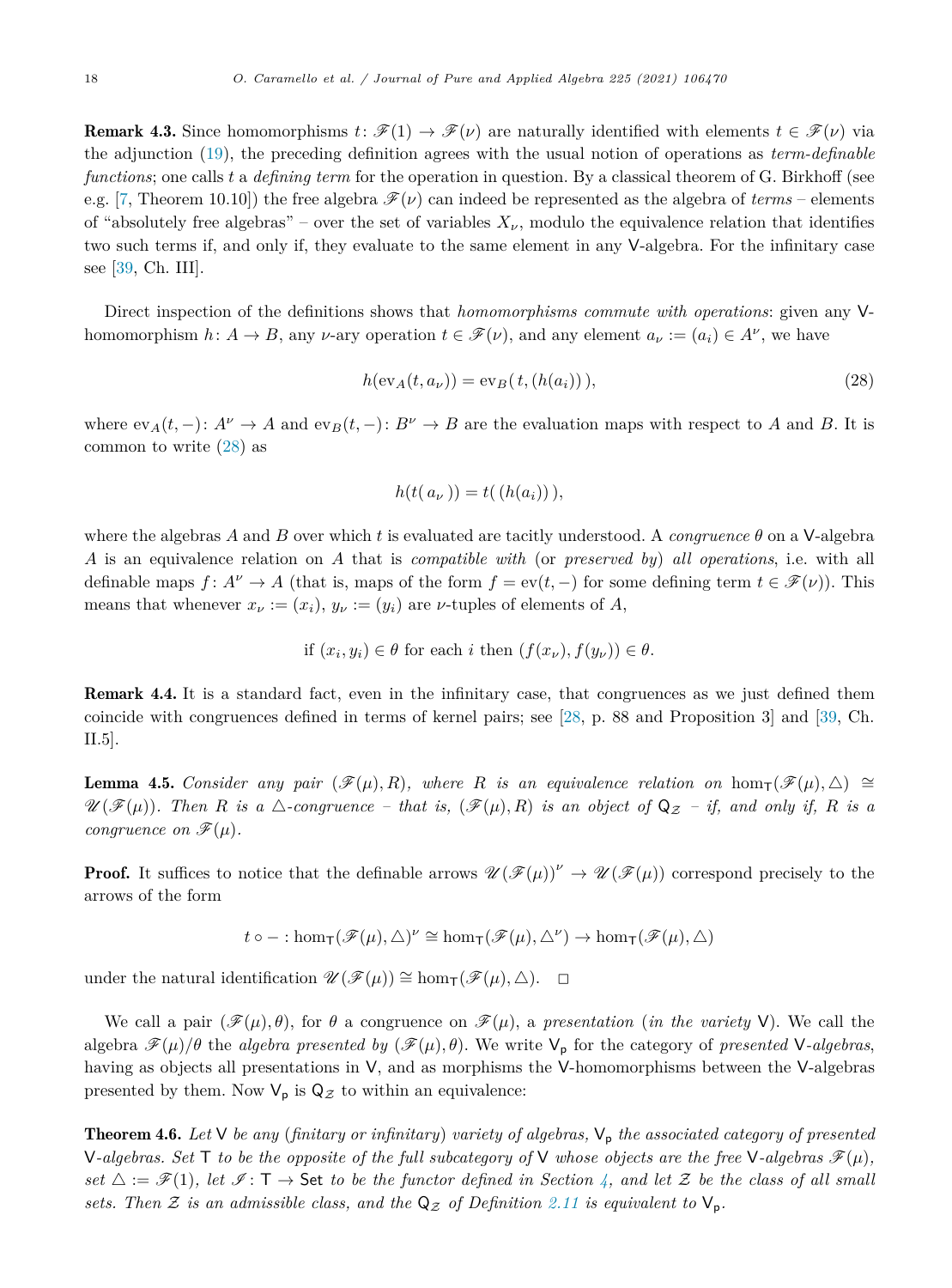<span id="page-18-0"></span>**Proof.** We already observed above (after Definition [4.1](#page-16-0)) that  $\mathscr I$  is Z-canonical. Consider the functor that sends an object  $(\mathscr{F}(\mu), \theta)$  in  $\mathsf{V}_{\mathsf{p}}$  into the object  $(\mathscr{F}(\mu), \theta)$  of  $\mathsf{Q}_{\mathcal{Z}}$  and any map  $h: (\mathscr{F}(\mu), \theta) \to (\mathscr{F}(\nu), \theta')$  to itself. This functor is well-defined, because by Lemma [4.5](#page-17-0) the congruences on  $\mathscr{F}(\mu)$  correspond to the  $\Delta$ congruences on hom $\tau(\mathscr{F}(\mu), \triangle)$  under the bijection  $\mathscr{U}(\mathscr{F}(\mu)) \cong \hom_{\tau}(\mathscr{F}(\mu), \triangle)$ , and any homomorphism  $\mathscr{F}(\mu)/\theta \to \mathscr{F}(\nu)/\theta'$  is induced by a homomorphism  $\mathscr{F}(\mu) \to \mathscr{F}(\nu)$ ; moreover, it is clearly fully faithful and essentially surjective, whence it yields an equivalence of categories, as required.  $\Box$ 

**Remark 4.7.** The category  $V_p$  is equivalent to V. Indeed, we have a functor that sends each presented algebra  $(\mathcal{F}(\mu), \theta)$  into the quotient  $\mathcal{F}(\mu)/\theta$  in V and acts identically on maps. It is elementary that this functor is full, faithful, and essentially surjective.

The Galois connections  $(\mathbb{C}, \mathbb{V})$  of Lemma [2.3](#page-5-0) now read as follows. Given a subset  $S \subseteq A^{\mu}$ , we have

$$
\mathbb{C}(S) = \left\{ (p, q) \in \mathcal{F}(\mu)^2 \mid \forall a \in S : \text{ev}(p, a) = \text{ev}(q, a) \right\},\tag{29}
$$

where  $ev(p,-): A^{\mu} \to A$  is, once more, the evaluation map ([26\)](#page-16-0).

Given a relation *R* on  $\mathscr{F}(\mu)$ , we have

$$
\mathbb{V}\left(R\right) = \bigcap_{(p,q)\in R} \left\{ a \in \mathcal{I}(\mathcal{F}(\mu)) \mid \text{ev}(p,a) = \text{ev}(q,a) \right\}. \tag{30}
$$

Lemma [2.3](#page-5-0) asserts that for any relation *R* on  $\mathscr{F}(\mu)$ , and any subset  $S \subseteq A^{\mu}$ , we have

$$
R \subseteq \mathbb{C} (S) \quad \text{if, and only if,} \quad S \subseteq \mathbb{V} (R).
$$

In other words, the functions  $\mathbb{V}: 2^{\mathscr{F}(\mu)^2} \to 2^{A^{\mu}}$  and  $\mathbb{C}: 2^{A^{\mu}} \to 2^{\mathscr{F}(\mu)^2}$  yield a contravariant Galois connection between the indicated power sets.

Consider subsets  $S' \subseteq A^{\nu}$ ,  $S \subseteq A^{\mu}$ , with  $\mu$  and  $\nu$  cardinals, and a D-arrow  $f: S' \subseteq A^{\nu} \to S \subseteq A^{\mu}$ , i.e. a definable function  $f: A^{\nu} \to A^{\mu}$  that restricts to a function  $S' \to S$ . Recall from [\(21](#page-15-0))–([27\)](#page-16-0) that f is induced by a homomorphism  $h: \mathscr{F}(\mu) \to \mathscr{F}(\nu)$  via evaluation. We have

$$
\mathscr{C}(S) = (\mathscr{F}(\mu), \mathbb{C}(\ S))
$$

with  $\mathbb{C}(S)$  as in (29), and similarly for *S'*. The functor  $\mathscr C$  carries the D-arrow *f* to the Q-arrow  $(\mathscr{F}(\nu), \mathbb{C}(S')) \to (\mathscr{F}(\mu), \mathbb{C}(S))$  induced by the homomorphism  $h: \mathscr{F}(\mu) \to \mathscr{F}(\nu)$ . Consider, conversely,  $Q_Z$ -objects  $(\mathscr{F}(\nu), R')$  and  $(\mathscr{F}(\mu), R)$ , together with a  $Q_Z$ -arrow  $g: (\mathscr{F}(\mu), R') \to (\mathscr{F}(\nu), R)$  induced by a homomorphism, say  $h: \mathscr{F}(\mu) \to \mathscr{F}(\nu)$ . We have

$$
\mathscr{V}(\mathscr{F}(\mu), R) = \mathbb{V}(R) \subseteq \mathscr{I}(\mathscr{F}(\mu))
$$

with  $V(R)$  as in (30), and similarly for  $(\mathscr{F}(\nu), R')$ . The functor  $\mathscr V$  sends g to the restriction  $S' \to S$  of the definable function  $f: A^{\nu} \to A^{\mu}$  induced by h. As an immediate consequence of Theorems [2.7](#page-7-0) and [4.6](#page-17-0), we have:

Corollary 4.8 *(Algebraic affine adjunction). Consider any* (*finitary or infinitary*) *variety* V *of algebras and its* associated category of presented algebras  $V_p$ , and fix any  $V$ -algebra  $A$ *. Then the functors*  $C : D \to V_p^{\text{op}}$  $\mathcal{A} \mathcal{A} \mathcal{A} \mathcal{A} \mathcal{A} \mathcal{A} \mathcal{A} \mathcal{A} \mathcal{A} \mathcal{A} \mathcal{A} \mathcal{A} \mathcal{A} \mathcal{A} \mathcal{A} \mathcal{A} \mathcal{A} \mathcal{A} \mathcal{A} \mathcal{A} \mathcal{A} \mathcal{A} \mathcal{A} \mathcal{A} \mathcal{A} \mathcal{A} \mathcal{A} \mathcal{A} \mathcal{A} \mathcal{A} \mathcal{A} \mathcal{A} \mathcal{A} \mathcal{A} \mathcal{A} \mathcal{A} \mathcal{$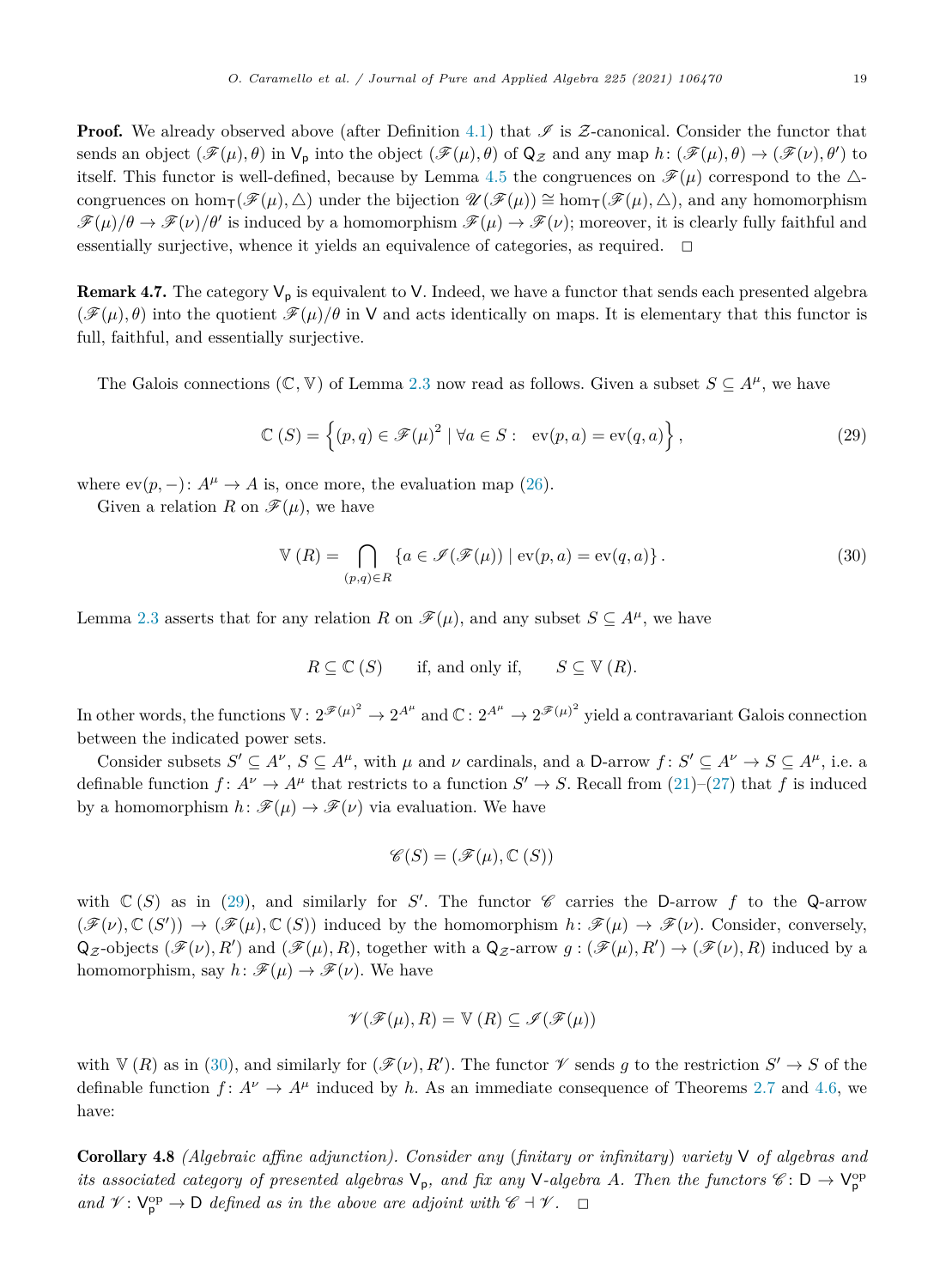<span id="page-19-0"></span>**Remark 4.9.** For any V-algebra A, the functor  $\mathscr{I} := \mathscr{I}_A : \mathsf{T} \to \mathsf{Set}$  extends to a representable functor on Vop, namely

$$
\mathscr{I}' := \hom_\mathsf{V}(-, A) \colon \mathsf{V}^\mathrm{op} \longrightarrow \mathsf{Set}
$$

This  $\mathscr{I}'$  can be seen as the extension of  $\mathscr{I}$  along the functor  $I_{\Delta} : \mathsf{T} \to \mathsf{Q}_{\mathcal{Z}}^{\mathrm{op}}$  that we looked at in Section [3.](#page-11-0) (To replace  $\mathsf{Q}_{\mathcal{Z}}$  with V in the codomain of  $I_{\Delta}$ , use Theorem [4.6](#page-17-0) along with Remark [4.7.](#page-18-0)) Then Proposition [3.4](#page-13-0) and Remark [3.5](#page-14-0) apply to show that the algebraic adjunction is the restriction of a larger dual adjunction to which Proposition [3.2](#page-12-0) applies.

# *4.1. The algebraic Nullstellensatz*

It is well known that in any (finitary or infinitary) variety  $V$  of algebras we have:

- (1) The monomorphisms are exactly the injective V-homomorphisms, which we also call embeddings.
- (2) The regular epimorphisms (=the coequalisers of some pair of parallel arrows) are exactly the surjective V-homomorphisms, which we also call quotient maps.

(See [[28,](#page-32-0) pp. 87–88].) We shall use these basic facts often in this section.

Recall from Section [4](#page-14-0) that to any given element  $a \in A^{\nu}$  there corresponds the homomorphism  $\hat{a}: \mathscr{F}(\nu) \to$ *A* of [\(24](#page-16-0)). Now, the action of (the underlying function  $\mathcal{U}(\hat{a})$  of)  $\hat{a}$  is given by

$$
p \in \mathcal{F}(\nu) \stackrel{\widehat{a}}{\longmapsto} \text{ev}(p, a) \in A. \tag{31}
$$

For, applying the adjunction  $\mathscr{F} \dashv \mathscr{U}$  to the arrow in [\(25\)](#page-16-0)

$$
\mathscr{F}(1) \xrightarrow{p} \mathscr{F}(\nu) \xrightarrow{\hat{a}} A
$$

we obtain the commutative diagram



where we write  $\tilde{p}: 1 \to \mathscr{U}(\mathscr{F}(\nu))$  for the unique function corresponding under the adjunction to  $p: \mathscr{F}(1) \to$  $\mathscr{F}(\nu)$ .

We also have the natural quotient homomorphism

$$
q_a \colon \mathscr{F}(\nu) \to \mathscr{F}(\nu) / \mathbb{C}(\{a\}). \tag{32}
$$

By construction,  $q_a$  preserves the relation  $\mathbb{C}(\lbrace a \rbrace)$  on  $\mathscr{F}(\nu)$  with respect to the identity relation on  $\mathscr{F}(\nu)/\mathbb{C}(\{a\})$ . And  $\hat{a}$  preserves the relation  $\mathbb{C}(\{a\})$  on  $\mathscr{F}(\nu)$  with respect to the identity relation on *A*. Indeed, if  $(p,q) \in \mathbb{C}(\lbrace a \rbrace)$  then, by definition,  $ev(p,a) = ev(q,a)$ , whence  $\hat{a}(p) = \hat{a}(q)$  by (31). Therefore, by the universal property of the quotient homomorphism there exists exactly one homomorphism

$$
\gamma_a \colon \mathcal{F}(\nu) / \mathbb{C}(\{a\}) \longrightarrow A \tag{33}
$$

that makes the diagram in Fig. [1](#page-20-0) commute.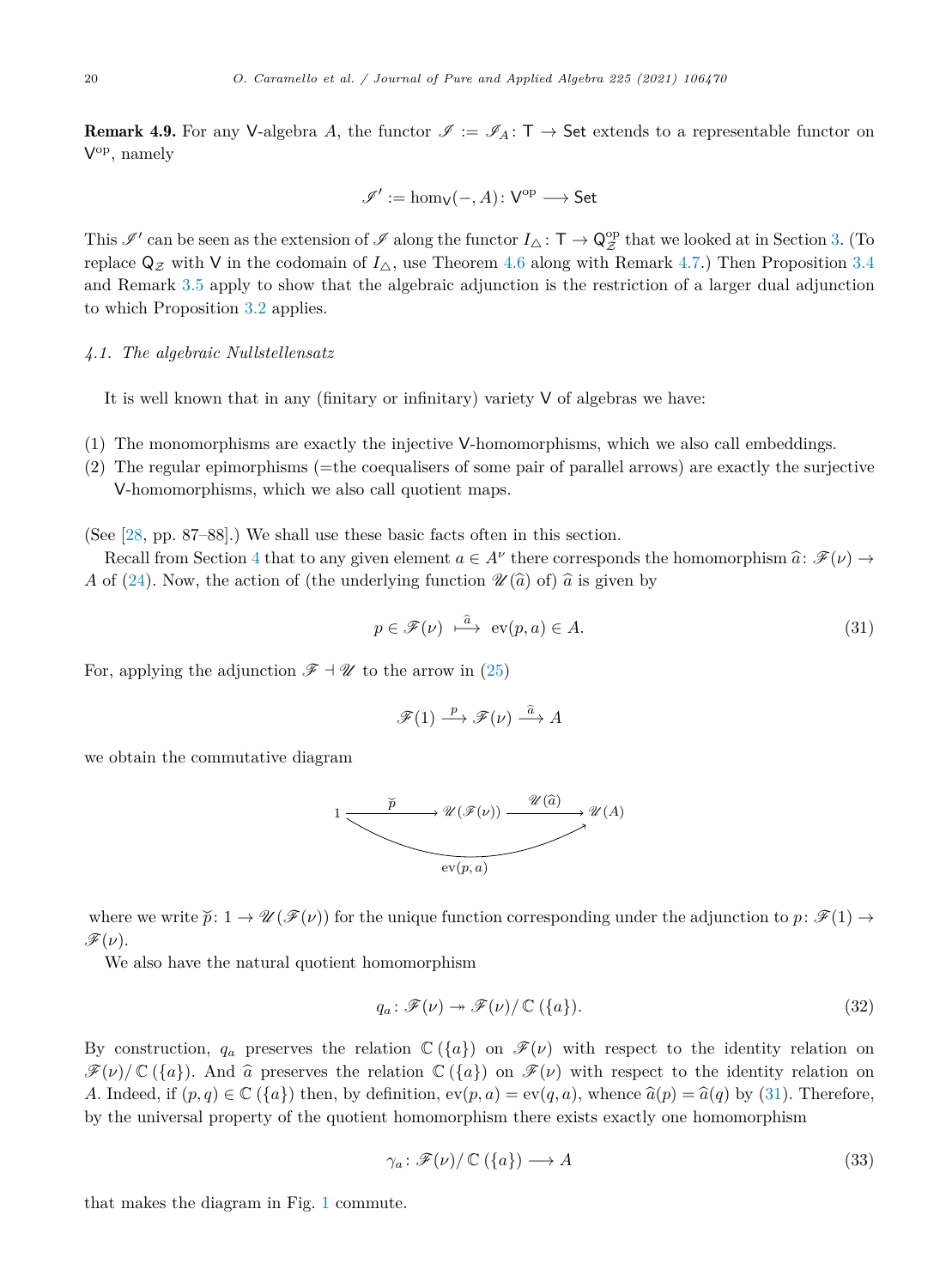

Fig. 1. The Gelfand evaluation  $\gamma_a$ .

<span id="page-20-0"></span>**Definition 4.10** *(Gelfand evaluation)*. Given an element  $a \in A^{\nu}$ , we call the homomorphism in ([33\)](#page-19-0) the *Gelfand evaluation* (*of*  $\mathcal{F}(\nu)$  *at a*).

Lemma 4.11. *The following hold.*

- (i) For each  $a \in A^{\nu}$ , the Gelfand evaluation  $\gamma_a$  is a monomorphism, and hence it is an injective function.
- (ii) Conversely, for each congruence relation  $\theta$  on  $\mathscr{F}(\nu)$ , and each homomorphism  $e: \mathscr{F}(\nu)/\theta \to A$ , consider *the commutative diagram*



where  $q_{\theta}$  is the natural quotient homomorphism. Set  $a := (e \circ q_{\theta}(X_i))_{i \in X_{\nu}} \in A^{\nu}$ . If e is a monomorphism, then  $\theta = \mathbb{C}(\{a\})$ , and the commutative diagram above coincides with the one in Fig. 1. (That is,  $q_{\theta} = q_a$ ,  $e = \gamma_a$ *,* and  $e \circ q_\theta = \hat{a}$ *.*)

**Proof.** (*i*) It suffices to check that  $\gamma_a$  is injective. Pick  $p, q \in \mathcal{F}(\nu)$  such that  $(p, q) \notin \mathbb{C}(\{a\})$ . Then, by definition,  $ev(p, a) \neq ev(q, a)$ , and therefore  $\hat{a}(p) \neq \hat{a}(q)$  by [\(31\)](#page-19-0). But then, by the definition of Gelfand evaluation, it follows that  $\gamma_a(p) \neq \gamma_a(q)$ .

(*ii*) Since *e* is monic, we have ker  $(e \circ q_{\theta}) = \ker q_{\theta} = \theta$ . Explicitly,

$$
\forall s, t \in \mathscr{F}(\nu): (s, t) \in \theta \iff e(q_{\theta}(s)) = e(q_{\theta}(t)). \tag{34}
$$

By the definition of *a*, since homomorphisms commute with operations, (34) yields

$$
\forall s, t \in \mathscr{F}(\nu): (s, t) \in \theta \iff \text{ev}(s, a) = \text{ev}(t, a). \tag{35}
$$

Therefore, by (35), we have  $a \in \mathbb{V}(\theta)$ . By the Galois connection [\(6](#page-5-0)) this is equivalent to  $\theta \subseteq \mathbb{C}(\{a\})$ .

For the converse inclusion, if  $(u, v) \in \mathbb{C} (\{a\})$ , then  $ev(u, a) = ev(v, a)$ , and therefore  $(u, v) \in \theta$  by (35). This proves  $\theta = \mathbb{C}(\{a\})$ , and therefore  $q_{\theta} = q_a$ . To show  $\hat{a} = e \circ q_a$ , note that, by the definition of  $\hat{a}$  and the universal property of  $\mathcal{F}(\nu)$ , they both are the (unique) extension of the function  $i \mapsto \text{ev}(i, (e \circ q_{\theta}(i)))$ , for  $i \in X_{\nu}$ .  $\square$ 

For a congruence relation  $\theta$  on  $\mathscr{F}(\nu)$ , we now consider the natural quotient homomorphism

$$
q_{\theta}: \mathscr{F}(\nu) \to \mathscr{F}(\nu)/\theta,\tag{36}
$$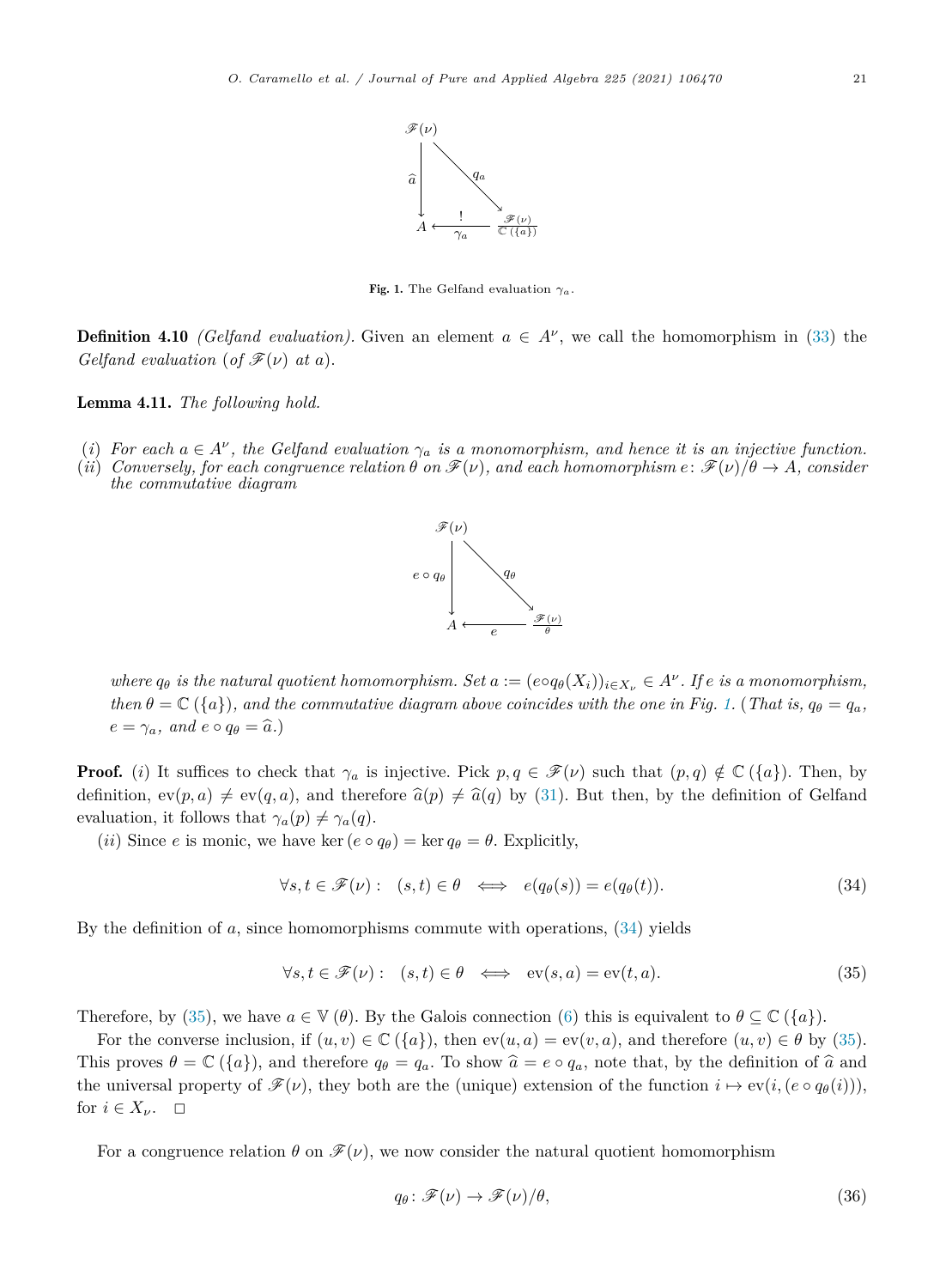together with the product  $\prod_{a\in V(\theta)} \mathscr{F}(\nu) / \mathbb{C}(\{a\})$  and its projections

$$
\pi_a \colon \prod_{a \in \mathbb{V}(\theta)} \frac{\mathscr{F}(\nu)}{\mathbb{C}(\{a\})} \longrightarrow \frac{\mathscr{F}(\nu)}{\mathbb{C}(\{a\})}. \tag{37}
$$

We also consider the power  $A^{\mathbb{V}(\theta)}$  and its projections

$$
p_a \colon A^{\mathbb{V}(\theta)} \longrightarrow A. \tag{38}
$$

The morphisms [\(33](#page-19-0))–(38) yield the commutative diagrams – one for each  $a \in V(\theta)$  – in Fig. 2, where  $\sigma_{\theta}$ 



Fig. 2. The Gelfand and Birkhoff transforms  $\gamma_{\theta}$  and  $\sigma_{\theta}$ . (An exclamation mark labelling a morphism means that morphism is unique.)

and  $\iota_{\theta}$  are the unique homomorphisms whose existence is granted by the universal property of the products  $\prod_{a\in\mathbb{V}\,(\theta)}\frac{\mathscr{F}(\nu)}{\mathbb{C}\left(\lbrace a\rbrace\right)}$  and  $A^{\mathbb{V}\,(\theta)}$ , respectively.

**Definition 4.12** *(Gelfand and Birkhoff transforms)*. Given a congruence  $\theta$  on  $\mathscr{F}(\nu)$ , the homomorphisms  $\gamma_{\theta} := \iota_{\theta} \circ \sigma_{\theta}$  and  $\sigma_{\theta}$  given by the commutative diagram above are called the *Gelfand* and the *Birkhoff transforms* (*of*  $\mathcal{F}(\nu)/\theta$  *with respect to A*), respectively.

**Lemma 4.13.** With the notation above, and for each  $a \in A$ , the homomorphisms  $\pi_a \circ \sigma_\theta$  and  $\iota_\theta$  are surjective *and injective, respectively.*

**Proof.** It is clear that  $\pi_a \circ \sigma_\theta$  is onto, because  $q: \mathscr{F}(\nu)/\theta \to \mathscr{F}(\nu)/\mathbb{C}(\{a\})$  is onto. Concerning  $\iota_\theta$ , let  $x, y \in \prod_{a \in V(a)} \mathscr{F}(\nu) / \mathbb{C}(\{a\})$ , and suppose  $\iota_{\theta}(x) = \iota_{\theta}(y)$ . With reference to the commutative diagram in Fig. 2, for each  $a \in V(\theta)$  we have  $p_a(\iota_{\theta}(x)) = p_a(\iota_{\theta}(y))$ , and therefore  $\gamma_a(\pi_a(x)) = \gamma_a(\pi_a(y))$ . Since  $\gamma_a$  is a monomorphism for each *a* by Lemma 4.13, we infer  $\pi_a(x) = \pi_a(y)$  for each *a*, and hence  $x = y$  by the universal property of the product  $\prod_{a \in \mathbb{V}(a)} \mathscr{F}(\nu) / \mathbb{C}(\{a\})$ .  $\Box$ 

**Definition 4.14** *(Radical)*. For a cardinal  $\nu$  and a relation R on  $\mathcal{F}(\nu)$ , we call the congruence

$$
\bigcap_{a\in\mathbb{V}\,(R)}\mathbb{C}\left(\{a\}\right)
$$

the *radical* of *R* (with respect to the V-algebra *A*). A congruence  $\theta$  on  $\mathcal{F}(v)$  is *radical* (with *respect* to *A*) if  $\theta = \bigcap_{a \in \mathbb{V}} \theta$  ({*a*}).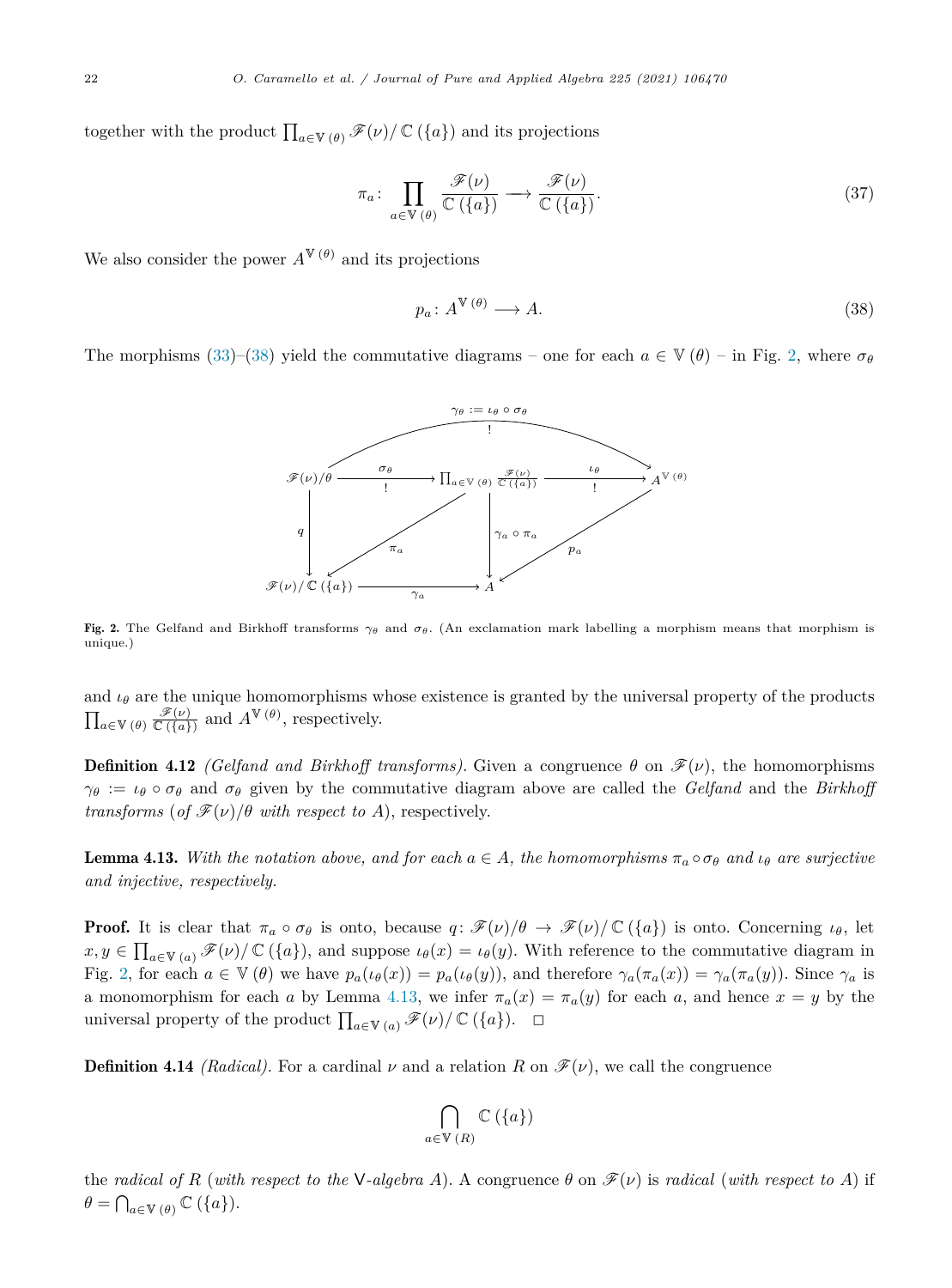<span id="page-22-0"></span>Note that the inclusion

$$
\theta \subseteq \bigcap_{a \in \mathbb{V}(\theta)} \mathbb{C}(\{a\}),
$$

always holds, cf. [\(15](#page-10-0)).

**Theorem 4.15** *(Algebraic Nullstellensatz). For any* **V**-algebra *A* and any congruence  $\theta$  on  $\mathcal{F}(\nu)$ , the following *are equivalent.*

- $(i) \mathbb{C} (\mathbb{V} (\theta)) = \theta.$
- (*ii*)  $\theta = \bigcap_{a \in \mathbb{V}} (\theta) \mathbb{C} (\{a\})$ *, i.e.*  $\theta$  *is a radical congruence with respect to A.*
- (*iii*) The Birkhoff transform  $\sigma_{\theta} \colon \frac{\mathscr{F}(\nu)}{\theta} \longrightarrow \prod_{a \in V(\theta)} \frac{\mathscr{F}(\nu)}{\mathbb{C}(\{a\})}$  is a subdirect embedding.

Remark 4.16. In the proof that follows we apply three standard results in universal algebra, namely, [[7,](#page-31-0) Theorems 7.15, 6.15, and 6.20]. Although in [\[7\]](#page-31-0) these results are stated and proved for finitary varieties, the same proofs work for infinitary ones.

**Proof.** The hypotheses of Theorem [2.14](#page-10-0) are satisfied: the terminal object in Set is a singleton  $\{a\}$ , and the family of functions  ${a} \rightarrow W(R)$  – i.e. the elements of  $V(R)$  – is obviously jointly epic. This proves the equivalence of (i) and (ii).

 $(ii) \Leftrightarrow (iii)$ . By [[7,](#page-31-0) Theorem 7.15], given any algebra *B* and a family  $\{\theta_i\}_{i\in I}$  of congruences on *B*, the natural homomorphism  $h: B \to \prod_{i \in I} B/\theta_i$  induced by the quotient homomorphisms  $q_{\theta_i}: B \to B/\theta_i$  is an embedding if, and only if,  $\bigcap_{i \in I} \theta_i$  is the identity congruence  $\Delta$  on *B*. Taking

$$
B := \mathscr{F}(\nu)/\theta \text{ and } {\theta_i} := {\mathbb{C}(\{a\})}_{{a \in V(\theta)}},
$$

we obtain the natural homomorphism

$$
h: \mathscr{F}(\nu)/\theta \longrightarrow \prod_{a \in \mathbb{V}(\theta)} \frac{\mathscr{F}(\nu)/\theta}{\mathbb{C}(\{a\})/\theta},\tag{39}
$$

where  $\mathbb{C}(\{a\})/\theta$  denotes the set  $\{(p/\theta, q/\theta) \in \mathscr{F}(\nu)/\theta \mid (p,q) \in \mathbb{C}(\{a\})\}$ , which is easily seen to be a congruence relation on  $\mathscr{F}(\nu)/\theta$ . It is clear by construction that if *h* is an embedding, then it is subdirect. Hence we have:

*h* is a subdirect embedding 
$$
\iff \bigcap_{a \in \mathbb{V}(\theta)} \mathbb{C}(\{a\})/\theta = \Delta/\theta
$$
 (40)

For each  $a \in V(\theta)$ , by the Galois connection ([6\)](#page-5-0) we have  $\theta \subseteq \mathbb{C}(\{a\})$ . Therefore, by the second isomorphism theorem [\[7,](#page-31-0) Theorem 6.15],

$$
\forall a \in \mathbb{V} \left( a \right): \quad \frac{\mathcal{F}(\nu)/\theta}{\mathbb{C} \left( \{ a \} \right) / \theta} \cong \mathcal{F}(\nu) / \mathbb{C} \left( \{ a \} \right). \tag{41}
$$

From  $(40)–(41)$  we see:

*h* is a subdirect embedding  $\iff$   $\sigma_{\theta}$  is a subdirect embedding.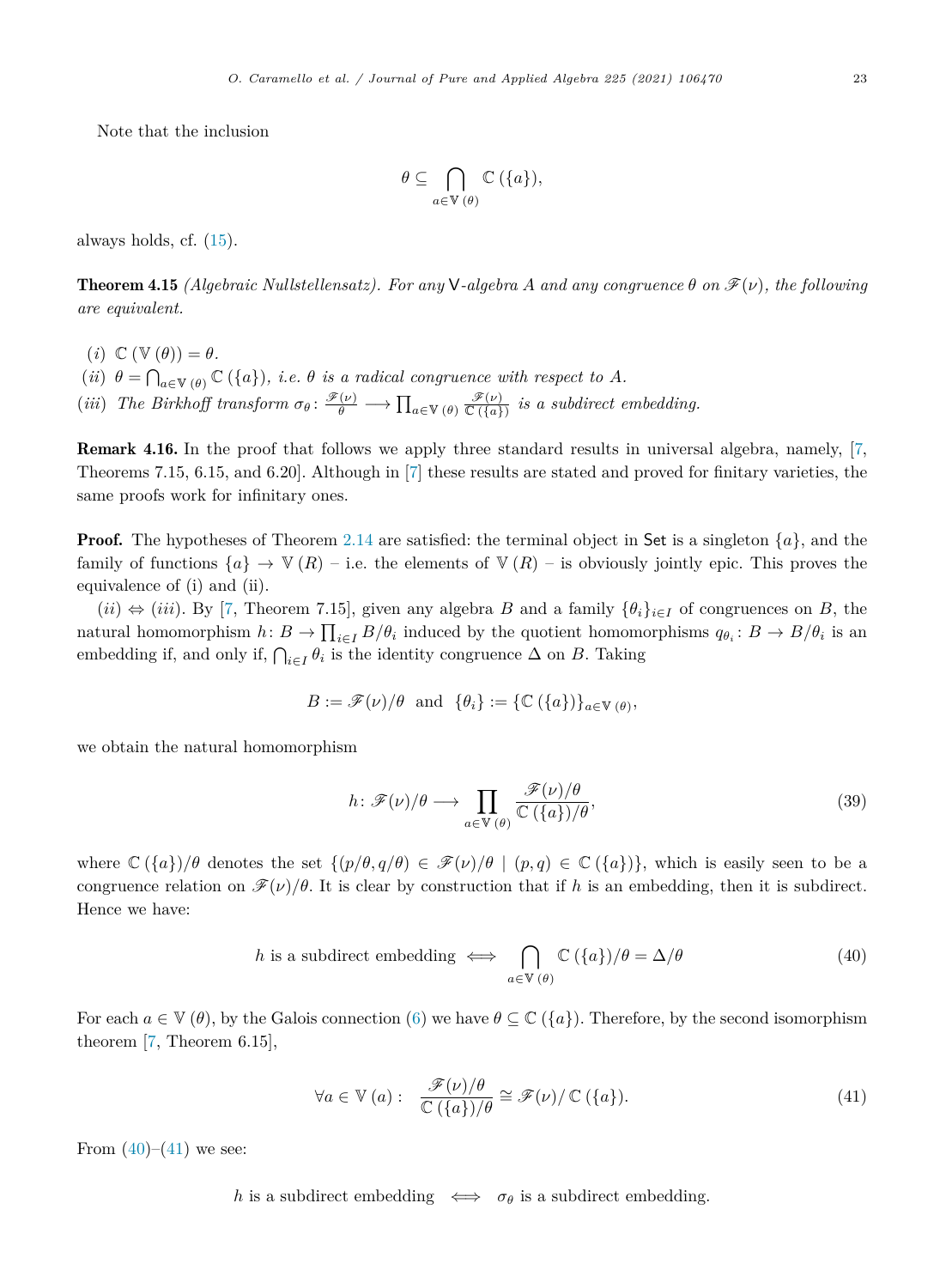<span id="page-23-0"></span>Finally, upon recalling that, by [[7,](#page-31-0) Theorem 6.20], the mapping  $\theta' \mapsto \theta'/\theta$  is an isomorphism of lattices between the lattice of congruences of  $\mathscr{F}(\nu)$  extending  $\theta$  and the lattice of congruences of  $\mathscr{F}(\nu)/\theta$ , we have

$$
\bigcap_{a\in \mathbb{V}(\theta)} \mathbb{C}\left(\{a\}\right)/\theta = \Delta/\theta \iff \bigcap_{a\in \mathbb{V}(\theta)} \mathbb{C}\left(\{a\}\right) = \theta. \tag{42}
$$

In conclusion,  $(39)-(42)$  $(39)-(42)$  $(39)-(42)$  amount to the equivalence between  $(ii)$  and  $(iii)$ .  $\Box$ 

Remark 4.17. Since Birkhoff's influential paper [\[4](#page-31-0)] the theory of algebras definable by operations of finite arity only has been developed extensively. In [\[4](#page-31-0), Theorem 1] Birkhoff pointed out, by way of motivation for his main result, that the Lasker-Noether theorem [\[35](#page-32-0)] generalises easily to algebras whose congruences satisfy the ascending chain condition, even in the presence of operations of infinite arity. His main result [[4,](#page-31-0) Theorem 2] then showed how to extend the Lasker-Noether theorem to any variety of algebras, without any chain condition, provided however that all operations be finitary. In short, Birkhoff's subdirect representation theorem (see e.g. [\[23,](#page-32-0) Theorem 2.6] for a textbook treatment) fails for infinitary varieties of algebras. Much of the remaining general theory, however, carries over to the infinitary case. The two classical references on infinitary varieties are [[39,28\]](#page-32-0). Linton's paper [\[28\]](#page-32-0), in particular, extended Lawvere's categorical treatment of universal algebra [[26,27](#page-32-0)].

Closing a circle of ideas, let us indicate how to obtain a ring-theoretic *Nullstellensatz* from Theorem [4.15.](#page-22-0) Continuing the notation in the Introduction, we consider an algebraically closed field *k*, and finitely many variables  $X := \{X_1, \ldots, X_n\}, n \geq 0$  an integer. The *k*-algebra freely generated by X is the polynomial ring *k*[*X*]. Congruences on any *k*-algebra are in one-one inclusion-preserving correspondence with ideals. We let V be the variety of  $k$ -algebras, and we let  $A := k$ . The details then depend on what definition one takes for the notion of radical ideal. We shall use:

Definition 4.18. An ideal of a *k*-algebra is *radical* if, and only if, it is an intersection of maximal ideals.

We use a classical result from commutative algebra; see e.g. [[3\]](#page-31-0).

**Lemma 4.19** (Zariski's Lemma). Let F be any field, and suppose E is a finitely generated F-algebra that is *itself a field. Then*  $E$  *is a finite field extension of*  $F$ *.*  $\Box$ 

The conjunction of Lemma [4.11](#page-20-0) with Zariski's Lemma entails the following fact, which is the key result in the ring-theoretic setting:

Lemma 4.20 *(Lemma of Stone-Gelfand-Kolmogorov type). An ideal I of k*[*X*] *is maximal if, and only if, there exists*  $a \in k^n$  *such that*  $I = \mathbb{C}(\{a\})$ *.* 

**Proof.** Assume  $I = \mathbb{C}(\{a\})$ , and consider the Gelfand evaluation  $\gamma_a: k[X]/\mathbb{C}(\{a\}) \to k$  of Definition [4.10.](#page-20-0) By Lemma [4.11,](#page-20-0)  $\gamma_a$  is an embedding. From the fact that  $\gamma_a$  is a homomorphism of *k*-algebras it follows at once that it is onto *k*, and hence an isomorphism. Moreover *k*, being a field, is evidently simple in the universal-algebraic sense, i.e. it has no non-trivial ideals. Hence  $\mathbb{C}(\lbrace a \rbrace)$ , the kernel of the homomorphism  $q_a: k[X] \to k[X]/I$  as in [\(32](#page-19-0)), is maximal (by direct inspection, or using the more general [\[7](#page-31-0), Theorem 6.20]).

Conversely, assume that *I* is maximal, and consider the natural quotient map  $q_I : k[X] \to k[X]/I$ . Then  $k[X]/I$  is a simple finitely generated *k*-algebra, and hence a field. By Zariski's Lemma 4.19,  $k[X]/I$  is a finite field extension of  $k$ ; since  $k$  is algebraically closed,  $k$  and  $k|X|/I$  are isomorphic. Applying Lemma [4.11](#page-20-0) with  $e: k[X]/I \to k$  the preceding isomorphism completes the proof.  $\Box$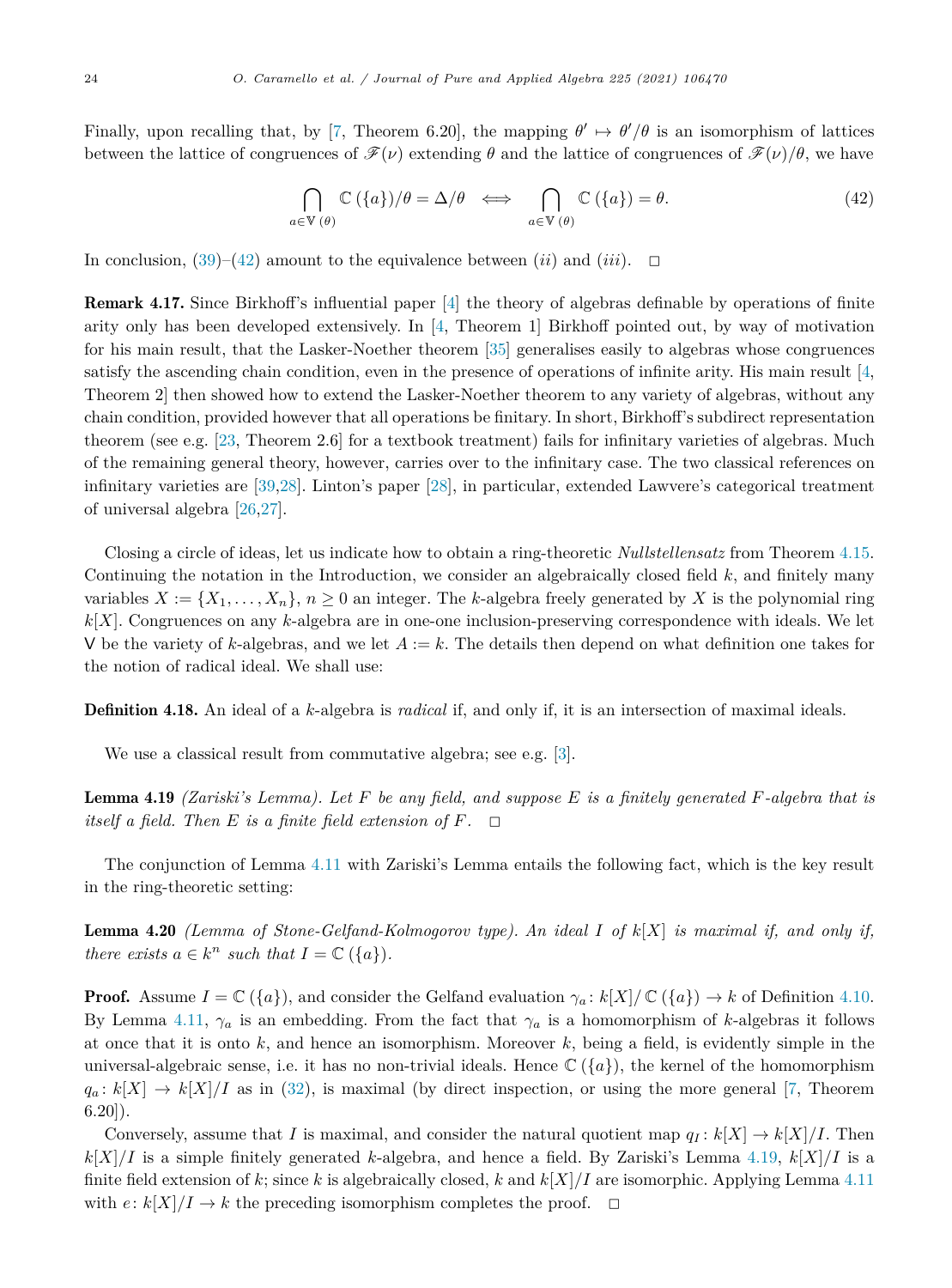<span id="page-24-0"></span>Corollary 4.21 *(Ring-theoretic Nullstellensatz). For any ideal I of k*[*X*]*, the following are equivalent.*

- $(i) \mathbb{C} (\mathbb{V}(I)) = I.$
- (ii) *I is radical.*

**Proof.** Immediate consequence of Lemma [4.20](#page-23-0) together with Theorem [4.15.](#page-22-0)  $\Box$ 

It is now possible to functorialise the above along the lines of the affine adjunctions studied in this paper, thereby obtaining the usual classical algebraic adjunction. We do not spell out the details.

# 5. The setting of syntactic categories

It is important to remark that the abstract categorical framework developed in Section [2](#page-4-0) can be applied well beyond the standard setting of universal algebra investigated in Section [4.](#page-14-0) For the rest of this section, we assume that the reader is familiar with the notions of syntactic category and of classifying topos of a geometric theory. For background, please see [[30\]](#page-32-0) and the first two chapters of [\[10](#page-32-0)].

Recall that the syntactic category  $C_T$  of a geometric theory  $\mathbb T$  has as objects the geometric formulas-incontext  $\{\vec{x}.\phi\}$  over the signature of the theory, and as arrows  $\{\vec{x}.\phi\} \to \{\vec{y}.\phi\}$  the T-provable equivalence classes  $\lbrack \theta \rbrack$  of geometric formulas  $\theta(\vec{x}, \vec{y})$  which are T-provably functional from  $\phi(\vec{x})$  to  $\psi(\vec{y})$ . The notion of T-provably functional formula naturally generalises the notion of (morphism defined by) a term; indeed, for any term  $t(\vec{x})$ , the formula  $y = t(\vec{x})$  is provably functional from  $\{\vec{x}.\top\}$  to  $\{\vec{y}.\top\}$ . For any geometric theory T, the models of T in any Grothendieck topos  $\mathcal E$  can be identified with functors  $\mathcal C_{\mathbb T}\to\mathcal E$  preserving the geometric structure on the category  $C_T$ . The functor  $F_M : C_T \to \mathcal{E}$  corresponding to a T-model M in  $\mathcal E$ sends  $\{\vec{x}.\phi\}$  to (the domain of) its interpretation  $[[\vec{x}.\phi]]_M$  in *M* and any arrow  $[\theta]: \{\vec{x}.\phi\} \to \{\vec{y}.\psi\}$  in  $\mathcal{C}_{\mathbb{T}}$  to the arrow  $[[\vec{x},\phi]]_M \to [[\vec{y},\psi]]_M$  in  $\mathcal{E}$ , denoted by  $[[\theta]]_M$  abusing notation, whose graph is the interpretation of the formula  $\theta$  in  $M$ .

A natural context for applying the categorical framework of Section [2](#page-4-0) is obtained, for a given one-sorted geometric theory  $T$ , by taking:

- T to be a full subcategory of  $C_{\mathbb{T}}$  containing all finite powers  $\{x.\top\}^n \cong \{x_1,\ldots,x_n.\top\}$  of  $\{x.\top\}$  in  $C_{\mathbb{T}}$ ;
- $\triangle$  to be the object  $\{x.\top\}$ ;
- S to be a Grothendieck topos (for instance, the category Set of sets);
- It to be the functor  $F_M: \mathsf{T} \to \mathsf{S}$  corresponding to an arbitrarily fixed T-model M in S as specified above.

We now check that the above instantiation meets the requirements of Assumptions [1,](#page-4-0) [2,](#page-7-0) and that  $\mathscr I$  is  $Z$ -canonical (in the sense of section [2.7](#page-8-0)), where  $Z$  is the collection of finite sets.

Assumption [1](#page-4-0) is satisfied as any Grothendieck topos  $S$  has small limits. Clearly,  $\mathscr I$  preserves all finite powers of  $\triangle$ , so it is Z-canonical. We next verify the remaining requirement that  $\triangle$  is an  $\mathscr{I}$ -coseparator.

One can consider congruences and definable maps in the general setting of (one-sorted) geometric theories:

Definition 5.1. Let T be a one-sorted geometric theory and *M* a T-model.

- (a) A *definable* map  $M^k \to M$  is a map of the form  $[\theta]_M$  where  $\theta$  is a T-provably functional formula from  ${x.\top}^k$  to  ${x.\top}$ .
- (b) A *congruence* on *M* is an equivalence relation *R* on *M* such that for any definable map  $d : M^k \to M$ ,  $(x_i, y_i) \in R$  for all  $i = 1, \ldots, k$  implies that  $(d(x_1, \ldots, x_k), d(y_1, \ldots, y_k)) \in R$ .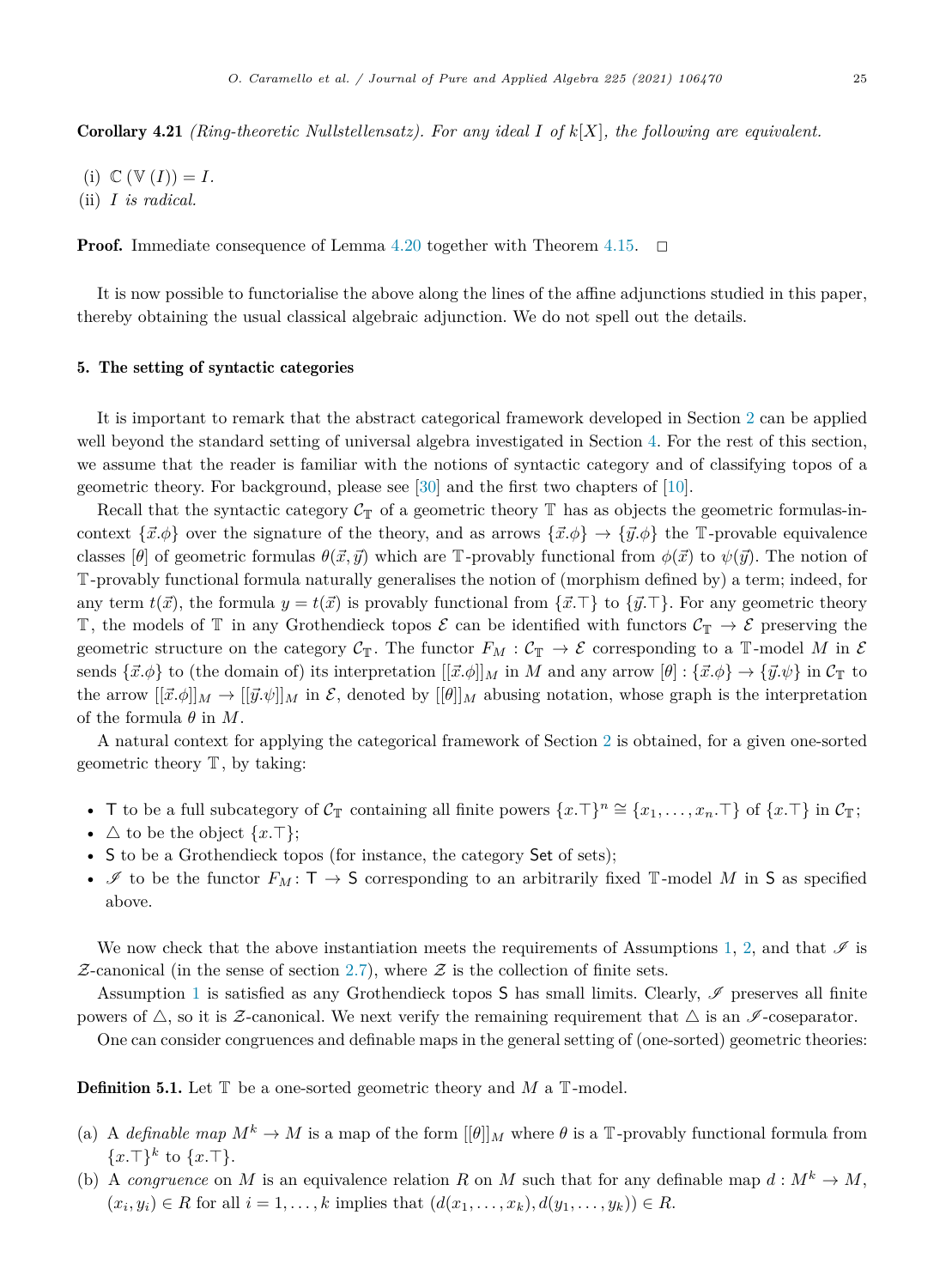# **Lemma 5.2.** In the setting defined above, the object  $\triangle$  is always an  $\mathscr I$ -coseparator.

**Proof.** We have to verify that for every object  $\{\vec{x}.\phi\}$  of T, the family of arrows  $[[\theta]]_M : [[\vec{x}.\phi]]_M \to M$ , where  $\theta$  varies among the T-provably functional formulas from  $\{\vec{x}.\phi\}$  to  $\{y.\top\}$ , is jointly monic in S. Now, if  $\vec{x} = (x_1, \ldots, x_n)$ , for any  $i \in \{1, \ldots, n\}$  the formula  $y = x_i \wedge \phi(\vec{x})$  is T-provably functional from {*x.φ*} to {*y.*}. But the interpretations in *M* of such formulas are nothing but the canonical projections  $[[\vec{x}. \phi]]_M \subseteq M^n \to M$ , which are obviously jointly monic.  $\Box$ 

#### Remarks 5.3.

- (a) If  $\mathbb T$  is an algebraic theory, it is natural to take  $\mathsf T$  equal to the subcategory of  $\mathcal C_{\mathbb T}$  whose objects are the powers of  $\{x.\top\}$  (that is, the opposite of the category of free T-models. One can prove that the T-functional formulas between formulas are all induced by terms, up to T-provable equivalence (see e.g. [[6,](#page-31-0) p. 120]). In particular, the notions in Definition [5.1](#page-24-0) agree with the corresponding algebraic ones.
- (b) If *M* is a *conservative model* for T (i.e. any geometric sequent over the signature of T which is valid in *M* is provable in T) then the arrows  $\{x.\top\}^k \to \{x.\top\}$  in T can be identified with the T-model definable maps  $M^k \to M$ , for each *k*. Indeed, for any two T-provably functional formulas  $\theta_1, \theta_2$  from  $\{x.\top\}^k$  to  ${x.\top}$ , we have  $[\theta_1] = [\theta_2]$  if and only if  $\theta_1$  and  $\theta_2$  are T-provably equivalent; but this is equivalent, *M* being conservative, to the condition that  $[[\theta_1]]_M = [[\theta_2]]_M$ . For example, if T is the algebraic theory of Boolean algebras, the Boolean algebra  $\{0, 1\}$  is a conservative model for  $\mathbb T$  and hence the free Boolean algebra on *k* generators can be identified with the set of definable maps  $\{0,1\}^k \to \{0,1\}$ .

A particularly natural class of theories to which the above setting can be applied is that of theories of presheaf type. Recall that a geometric theory is said to be of *presheaf type* if it is classified by a presheaf topos. This class of theories includes all finitary algebraic (or, more generally, cartesian) theories and many other interesting cases, such as the theory of total orders, the theory of algebraic extensions of a base field, the theory of lattice-ordered abelian groups with strong unit [\[11](#page-32-0)], the theory of perfect MV-algebras or more generally of local MV-algebras in a proper variety of MV-algebras (see [\[12\]](#page-32-0) and [\[13](#page-32-0)]), etc. In fact, theories of presheaf type represent the 'logical counterpart' of small categories: *every* small category is, up to idempotent-splitting completion, the category of finitely presentable models of a theory of presheaf type (cf.  $[10, \text{Section 6.1}]$  $[10, \text{Section 6.1}]$  $[10, \text{Section 6.1}]$ ). For a comprehensive study of this class of theories, we refer the reader to  $[10, \text{Chapter 6.1}]$  $[10, \text{Chapter 6.1}]$ 6].

Interestingly, while free objects in the category of set-based models of a theory of presheaf type T need not exist, the category is always generated by the finitely presentable (equivalently, finitely presented) T-models. The full subcategory spanned by such models is dual to the full subcategory of the syntactic category of the theory T on the T-irreducible formulas (cf. [[9,](#page-32-0) Theorem 4.3]), and for each such formula  $\phi(\vec{x})$  presenting a model  $M_{\phi}$ , we have (if T is one-sorted)  $M_{\phi} \cong \text{hom}_{\mathcal{C}_{\mathbb{T}}}(\{\vec{x}.\phi\},\{x.\top\})$  (cf. [\[10](#page-32-0), Theorem 6.1.17]).

**Proposition 5.4.** Let  $\mathbb{T}$  be a one-sorted theory of presheaf type, and suppose  $\{\vec{x} \cdot \phi\}$  is an object of  $\mathbb{T}$  presenting a T-model M. Then congruences on M in the sense of Definition [5.1](#page-24-0)(b) are precisely  $\triangle$ -congruences on M  $(\text{regarding } M \text{ as } \text{hom}_{\mathsf{T}}(\{\vec{x}.\phi\}, \triangle) \text{ in the sense of section 2.7}.$  $(\text{regarding } M \text{ as } \text{hom}_{\mathsf{T}}(\{\vec{x}.\phi\}, \triangle) \text{ in the sense of section 2.7}.$  $(\text{regarding } M \text{ as } \text{hom}_{\mathsf{T}}(\{\vec{x}.\phi\}, \triangle) \text{ in the sense of section 2.7}.$ 

**Proof.** It suffices to notice that, for any arrow  $[\theta] : \Delta^k \to \Delta$  in S,  $[[\theta]]_M$  is precisely the function  $[\theta] \circ -$ :  $hom_{\mathsf{T}}(\{\vec{x}. \phi\}, \triangle)^k \cong hom_{\mathsf{T}}(\{\vec{x}. \phi\}, \triangle^k) \to hom_{\mathsf{T}}(\{\vec{x}. \phi\}, \triangle)$ .  $\Box$ 

Hence, taking  $\mathsf T$  to be the full subcategory of the geometric syntactic category  $\mathcal{C}_{\mathbb T}$  of a theory of presheaf type  $\mathbb T$  on the formulas which are either  $\{y.\top\}$  or  $\mathbb T$ -irreducible and S to be Set yields in particular an adjunction between a category of congruences on finitely presentable T-models and a certain category of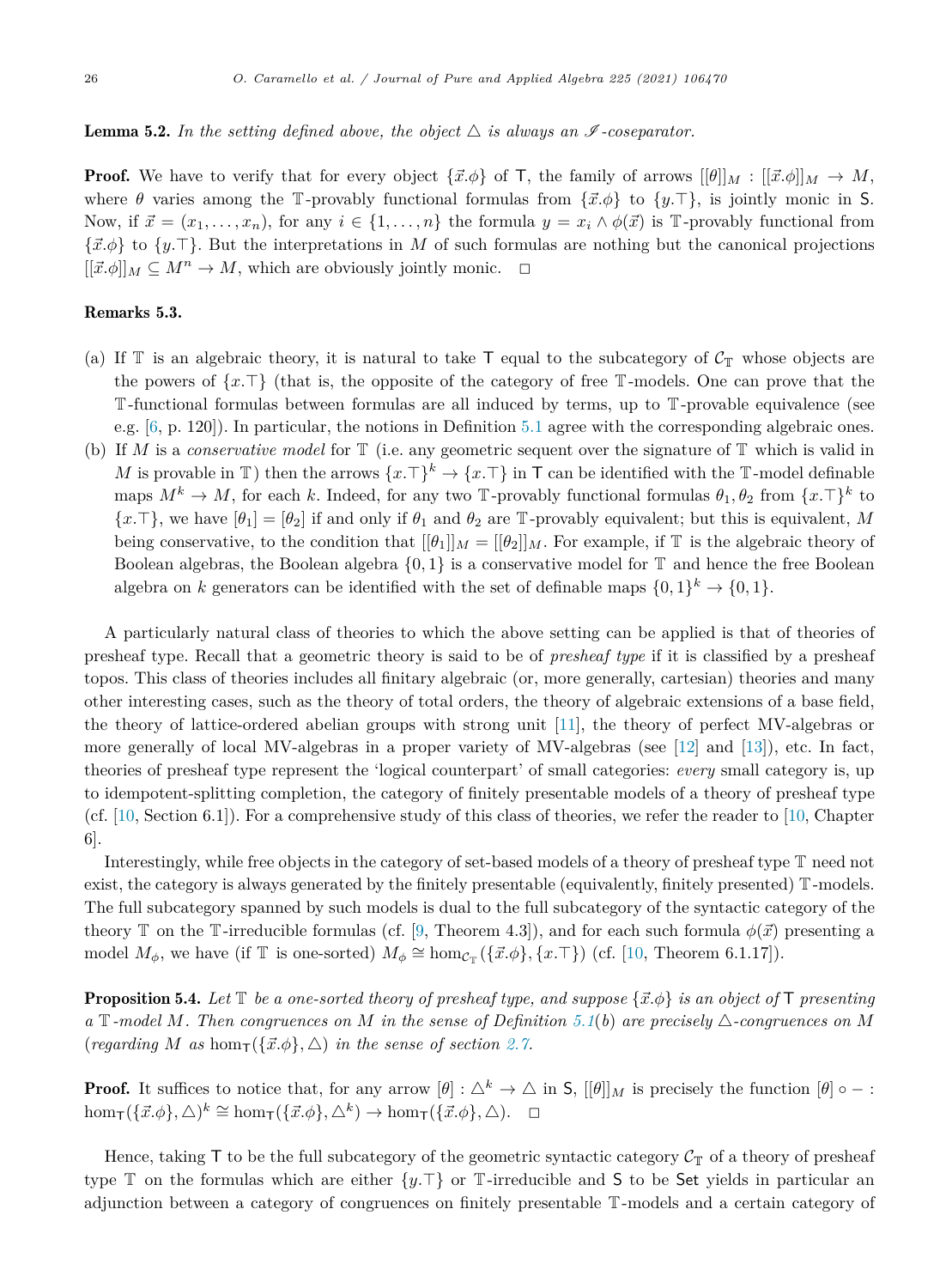<span id="page-26-0"></span>definable sets and T-definable maps between them. We also note that the equivalence between the first two items in the algebraic *Nullstellensatz* (Theorem [4.15](#page-22-0)) holds more generally for any theory of presheaf type T (replacing  $\mathcal{F}(\mu)$  with any finitely presentable T-model), with essentially the same proof. This shows in particular that one can construct natural analogues of the affine algebraic adjunctions of Section [4](#page-14-0) also in non-algebraic settings.

# 6. Two classical examples

In this section we indicate how the algebraic affine adjunction of Section [4](#page-14-0) relates to two classical duality theories, Stone duality for Boolean algebras and Gelfand duality for commutative unital *C*∗-algebras. In both cases we will see that the characterisation of the fixed points on the algebraic side of the adjunction is streamlined by the *Nullstellensatz*. By contrast, at this stage we do not have an informative characterisation of the fixed points of the adjunction on the geometric side. Nonetheless, some preliminary remarks are possible, and we begin with these.

# *6.1. Remarks on the dual Nullstellensatz*

Considering again the setting of an arbitrary variety, we continue the notation of Section [4.](#page-14-0) Let us henceforth assume that the operator V ◦ C is topological, i.e. it commutes with finite unions. This assumption does hold for a number of classical dualities, including in particular Stone and Gelfand dualities.

The set *A* is naturally equipped with the topology whose closed sets are those of the form  $\mathbb{V} \circ \mathbb{C}(S)$ , for *S* ⊆ *A*. We call this the *Zariski* topology. There are then at least two choices for a topology on the power  $A^{\mu}$ .

- (1) The product topology generated by the Zariski topology on *A*.
- (2) The *Zariski* topology on  $A^{\mu}$ , i.e., the one in which the closed sets are those of the form  $\mathbb{V} \circ \mathbb{C} (T)$ , for  $T \subseteq A^{\mu}$ .

The product topology is easier to work with, while the Zariski topology yields the (tautological) characterisation of the subsets fixed by the Galois connection as precisely the closed subsets. It is reasonable to ask for a criterion that ensures the agreement of the two topologies. We begin with an observation.

**Lemma 6.1.** *Definable functions*  $A^{\mu} \rightarrow A$  *are continuous with respect to the Zariski topology.* 

**Proof.** Let f be a definable function from  $A^{\mu}$  into A, with defining term  $\lambda(X_{\mu})$ . We prove that the inverse image of every closed set in *A* is closed in  $A^{\mu}$ . Arbitrary closed sets in *A* are of the form  $\mathbb{V} \circ \mathbb{C}$  (*S*) for  $S \subseteq A$ . Consider the set

$$
\theta := \{ (s(\lambda(X_{\mu})), t(\lambda(X_{\mu}))) \mid (s, t) \in \mathbb{C}(S) \};
$$

we claim that  $f^{-1}[\mathbb{V} \circ \mathbb{C}(S)] = \mathbb{V}(\theta)$ . Indeed  $d_{\mu} \in f^{-1}[C]$  if, and only if, there is  $c \in \mathbb{V} \circ \mathbb{C}(S)$  such that  $f(d_{\mu}) = c$ . By definition  $c \in \mathbb{V} \circ \mathbb{C}(S)$  if, and only if, for all  $(s,t) \in \mathbb{C}(S)$ ,  $s(c) = t(c)$ . Now, since  $\lambda$  is a defining term for f, we have  $c = f(d_\mu) = \lambda(d_\mu)$ . So for all  $(s, t) \in \mathbb{C}(S)$ ,  $s(\lambda(d_\mu)) = t(\lambda(d_\mu))$ , and this is equivalent to saying that  $d_{\mu} \in \mathbb{V}(\theta)$ .  $\Box$ 

This leads to the following.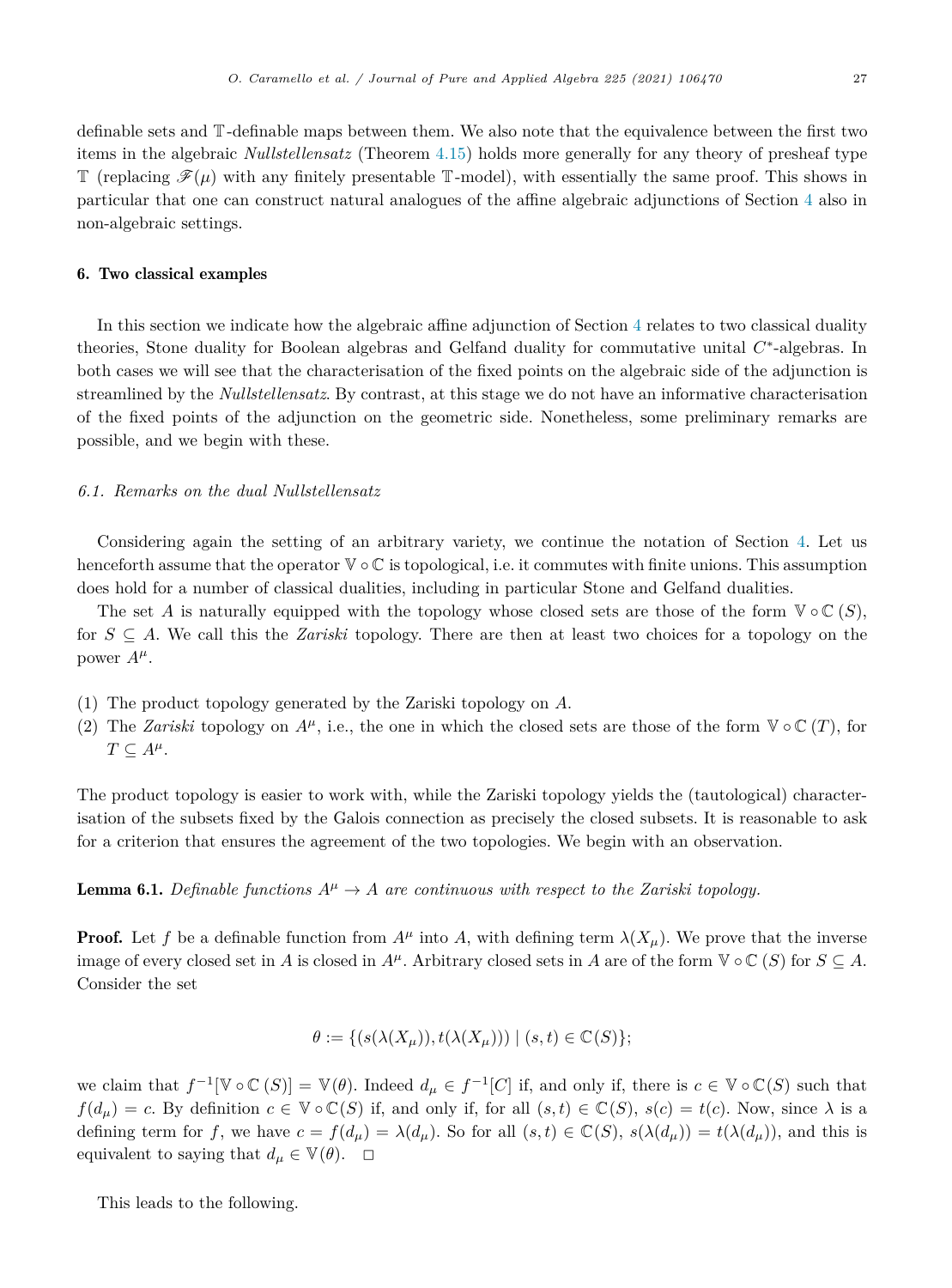<span id="page-27-0"></span>**Lemma 6.2.** Assume that the Zariski topology on A is Hausdorff and that each definable function  $A^{\mu} \to A$ is continuous with respect to the product topology on the domain and the Zariski topology on the codomain. *Then the product and the Zariski topologies on A<sup>μ</sup> coincide.*

**Proof.** By definition the product topology is the coarsest topology that makes all projections continuous [[25,](#page-32-0) p. 89], and projections are clearly definable; hence Lemma [6.1](#page-26-0) guarantees that the product topology is always coarser than the Zariski topology. For the converse inclusion, if *X* is any space, and *Y* is Hausdorff, then for any two continuous functions  $f, q: X \to Y$  the solution set of the equation  $f = q$  is closed in X [\[20](#page-32-0), 1.5.4]. By assumption *A* is Hausdorff in the Zariski topology, and definable functions are continuous with respect to the product topology on  $A^{\mu}$  and the Zariski topology on *A*, so for any pair  $(s,t) \in \mathscr{F}(\mu) \times \mathscr{F}(\mu)$  the set  $V(s,t)$  is closed in the product topology. On the other hand,  $V(R) = V(\bigcup_{(s,t)\in R} \{(s,t)\}) = \bigcap_{(s,t)\in R} V(s,t)$ holds by Lemma [2.3.](#page-5-0) We conclude that  $V(R)$  is closed in the product topology of  $A^{\mu}$  for any subset R of  $\mathscr{F}(\mu) \times \mathscr{F}(\mu)$ .  $\Box$ 

**Remark 6.3.** Under the further assumption that the variety  $V$  is finitary, Lemma 6.2 affords a connection with the theory of natural dualities [\[14\]](#page-32-0). In that setting it is common to work with a finite dualising object equipped with the discrete topology, and to use the product topology on powers to characterise the dual spaces. In our algebraic framework, too, the discreteness assumption on *A* simplifies matters. Indeed, if the Zariski topology on *A* is discrete, so that all finite products are also discrete, then since the variety is finitary the definable functions  $A^{\mu} \to A$  are continuous with respect to the product topology on  $A^{\mu}$ , for any cardinal *μ*. Thus the assumptions of Lemma 6.2 are met, ensuring that the Zariski topology and the product topology coincide.

#### *6.2. Stone duality for Boolean algebras*

We indicate how to derive Stone duality for the variety V of Boolean algebras from the general adjunction. Take *A* to be the two-element Boolean algebra {0*,* 1}. To characterise the algebras fixed by the adjunction we only need one piece of information about V, which is the content of next lemma.

Lemma 6.4 *([[4](#page-31-0), Lemma 1]). To within an isomorphism, the only subdirectly irreducible Boolean algebra is* {0*,* 1}*.*

By Corollary [4.8](#page-18-0) we have a dual adjunction between  $V_p$  and D given by the functors  $\mathscr{C}$  and  $\mathscr{V}$ . We are interested in characterising the fixed points of this adjunction.

**Lemma 6.5.** With V and A as above and with reference to the functors of Corollary [4.8](#page-18-0), one has that all *algebras in*  $V_p$  *are fixed by the composition*  $\mathscr{C} \circ \mathscr{V}$ *.* 

**Proof.** By Lemma 6.4 all subdirectly irreducible Boolean algebras embed into A, hence by Lemma [4.11](#page-20-0) (item ii, all congruences presenting a subdirectly irreducible Boolean algebra are of the form C (*a*) for a suitable *a*. Since V is a finitary variety, the congruences that present a subdirectly irreducible algebra are exactly the completely meet irreducible ones in the lattice of congruences of  $\mathcal{F}(\mu)$  (see e.g. [\[34](#page-32-0), Lemma 4.43]). Since lattices of congruences are algebraic, all congruences are intersections of completely meet irreducible elements (see e.g. [\[34,](#page-32-0) Theorem 2.19]), hence by the algebraic Nullstellensatz (Theorem [4.15\)](#page-22-0) we obtain that all algebras in  $V_p$  are fixed by the composition  $\mathscr{C} \circ \mathscr{V}$ .  $\Box$ 

We now turn to the side of affine subsets. The category D is given by subsets of  $\{0,1\}^{\mu}$ , for  $\mu$  ranging among all cardinals, and definable maps between them.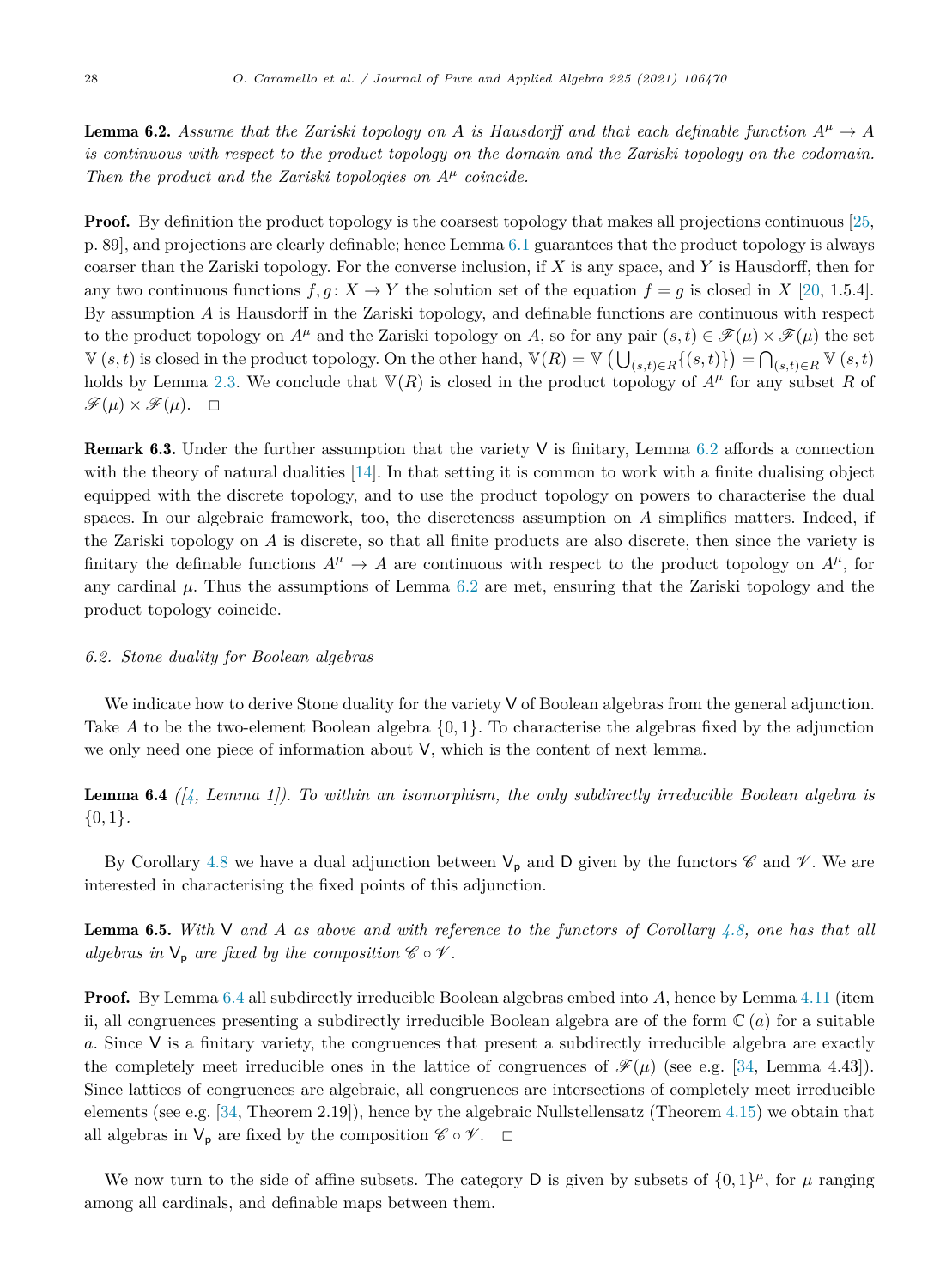**Lemma 6.6.** The closure operator  $\mathbb{C} \circ \mathbb{V}$  is topological. The Zariski topology on  $\{0,1\}$  is the discrete topology. For any cardinal  $\mu$ , a set  $S \subseteq \{0,1\}^{\mu}$  is closed in the product topology if, and only if,  $\mathbb{V}(\mathbb{C}(S)) = S$ .

Proof. The first statement is an easy direct verification, using for instance the ∧ operation of Boolean algebras. The Zariski topology on  $A = \{0, 1\}$  is discrete as  $\{0\} = \mathbb{V}(0, x)$  and  $\{1\} = \mathbb{V}(1, x)$ . The second statement follows from Lemma [6.2](#page-27-0) and Remark [6.3](#page-27-0).  $\Box$ 

Combining Lemma [6.5](#page-27-0) with Lemma 6.6, we obtain:

Corollary 6.7. Let  $V_p$  be the category of presented Boolean algebras and their homomorphisms, and let A be the Boolean algebra  $\{0,1\}$ . The functors of Corollary [4.8](#page-18-0) form a dual equivalence between  $V_p$  and the category of closed subsets of the Cantor cubes  $\{0,1\}^{\mu}$  (=powers of the discrete two-point space  $\{0,1\}$ ) with *definable maps between them.*

To recover Stone duality in its classical form, further specific work is needed on the spatial side. Specifically, one needs (a) an intrinsic characterisation of the definable maps between closed subspaces of Cantor cubes, and (b) an intrinsic characterisation of the closed subspaces of  $\{0, 1\}^{\mu}$ .

Lemma 6.8. *The definable maps between closed subsets of Cantor cubes are precisely the continuous maps.*

**Proof.** First, we claim that the definable maps between Cantor cubes are exactly the maps that are continuous with respect to the product topology. One direction is given by Lemmas [6.1](#page-26-0) and 6.6. To prove that all continuous maps are definable, it suffices to show that each continuous function  $f: \{0,1\}^{\mu} \to \{0,1\}$  is definable. Using the definition of product topology, one first shows that the continuity of *f* entails that *f* depends on finitely many coordinates only. It then suffices to show that any (automatically continuous) function  $f: \{0,1\}^n \to \{0,1\}$  is definable, for each natural number *n*. But this amounts to exhibiting a term over the operations <sup>∧</sup>*,*∨*,*<sup>¬</sup> that, when interpreted in {0*,* <sup>1</sup>}*<sup>n</sup>*, yields *<sup>f</sup>*. This can be done using, e.g., the disjunctive normal form. We omit the details of this standard exercise.

It now suffices to show that any continuous function  $K \to \{0,1\}$ , with  $K \subseteq \{0,1\}^{\mu}$  a closed subset, has at least one continuous extension to  $\{0,1\}^{\mu}$ . This is the zero-dimensional analogue of the Tietze-Urysohn Theorem [[20,](#page-32-0) Theorem 2.1.8], and can be proved along the same lines, *mutatis mutandis*.  $\Box$ 

Problem (b) above is a specific instance of a much-studied question in general topology: given a topological space *E*, characterise the topological spaces which are (closed, open, or arbitrary) subspaces of  $E^{\mu}$  [\[41](#page-32-0), Section 1.4].

Lemma 6.9. *A space is compact, Hausdorff, and totally disconnected precisely when it is homeomorphic to some closed subset of some Cantor cube.*

**Proof.** [[20,](#page-32-0) Theorem 6.2.16].  $\Box$ 

We can now conclude:

Corollary 6.10 *(Stone Duality for Boolean algebras). The categories of Boolean algebras and their homomorphisms and that of compact, Hausdorff, totally disconnected spaces and their continuous maps, are dually equivalent.*

**Proof.** Combine Corollary 6.7 with Lemmas 6.8 and 6.9, together with the fact that  $V_p$  is equivalent to V (Remark [4.7](#page-18-0)).  $\Box$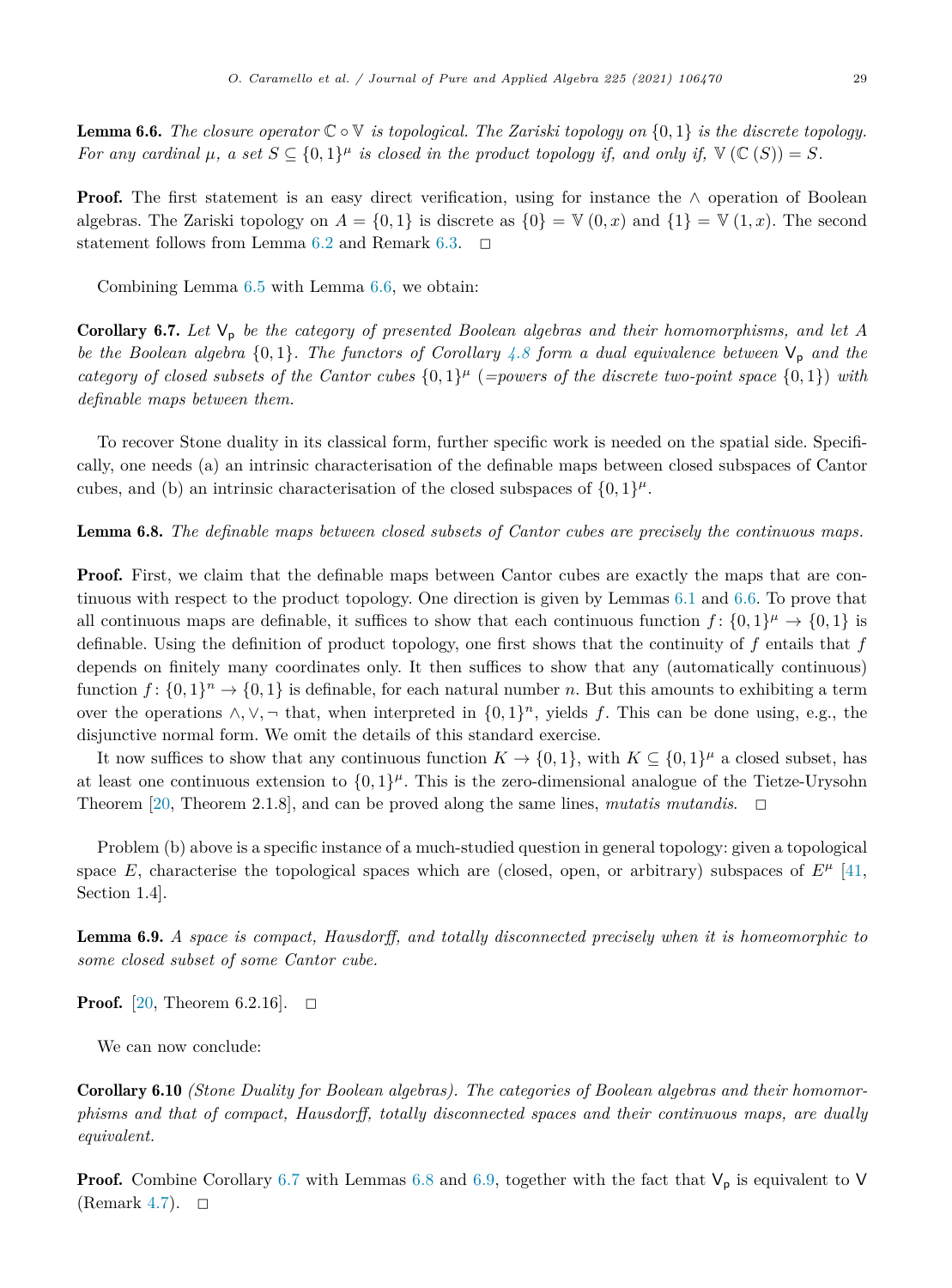#### <span id="page-29-0"></span>*6.3. Gelfand duality for C*∗*-algebras*

A (*complex, commutative, unital*) *C*∗*-algebra* is a complex commutative Banach algebra *A* (always unital, with identity element written 1) equipped with an involution  $f: A \to A$  satisfying  $||x^*x|| = ||x||^2$  for each *x* ∈ *A*. Henceforth, '*C*∗-algebra' means 'complex commutative unital *C*∗-algebra'. The category C<sup>∗</sup> has as objects *C*∗-algebras, and as morphisms their <sup>∗</sup>-homomorphisms, i.e. the complex-algebra homomorphisms preserving the involution and 1. The *Gelfand duality theorem* asserts that the category C<sup>∗</sup> is dually equivalent to the category of compact Hausdorff spaces and continuous maps. We indicate how Gelfand duality fits in the framework of affine adjunctions developed above. The first important fact is that we can work at the level of the algebraic adjunction. For this, recall that  $x \in A$  is *self-adjoint* if it is fixed by \*, i.e. if  $x^* = x$ . Further, recall that self-adjoint elements carry a partial order which may be defined in several equivalent ways; see e.g. [[16,](#page-32-0) Section 8.3]. For our purposes here it suffices to define a self-adjoint element  $x \in A$  to be *non-negative*, written  $x \geq 0$ , if there exists a self-adjoint  $y \in A$  such that  $x = y^2$ . There is a functor *U*: C<sup>∗</sup> → Set that takes a *C*<sup>∗</sup>-algebra *A* to the collection of its non-negative self-adjoint elements whose norm does not exceed unity:

$$
U(A) := \{ x \in A \mid x^* = x, 0 \le x, ||x|| \le 1 \}.
$$

In particular, writing **C** for the  $C^*$ -algebra on the complex numbers,  $U(\mathbf{C}) = [0, 1]$ , the real unit interval. It is elementary that the restriction of a \*-homomorphism  $A \to B$  to  $U(A)$  induces a function  $U(A) \to U(B)$ , so that *U* is indeed a functor.

The following theorem puts together a number of known results; we shall take it as our starting point. Further details and relevant references can be found in [[31\]](#page-32-0).

**Theorem 6.11.** The category  $C^*$  is a variety with respect to the functor  $U: C^* \to \mathsf{Set}$ . This variety is not *finitary, but can be presented using finitely many operations of countable arity. Writing* F *for the category* of algebras in this variety that are freely generated by the sets  $X_{\mu}$ , where  $\mu$  ranges over cardinals, we have that  $F^{\rm op}$  is equivalent to the category whose objects are the Tychonoff cubes  $[0,1]^{\mu}$ , and whose morphisms *are all continuous maps between them, and moreover this equivalence is concrete, meaning that it commutes with the functor U and with the functor that sends a Tychonoff cube to its underlying set.*

We set  $V := C^*$ , and  $A := C$ . Corollary [4.8](#page-18-0) yields a dual adjunction between  $V_p$ , the category of presented  $C^*$ -algebras, and the category of subsets of  $[0,1]$ <sup> $\mu$ </sup> – with  $\mu$  ranging over all cardinals – and definable maps. The characterisation of the fixed points of the adjunction on the algebraic side is now similar to the one in Stone duality; the only specific piece of information we need on the class of *C*∗-algebras is the following.

#### Lemma 6.12.

- (1) The only simple  $C^*$ -algebra is  $C$ *.*
- (*2* ) *The variety* C<sup>∗</sup> *is semisimple.*

Proof. The first item amounts to the standard fact that a quotient of a *C*∗-algebra modulo an ideal *I* is isomorphic to **C** if, and only if, *I* is maximal. The second item amounts to the equally well-known fact that each *C*∗-algebra has enough maximal ideals to separate elements, and thus is a subdirect product of copies of **C**.  $\Box$ 

**Corollary 6.13.** *Every*  $C^*$ -algebra *is fixed by the composition*  $C \circ V$ *.*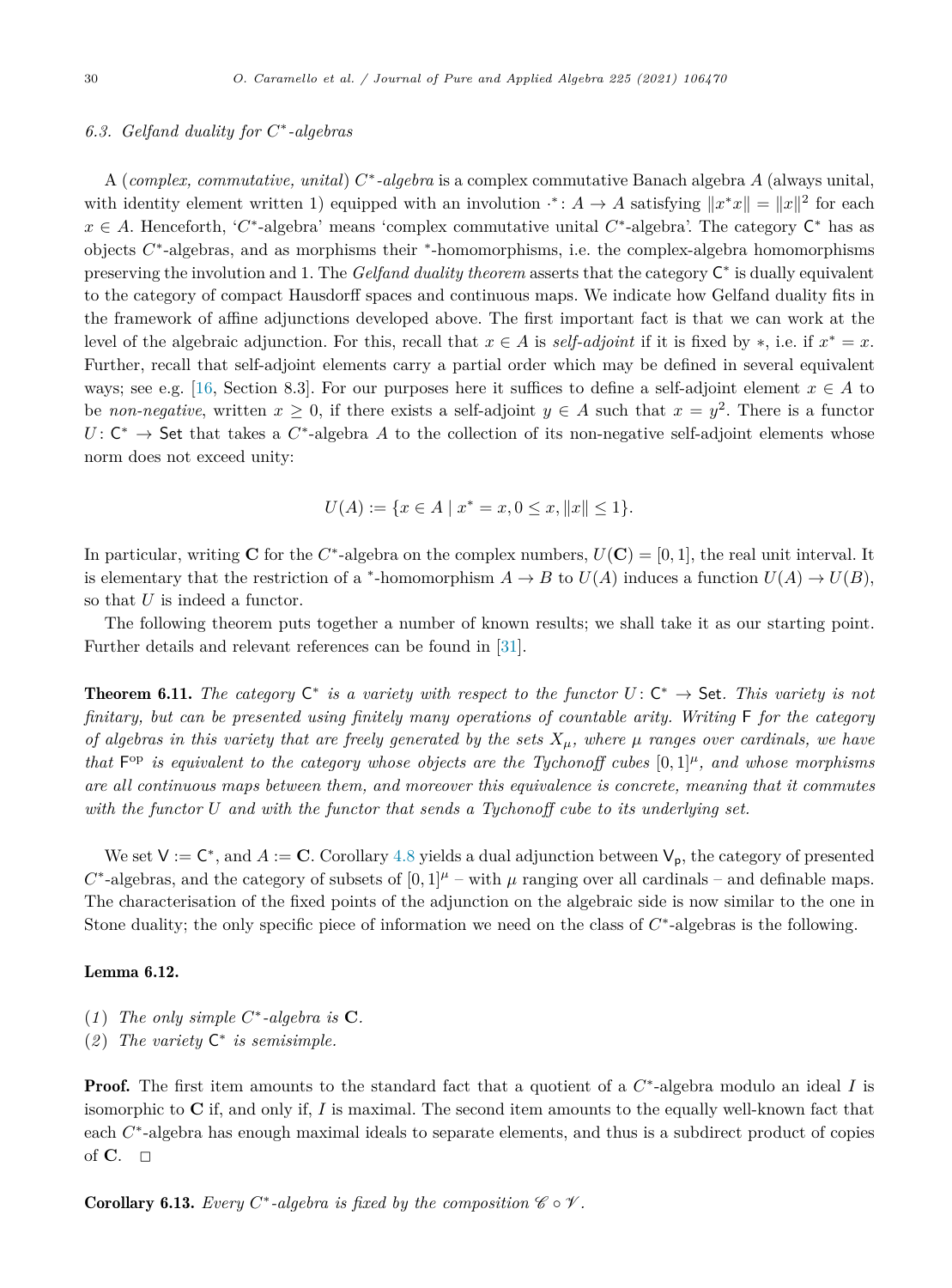<span id="page-30-0"></span>**Proof.** Let  $F(\mu)/\theta$  be any presented algebra in  $V_p$ . By Lemma [6.12](#page-29-0) (item 2),  $F(\mu)/\theta$  is semisimple, so by definition there is a subdirect embedding of  $F(\mu)/\theta$  into a product of simple algebras. By Lemma [6.12](#page-29-0) (item 1), each simple algebras in the decomposition is isomorphic to **C**. So, by Lemma [4.11,](#page-20-0) each simple algebra is isomorphic to  $F(\mu)/\mathbb{C}(\lbrace a \rbrace)$  for suitable *a*'s. Since the decomposition is subdirect  $\theta \subseteq \mathbb{C}(\lbrace a \rbrace)$ , so by the Galois connection [\(6\)](#page-5-0) we have  $a \in \mathbb{V}(\theta)$ . Thus we have a subdirect embedding  $F(\mu)/\theta$  into  $\prod_{a\in V(\{a\})} F(\mu)/\mathbb{C}(\{a\}),$  and this embedding is verified to coincide with the Birkhoff transform by the uniqueness property of the latter. Thus, Theorem [4.15](#page-22-0) applies to yield that the congruence  $\theta$  is fixed by  $\mathbb{C} \circ \mathbb{V}$ , from which the thesis follows at once.  $\Box$ 

We thus have, as a consequence of Corollary [4.8](#page-18-0) (and of Remark [4.7\)](#page-18-0):

**Corollary 6.14.** The category  $C^*$  is dually equivalent to the category of subsets of the Tychonoff cubes  $[0,1]^{\mu}$ *that* are fixed by  $\nabla \circ \mathbb{C}$ , as  $\mu$  ranges over all cardinals, and definable maps between them.

Passage from this affine adjunction to classical Gelfand duality is conceptually analogous to what we have seen for Boolean algebras. We begin by observing that Theorem [6.11](#page-29-0) entails that the definable maps between Tychonoff cubes are precisely the continuous maps.

**Lemma 6.15.** A function  $[0,1]^{\mu} \to [0,1]^{\nu}$  is definable if, and only if, it is continuous with respect to the *product topologies, where* [0*,* 1] *has the Euclidean topology.*

**Proof.** By Theorem [6.11](#page-29-0) the underlying set  $U(F(\mu))$  of the algebra in V freely generated by a set of cardinality  $\mu$  may be identified with the collection of all continuous functions  $[0, 1]$ <sup> $\mu \rightarrow [0, 1]$ . A function</sup>  $f: [0,1]^{\mu} \to [0,1]^{\nu}$  is definable if, and only if, there exists a family of elements of  $U(F(\mu))$  that defines f in the sense of Definition [4.1](#page-16-0), which is equivalent to saying that *f* has continuous scalar components, i.e., that it is continuous. This proves the lemma.  $\Box$ 

We can then characterise the definable subsets of Tychonoff cubes, for which we take advantage of Lemma [6.2](#page-27-0).

**Lemma 6.16.** A subset of  $[0,1]^{\mu}$  is closed in the Zariski  $(\equiv \mathbb{V} \circ \mathbb{C})$  topology if, and only if, it is closed in the *Euclidean topology.*

**Proof.** We start by proving the claim for subsets *S* of [0,1]. If *S* is closed in the Zariski topology, there exists a set of pairs of definable functions  $\theta$  such that

$$
S = \mathbb{V}(\theta) = \bigcap_{(f,g)\in\theta} \{ s \in [0,1] \mid f(s) = g(s) \}.
$$

It is then enough to prove that for any  $(f,g) \in \theta$  the set  $\{s \in [0,1] \mid f(s) = g(s)\}\$ is closed in the Euclidean topology. By Lemma 6.15 both *f* and *g* are continuous, so by [\[20,](#page-32-0) 1.5.4] *S* is closed. Conversely, if *S* is closed in the Euclidean topology then there is a function  $f: [0,1] \rightarrow [0,1]$  that vanishes exactly on *S*, because [0, 1] is perfectly normal, and thus e.g. [\[20,](#page-32-0) Theorem 1.5.19] applies. Hence  $S = V(f, 0)$  is closed in the Zariski topology. Thus the Zariski and the Euclidean topologies coincide on [0*,* 1].

Since [0, 1] is Hausdorff, and since by Lemma 6.15 all definable functions are continuous, by Lemma [6.2](#page-27-0) the product and the Zariski topologies coincide, and the proof is complete.  $\Box$ 

Next we can generalise Lemma 6.15 to all definable subsets. This requires the Tietze-Urysohn Extension Theorem.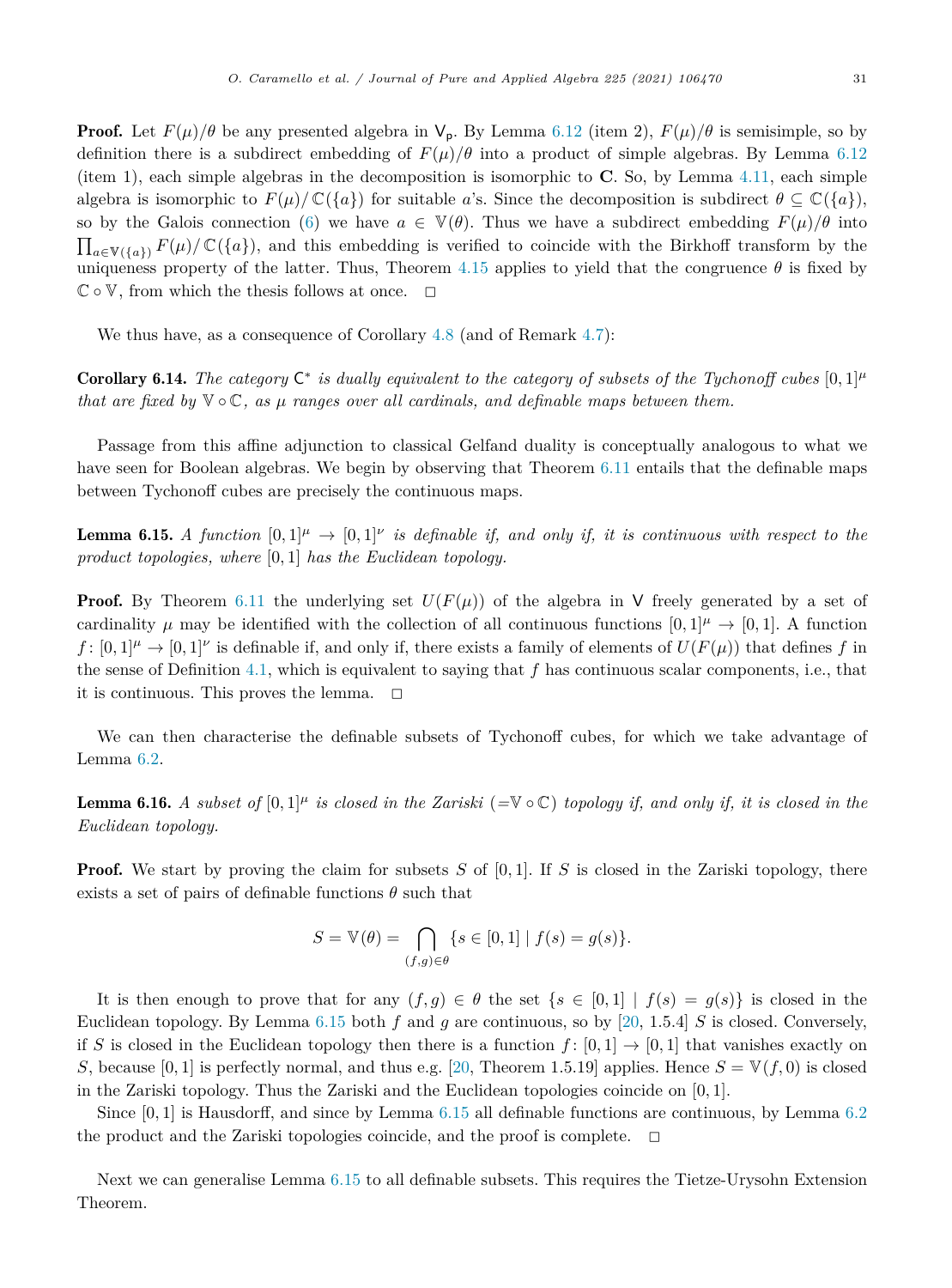<span id="page-31-0"></span>**Lemma 6.17.** Let  $S \subseteq [0,1]^{\mu}$  and  $T \subseteq [0,1]^{\nu}$  be closed subsets. A function  $S \to T$  is definable if, and only *if, it is continuous with respect to the subspace topologies inherited from the Tychonoff cubes.*

**Proof.** In light of Lemma [6.15,](#page-30-0) only the right-to-left implication requires proof. It suffices to show that any continuous map  $S \to T$  has a continuous extension to a map  $[0, 1]^{\mu} \to [0, 1]^{\nu}$ . This is achieved by applying [[20,](#page-32-0) Theorem 2.1.8].  $\Box$ 

Finally, we need to characterise the closed subsets of the Tychonoff cubes. This is one more standard result in topology:

Lemma 6.18. *A topological space is compact and Hausdorff if, and only if, it is homeomorphic to a closed subset of*  $[0,1]$ <sup> $\mu$ </sup> *for some*  $\mu$ *.* 

**Proof.** See e.g. Kelly's embedding lemma  $[25, \text{ Lemma } 4.5, \text{ pag. } 116]$  $[25, \text{ Lemma } 4.5, \text{ pag. } 116]$ , or  $[20, \text{ Theorem } 2.3.23]$  $[20, \text{ Theorem } 2.3.23]$ .  $\Box$ 

We can conclude:

Corollary 6.19 *(Gelfand Duality for commutative unital C*∗*-algebras). The category* C<sup>∗</sup> *is dually equivalent to the category of compact Hausdorff spaces and continuous maps.*

**Proof.** Apply Corollary [6.14](#page-30-0) and Lemmas [6.16,](#page-30-0) 6.17, and 6.18.  $\Box$ 

#### Acknowledgements

We wish to thank the referee for her/his thoughtful and careful reading of a preliminary version of this document. Her/his suggestions led to several improvements. The second author wishes to express his gratitude to Dirk Hofmann for a useful conversation on the subject of this paper, and for his most valuable bibliographic and mathematical suggestions related to the general theory of concrete dual adjunctions.

The first author thankfully acknowledges partial support from a Research Fellowship at Jesus College, Cambridge, a CARMIN Fellowship at IHÉS-IHP, a Marie Curie INdAM-COFUND-2012 Fellowship, and a Rita Levi-Montalcini position of MIUR. The second author gratefully acknowledges partial support by the Italian FIRB "Futuro in Ricerca" grant RBFR10DGUA. The second and third authors further acknowledge partial support from the Italian National Research Project (PRIN2010–11) entitled *Metodi logici per il trattamento dell'informazione*. Parts of this article were written while the second and third authors were kindly hosted by the CONICET in Argentina within the European FP7-IRSES project *MaToMUVI* (GA-2009-247584). The third author gratefully acknowledges partial support by the Marie Curie Intra-European Fellowship for the project "ADAMS" (PIEF-GA-2011-299071).

#### References

- [1] J. Adámek, J. Rosický, Locally Presentable and Accessible Categories, London [Mathematical](http://refhub.elsevier.com/S0022-4049(20)30171-7/bibA60E58D7C20EC937F535F19D03EF8166s1) Society Lecture Note Series, vol. 189, Cambridge University Press, [Cambridge,](http://refhub.elsevier.com/S0022-4049(20)30171-7/bibA60E58D7C20EC937F535F19D03EF8166s1) 1994.
- [2] J. Adámek, J. Rosický, E.M. Vitale, Algebraic Theories: A Categorical [Introduction](http://refhub.elsevier.com/S0022-4049(20)30171-7/bibACE673E3D74B51A6548D175752378CBDs1) to General Algebra, Cambridge Tracts in [Mathematics,](http://refhub.elsevier.com/S0022-4049(20)30171-7/bibACE673E3D74B51A6548D175752378CBDs1) vol. 184, Cambridge University Press, Cambridge, 2011.
- [3] M.F. Atiyah, I.G. Macdonald, Introduction to Commutative Algebra, [Addison-Wesley](http://refhub.elsevier.com/S0022-4049(20)30171-7/bib2562A34303BC0189FB2591A2662E2884s1) Publishing Co., Reading, Mass.- [London-Don](http://refhub.elsevier.com/S0022-4049(20)30171-7/bib2562A34303BC0189FB2591A2662E2884s1) Mills, Ont., 1969.
- [4] G. Birkhoff, [Subdirect](http://refhub.elsevier.com/S0022-4049(20)30171-7/bib2B88E3CCFBB17126B112C1185C648DAAs1) unions in universal algebra, Bull., New Ser., Am. Math. Soc. 50 (10) (1944) 764–768.
- [5] G. Birkhoff, Lattice Theory, third edition, American [Mathematical](http://refhub.elsevier.com/S0022-4049(20)30171-7/bibFAAED7450F5B73E70C0EA0FEE9A8D36Fs1) Society Colloquium Publications, vol. 25, American [Mathematical](http://refhub.elsevier.com/S0022-4049(20)30171-7/bibFAAED7450F5B73E70C0EA0FEE9A8D36Fs1) Society, Providence, RI, 1979.
- [6] A. Blass, A. Ščedrov, [Classifying](http://refhub.elsevier.com/S0022-4049(20)30171-7/bibE5F45C22460FFDF5840977BA2C4F2319s1) topoi and finite forcing, J. Pure Appl. Algebra 28 (2) (1983) 111–140.
- [7] S. Burris, H.P. Sankappanavar, A Course in Universal Algebra, Graduate Texts in Mathematics, [Springer-Verlag,](http://refhub.elsevier.com/S0022-4049(20)30171-7/bib9AD1EEA043E3C10ABD1730DA5ABD29F6s1) 1981.
- [8] L. Cabrer, L. Spada, [MV-algebras,](http://refhub.elsevier.com/S0022-4049(20)30171-7/bibB34D262623EBA6F1DEE3386038FAF279s1) infinite dimensional polyhedra, and natural dualities, Arch. Math. Log. 56 (1) (2017) [21–42.](http://refhub.elsevier.com/S0022-4049(20)30171-7/bibB34D262623EBA6F1DEE3386038FAF279s1)